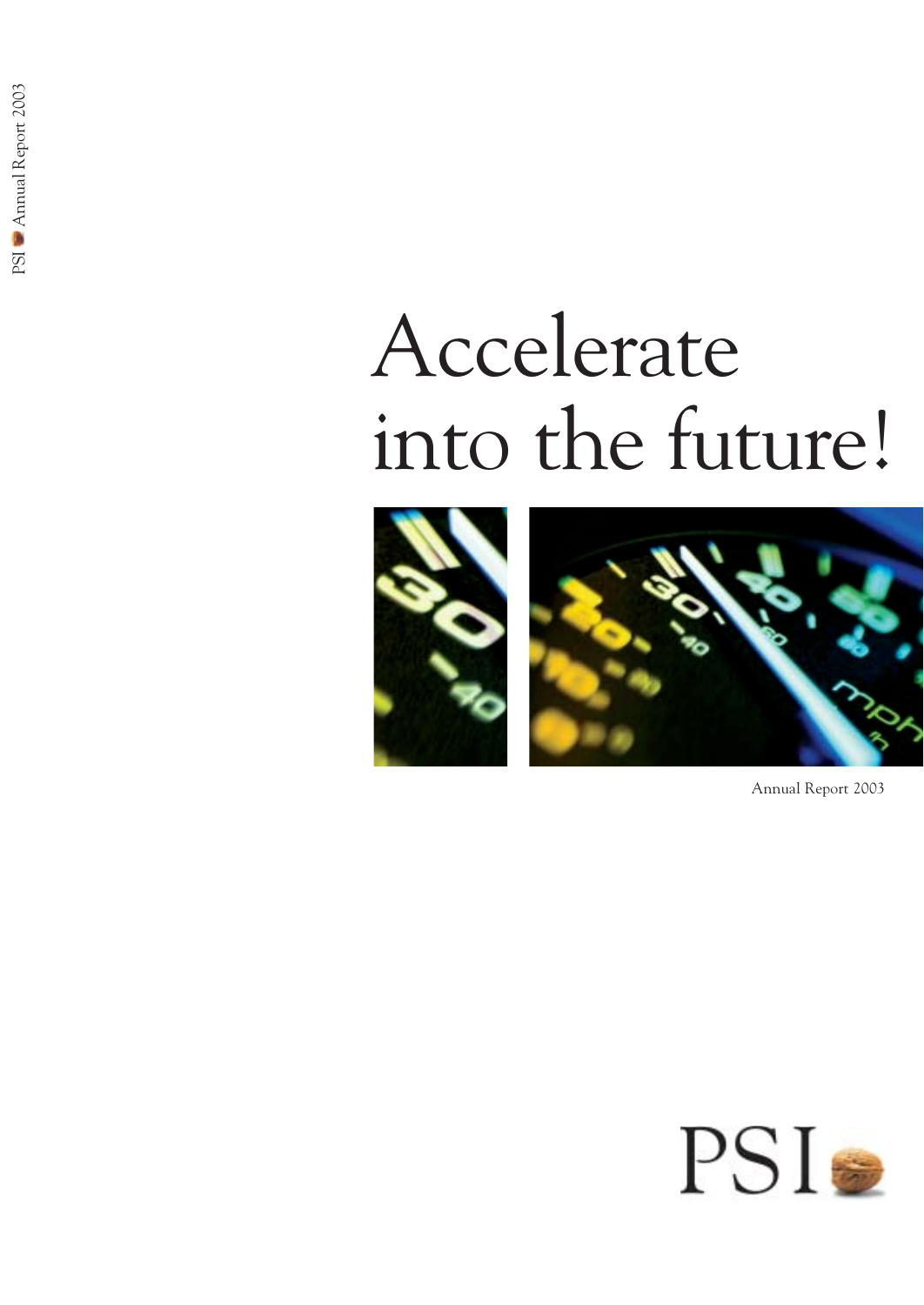*PSI develops IT control systems that automate our customer's highly complex core processes in network, production and information management. PSI occupies a leading position on domestic and global markets.* 

# **PSI Group in figures (US GAAP)**

in  $\epsilon$  million

|                                            | 1999   | 2000    | 2001   | 2002    | 2003   |
|--------------------------------------------|--------|---------|--------|---------|--------|
| Net sales                                  | 123.7  | 146.7   | 164.9  | 150.7   | 137.7  |
| Operating result                           | $-8.5$ | $-13.4$ | $-2.2$ | $-12.4$ | 0.02   |
| Earnings before tax                        | $-8.4$ | $-13.2$ | $-1.5$ | $-19.0$ | $-1.5$ |
| Net group result                           | $-9.0$ | $-14.8$ | $-5.1$ | $-14.8$ | $-2.5$ |
| Equity                                     | 52.3   | 65.2    | 65.6   | 51.0    | 48.5   |
| Equity ratio (in $\%$ )                    | 51.9   | 46.1    | 42.9   | 37.1    | 38.5   |
| Investments                                | 24.5   | 18.9    | 11.8   | 7.7     | 6.1    |
| Research and development costs             | 12.1   | 9.1     | 10.3   | 11.5    | 8.8    |
| Employees as at Dec. 31 (number)           | 1,064  | 1,362   | 1,405  | 1,294   | 1,193  |
| Turnover per employee (in $\epsilon$ '000) | 116    | 108     | 117    | 117     | 115    |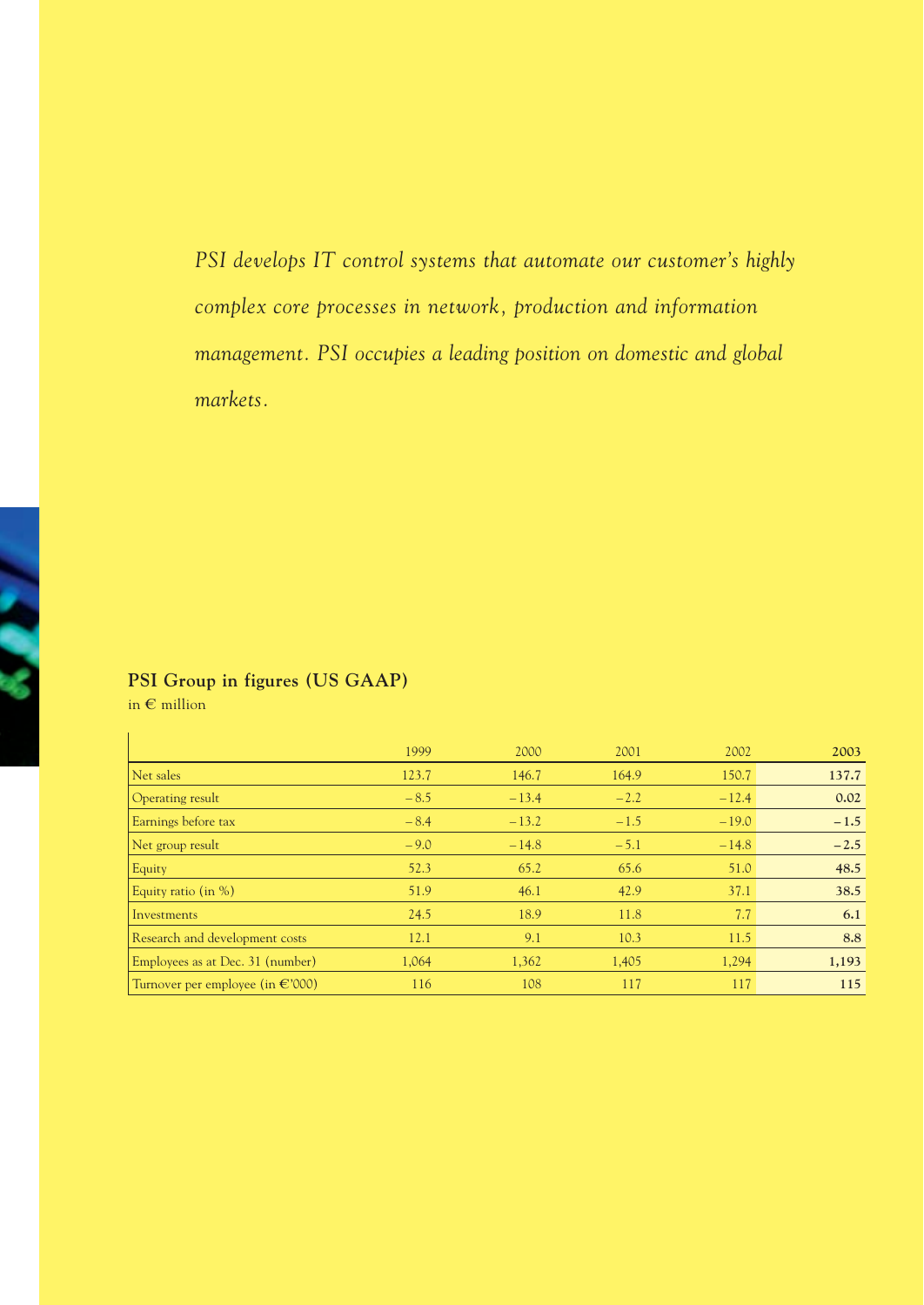# PSI Group: IT control systems for process automation

### **Network Management**

PSI's software plays a key role in public utilities. Our specialty is our expertise in control technology.



### *Electricity, Gas, Oil*

We are one of Europe's leading enterprises in the electricity, gas, oil and water segments for

- **•** Control systems
- **•** Maintenance management software
- **•** Simulation and network utilization
- **•** Sales and distribution



*Telecommunications*  We are a leading supplier

- of products and services for
- **•** Network and service management
- **•** Infrastructure
- **•** Test management
- **•** Security management

# **Production Management**

PSI makes production processes manageable. Our specialty is developing production planning control systems for large corporations and mid-sized businesses.



#### *Metals*

**•** PSI is Germany's leading supplier of production management systems in metal production and processing



#### *Process industry*

- **•** We are well positioned as suppliers of control systems for the chemical and pharmaceutical industries
- **•** PSI is Germany's leading supplier of production planning systems for printing works

# **Information Management**

PSI improves electronic information processes. Our specialty is agent based technology.



#### *Public administration*

**•** eGovernment: solutions for target agreement controlling, registration and information services, electronic files and integrative organization management.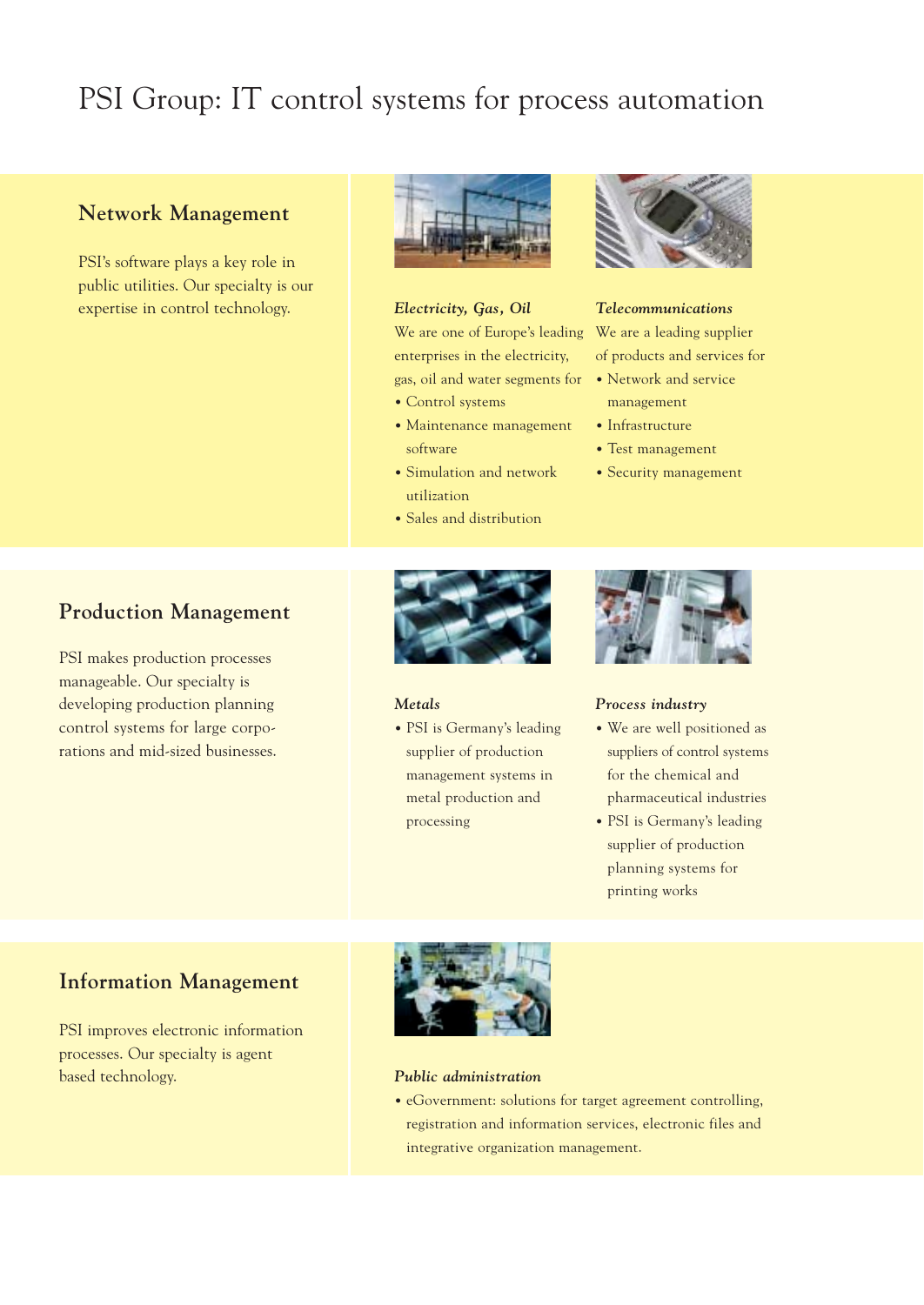

#### *Transport*

We are one of the leading suppliers of control technology applications for traffic systems and transport enterprises:

- **•** Operation control systems for passenger and freight traffic
- **•** Passenger information systems
- **•** Depot management systems



### *Mechanical engineering and plant construction*

**•** PSI is one of the top suppliers of control systems for mechanical engineering (production planning systems, enterprise resource planning)



### *Automotive manufacturers and suppliers*

- **•** We are excellently positioned as suppliers of production planning and supply chain management systems
- **•** New in 2003: process control system for industrial manufacturing



#### *Logistic companies/airports*

- **•** PSI is well positioned as
- a supplier of management solutions for transport routes, supply depots, virtual central goods and production warehouses, airport logistics, sorting logistics



### *Industrial service companies*

• Professional services automation, staff deployment planning and time recording, corporate portals, virtual assistants based on agent technology



#### *Service companies*

- **•** Customer relationship management with portals and agent technology
- **•** Advanced software solutions for IT service companies
- **•** Control systems for managing complex information sources and processes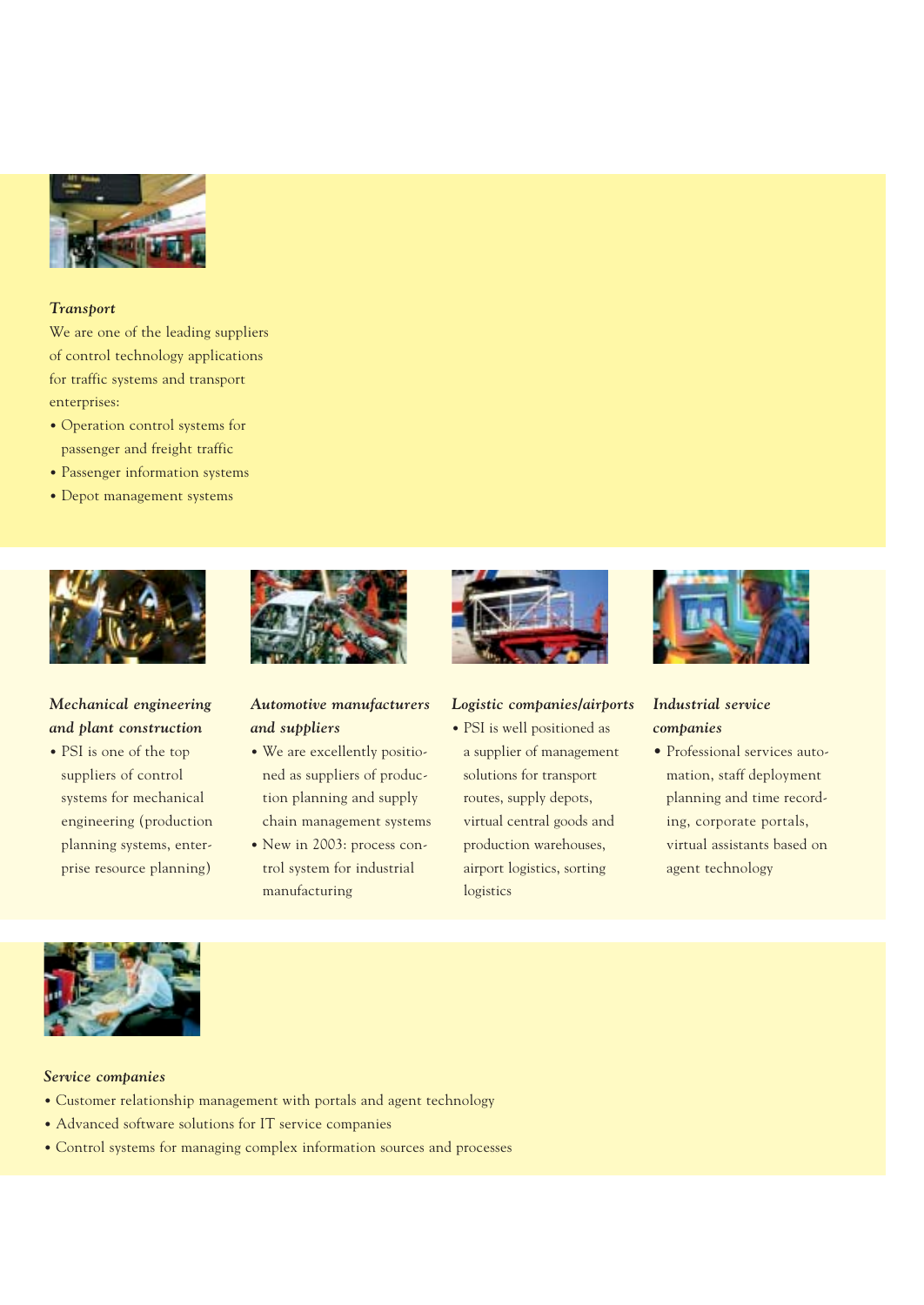*We gained fresh momentum in 2003 and are firmly back on course for success. PSI is an excellent perspective for our customers, stockholders and employees.* 

# Contents

- **2** Letter from the Executive Board
- **4** Supervisory Board Report
- **6** Corporate Governance
- **7** The PSI Stocks
- **10** Accelerate into the future!
- **21** Management Report and Financial Analysis
- **31** Consolidated Financial Statements (US GAAP)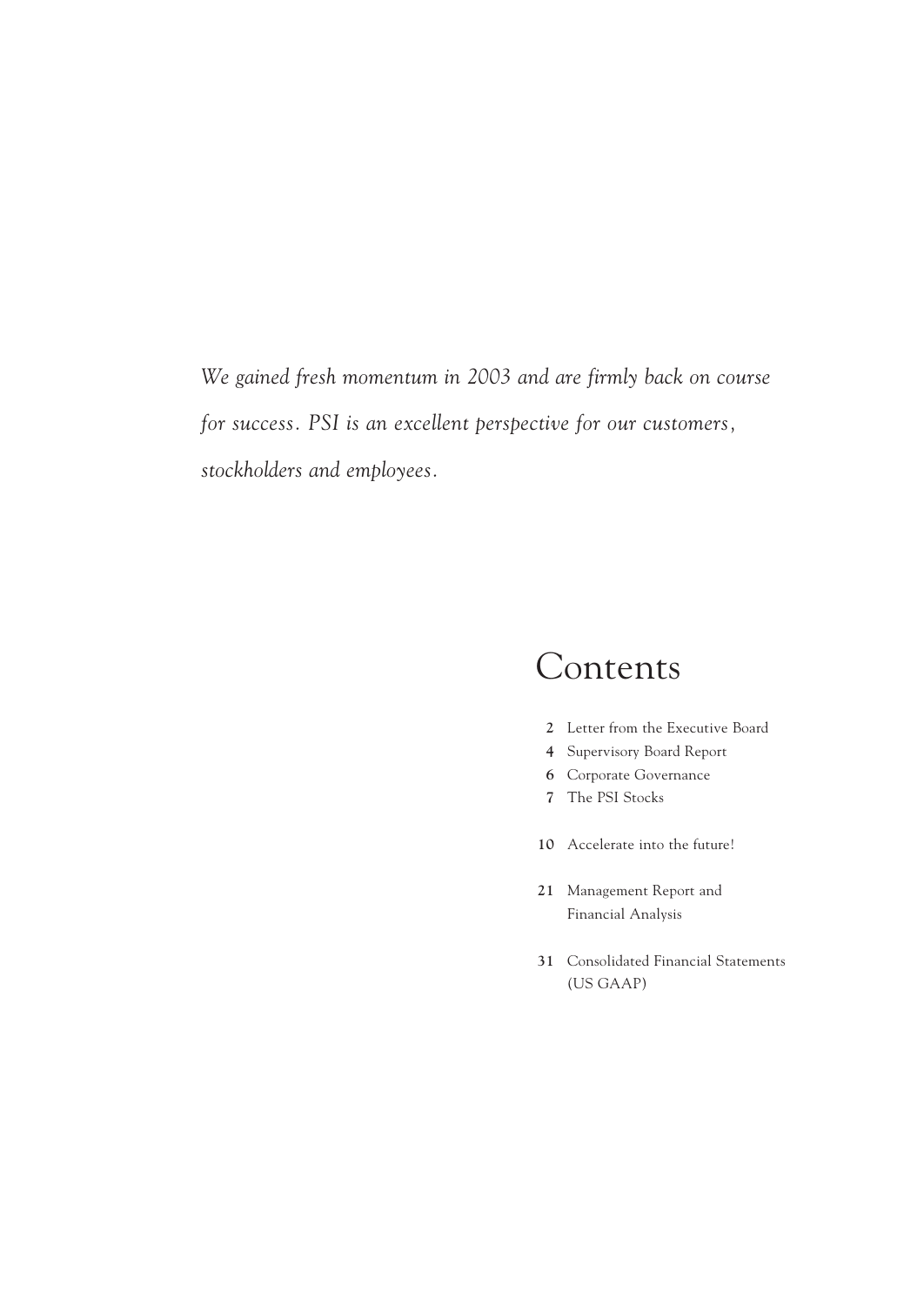**Dr Harald Schrimpf** (39) became a member of the PSI board in July 2002; he is in charge of marketing, sales and technology. He studied electrical engineering at Aachen RWTH, majoring in technical computer sciences; his doctoral thesis was on distributed real-time operating systems. In 1995, he joined DaimlerBenz Aerospace as technical head of military control software. From 1996, he was responsible for several major IT projects, first as department head and then as main department head. In 2001, he joined gedas, a Berlin-based Volkswagen subsidiary, as Center Manager for Software.

# Dear Stockholders,

Eighteen months ago we took up the baton as PSI's new Executive Board. Our immediate target was to reverse the negative trend of the past four years and guide PSI back into the black. Despite exceptionally adverse market conditions we succeeded in turning the company around in 2003 and are in a position to report a balanced operating result. We are proud that the company achieved this in a year that was dominated by economic stagnation and the war in Iraq. Several market segments experienced a stop on orders; some of our competitors were forced to pull out. Against this backdrop, we improved our operating result by over  $\epsilon$ 12 million and tripled the price of our stocks from  $\epsilon$ 1.50 to  $\epsilon$ 4.50.

Our new strategy, "From IT portfolio to control systems enterprise", has been the key in bringing about this turnaround. As announced in our last annual report, we are focusing stringently on PSI's core business, a business which has always had a strong, robust substance. Throughout the entire Group and at every level, profitability determines what we do and the decisions that are taken. With this approach we have streamlined loss-making divisions through direct management and have given the company's profitable divisions even greater scope for action.

We succeeded in bridging order shortfalls in specific divisions by putting in place internal load balancing measures. Our foreign subsidiaries were restructured into distribution hubs for the entire PSI Group, a move which swiftly brought them back into the black. We increased our shareholding to 100 % in almost all the subsidiaries that made a positive contribution to our core business of control systems; all non-strategic shareholdings were sold. These measures will enable us to complete the restructuring of the Group by the end of 2004.

> Our customers benefit from a comprehensive portfolio of process automation control systems from a single supplier. To secure this valuable advantage, we launched a new level of cooperation between PSI's divisions and subsidiaries. Crosssales of software between the business units enable us to offer customers a wide array of services, without necessitating substantial extra R&D input. Parallel processes within the Group were identified and merged; the resources released as a result of this move were used to establish new services. We developed a derivative of our PSIpenta software to automate our own business processes; a version aimed at service companies is currently being prepared for market launch. Since 2003, our four-phase model has been applied successfully to all innovative processes throughout the Group.

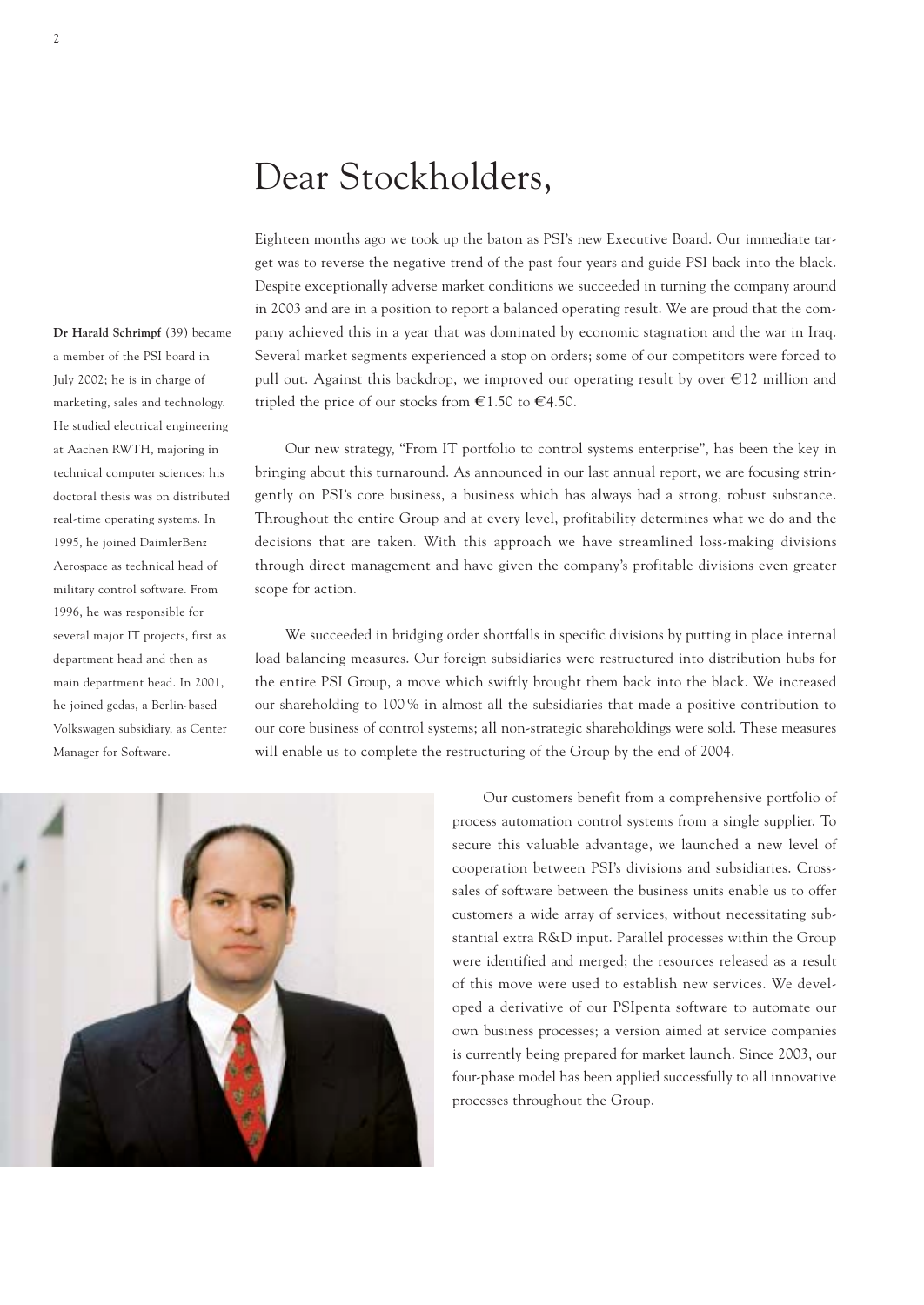

**Armin Stein** (52) has been a member of the Executive Board of PSI AG since January 1, 2001, and is in charge of finance, controlling and staff. He studied communications engineering at the Fachhochschule Gießen and business administration at the universities of Frankfurt/Main and Berlin. He began his professional career with AEG, where he worked as commercial director of several technical departments from 1979. In 1989, he was appointed commercial director of AEG Softwaretechnik GmbH in Berlin with full powers of representation; in 1994 his responsibilities were extended to include the Eastern region of AEG Anlagen- und Automatisierungstechnik (Systems and Automation Engineering). From 1997 to 2000, he was on the Executive Board of the repas AEG Group.

A key investment focus in 2003 was on the development and launch of innovative production control systems for high volume manufacturers and steel producers. In 2004, we intend to invest strongly in honing our information management control systems.

The Group's internationalization will be further strengthened by setting up more export partnerships with plant manufacturing enterprises and increasing the level of cooperation with German corporations and their international subsidiaries. We are firmly convinced that this will boost the Group's value considerably, and will enable PSI to aim for a place in the TecDAX index in the near future.

The Executive Board would like to thank all customers, stockholders and staff for their faith in PSI in what have been difficult times. We would also like to pay tribute to the 1,200 people in PSI who in the past year have achieved so much for the Group. They have helped to mold our excellent corporate substance into a new PSI, a PSI that is ready to drive forward into the future.

Dr Harald Schrimpf Armin Steir

Berlin, March 2004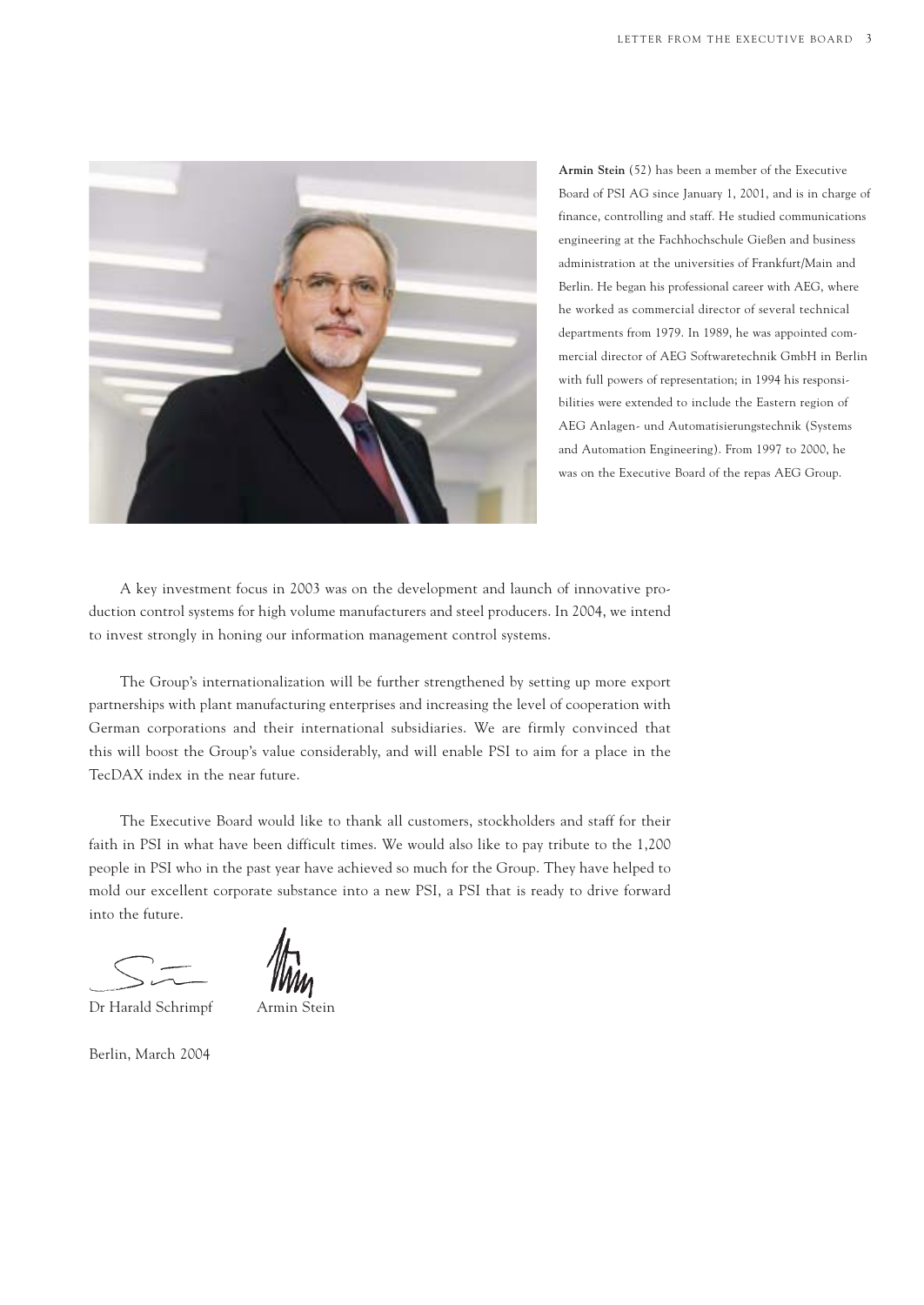# Supervisory Board Report



#### **Dear PSI stockholders,**

As the Supervisory Board, we are fully committed to furthering the success of PSI Group. The Group's success is the foundation on which the company's value can flourish. Our responsibility towards the company lies in consistently monitoring the work of the Executive Board in all matters pertaining to PSI Group's strategic alignment and in all important corporate decisions.

The Supervisory Board performed its legal and statutory responsibilities and the duties incumbent upon it under the terms of the German Corporate Governance Code during fiscal year 2003 by duly and regularly supervising the management of PSI AG. It examined all business matters of importance to the corporation and discussed the most significant individual transactions with the Executive Board.

### **In 2003, the Executive Board and the Supervisory Board focused on the following topics:**

- Setting up the new Manufacturing business unit to focus on the automotive industry
- Finalizing alignment measures in PSIPENTA Software Systems GmbH
- The continuation of corporate streamlining efforts by buying back shares in PK Software Engineering GmbH, GSI mbH and front2back AG, and subsequently integrating front2back in PSI UBIS AG
- Realigning PSI UBIS AG to meet evolving demands in the IT markets
- Developing computerized systems to harmonize and expedite intra-enterprise processes

The necessary decisions were taken in eight ordinary meetings of the Supervisory Board. In addition to these ordinary meetings, the staff committee convened twice and the balance sheet committee met twice. The investment committee did not meet in 2003. The Supervisory Board audited its own work at a full-day meeting in December 2003.

PSI Group's risk management system was further refined in 2003. The auditors, Ernst & Young AG, audited the Group's early risk detection system in accordance with Art. 91 Section 2 AktG (German Stock Corporation Act). The Executive Board put in place appropriate measures, including a monitoring system, to ensure that all developments that could potentially pose a threat to the company's continued existence are detected at an early point in time.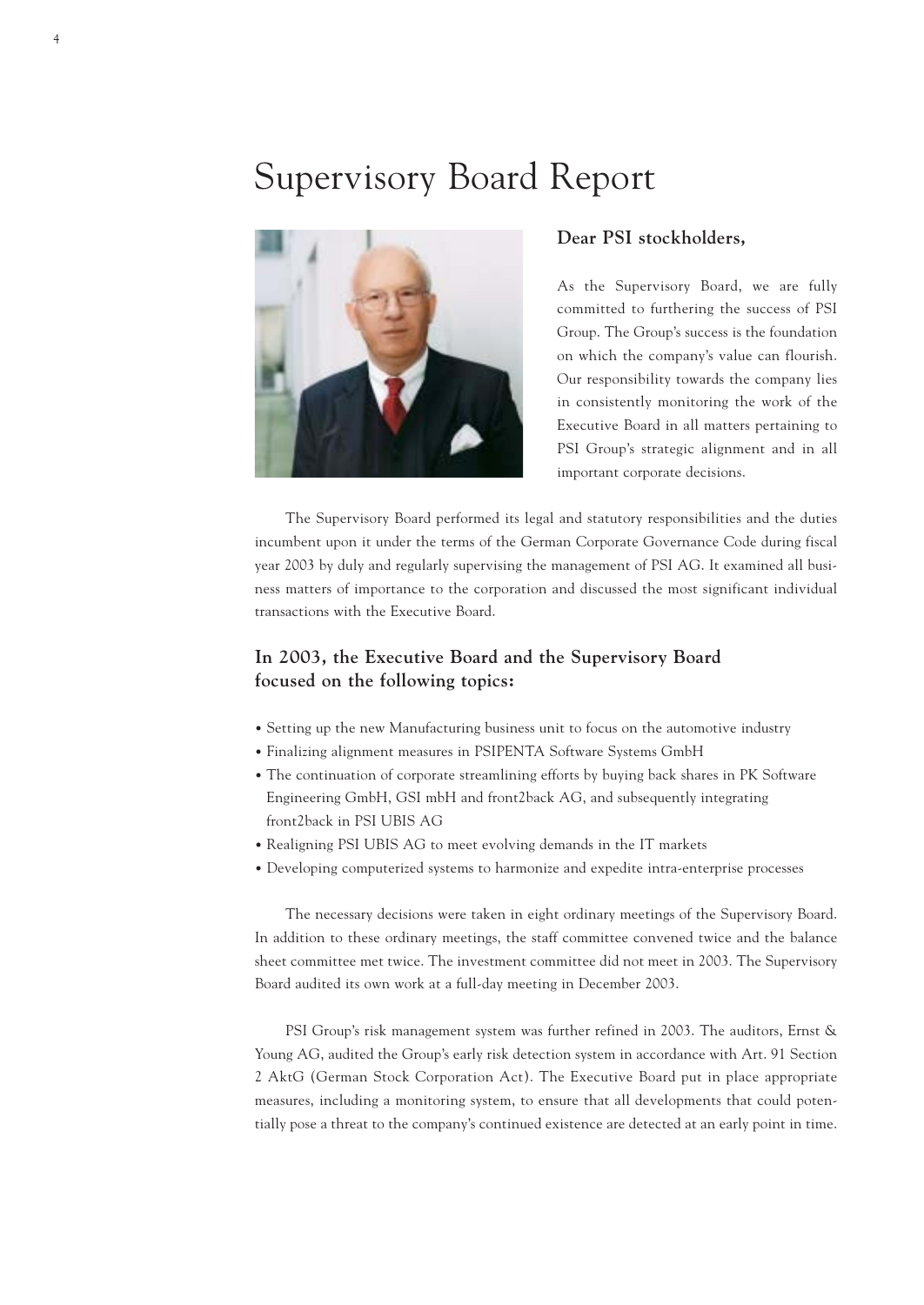We examined the Group and its activities to ensure full compliance with the guidelines and rules of the German Corporate Governance Code. During the audit of the financial statements and the consolidated financial statements the auditors found no indication of noncompliance with the principles of Corporate Governance as laid out in the declaration of conformity.

In a ballot carried out on a rotational basis the Group's employees elected Barbara Simon and Dirk Noß to sit on the Supervisory Board as representatives. The term of the previous employees' representatives, Wolfgang Fischer and Siegfried Hartmann, ended with the 2003 Annual General Meeting. The Supervisory Board would like to thank both for their valuable, constructive input.

At the Annual General Meeting held on June 12, 2003, Ernst & Young AG, certified public accountants, were appointed as auditors. The parent company's financial statements, the consolidated financial statements and the management report for the year ended December 31, 2003, were audited and received an unqualified audit certificate. The Supervisory Board approved the parent company's financial statements, the consolidated financial statements and the management report after discussing them with the auditors and the members of the Executive Board at the Supervisory Board meeting on March 9, 2004. The parent company's financial statements, the consolidated financial statements and the report are thereby adopted.

The prevailing market conditions in 2003 were exceptionally difficult. Against this backdrop, it is all the more laudable that the Executive Board, the management and the Group's employees succeeded in turning around the company and concluding the year with a balanced operating result. The Supervisory Board wishes to thank everyone involved warmly for their commitment and the hard work they contributed to make this possible.

We are confident that the trend-setting work of 2003 has set the pattern for 2004 and that the Group will enjoy another successful year.

In 2004, PSI Group will continue to do its utmost to ensure that our customers remain 100 % satisfied and we will focus every effort on attracting new customers.

Finally, let me conclude by thanking our customers for their continued faith in our company, our products and services.

Annah

Christian Brunke Supervisory Board Chairman

Berlin, March 2004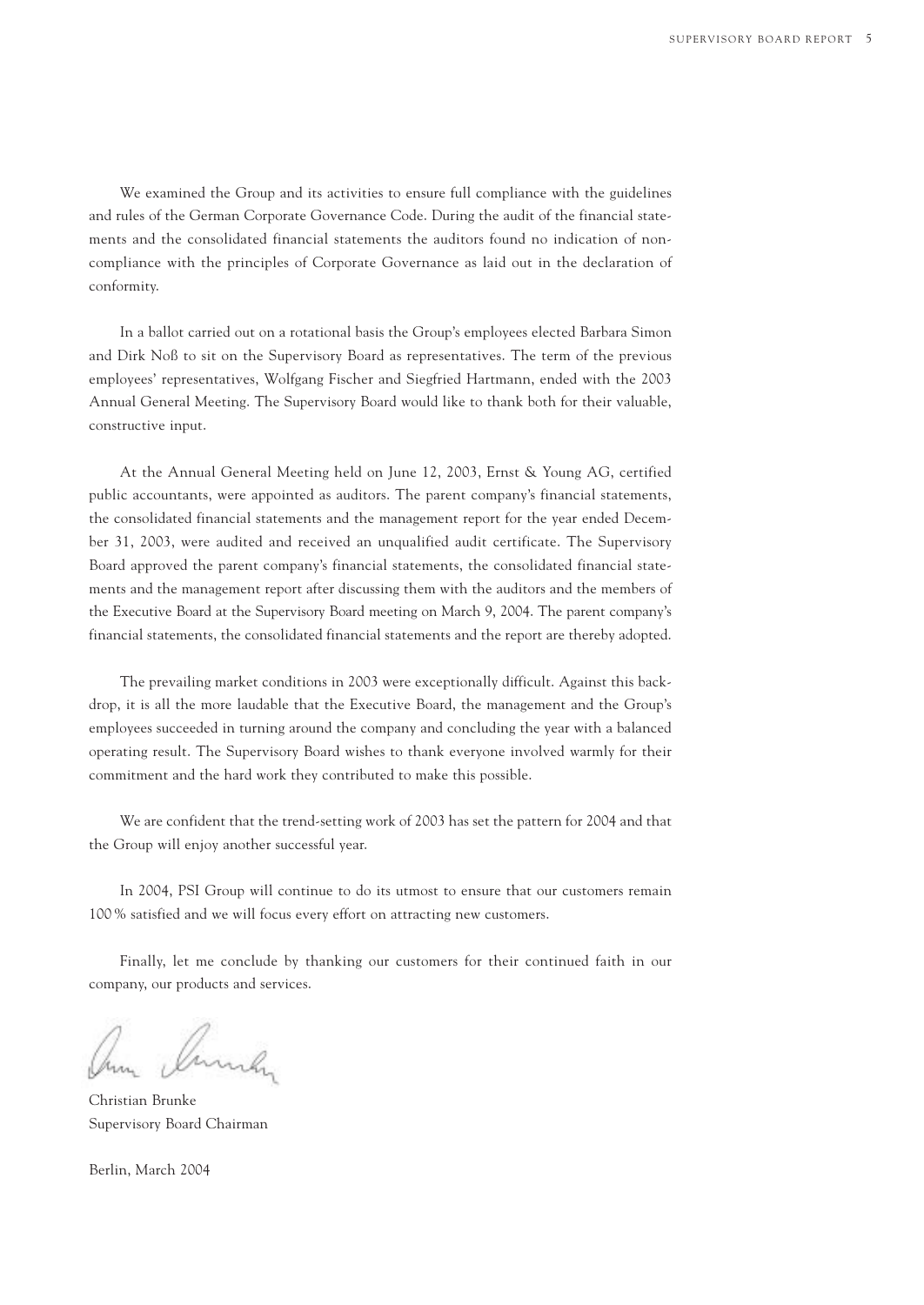# Corporate Governance

The German Corporate Governance Code presents essential statutory regulations for the management and supervision of German listed companies and contains internationally recognized standards for good and responsible governance. The latest version of the Code is dated May 21, 2003. The purpose of the Code is to promote the trust of national and international investors in German listed companies.

PSI's declaration of conformity with the German Corporate Governance Code can be accessed on the Internet at **www.psi.de/ir**.

The level of trust in our management policies is decisively influenced by the way in which the Group is managed and controlled. All our actions and decisions should display our exceptional level of responsibility and commitment to transparency, and must serve to enhance the value of the company even further. Good Corporate Governance is an elementary component in everything we do at PSI.

The cooperation between the Executive Board and the Supervisory Board is characterized by an exemplary level of efficiency. This is partly because the Executive Board only has two members, allowing us to attain levels of effectiveness that larger boards cannot achieve. It is also due to the extraordinary dedication of the six members of the Supervisory Board, who focus their diverse skills and qualifications on furthering the interests of the company and the stockholders.

PSI maintains more than the required level of transparency – at all levels of the company. All business processes follow clearly defined guidelines. Our corporate communications are very open and transparent: we regularly publish information about all important events in the Group – in printed form, at special events and on the Internet at www.psi.de/ir. In 2003, the IR department also informed investors about developments in the Group in more than 1,000 investor contacts by phone, letter and email.

We believe that the German Corporate Governance Code is a crucial step in bringing corporate management and control in Germany and the regulations that govern this area in line with internationally accepted standards. We welcome the introduction of the Code and its readiness to continually evolve to meet international standards.

#### *Declaration of Conformity with the German Corporate Governance Code*

PSI Group is in compliance with the recommendations of the German Corporate Governance Code, Version May 2003, with the following exceptions:

- The company has no spokesperson or chairman of the Executive Board. As the latter consists of two people only, there is no need for a spokesperson or chairman.
- Compensation of the members of the Executive Board is disclosed as a single amount.
- The remuneration paid to the Supervisory Board does not include a performancerelated component. The remuneration is based on attendance of the Supervisory Board Meeting and is disclosed as a single amount.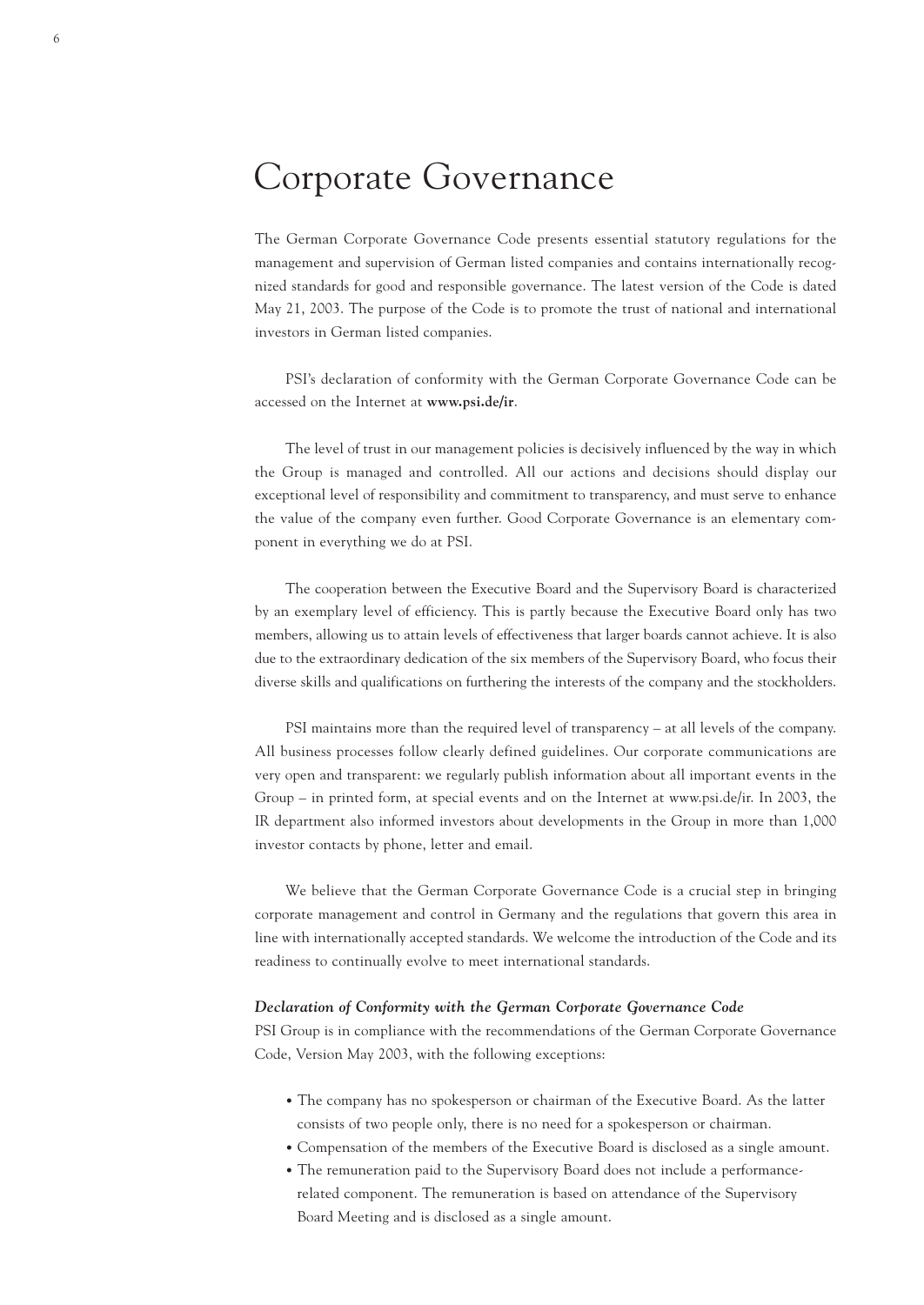# The PSI Stocks

After three consecutive years of losses, the stock markets finally showed signs of reviving in 2003. All benchmark indices showed substantial gains; the German Stock Index DAX improved by more than 1,000 points, which is 37 %. The technology sector displayed positive growth again for the first time. The TecDAX, launched at the beginning of 2003, gained 50 % over the course of the year, while the index relevant for PSI, the Technology All Share index, gained more than 60 %.

#### *PSI stocks overtake the market*

PSI stocks started the year at  $\epsilon$ 1.50 and over the course of the next twelve months peaked at  $$5.38$ , an increase of more than 250%. The publication of the 2002 financial statements and the presentation of our new manufacturing control technology at CeBIT in March heralded the upswing: PSI stocks kicked free of the sideways trend which had dominated since fall 2002 and rose above the rest of the market. The publication of the first quarter figures in May saw the continuation of the positive development, with the stocks going on to peak at the yearhigh. After a prolonged period of sideways movement PSI stocks finished the year at  $\epsilon$ 4.50, exactly tripling in value since the beginning of the year and significantly outperforming all relevant indices. This clearly shows that PSI has bounced back after the disappointments of the past years, and is about to be rediscovered by the capital markets as an attractive high-tech company.

**Performance of PSI stocks in 2003 compared with Technology All Share index** in %, January 1 = 100 %



 $-PSI$   $\longrightarrow$  Technology All Share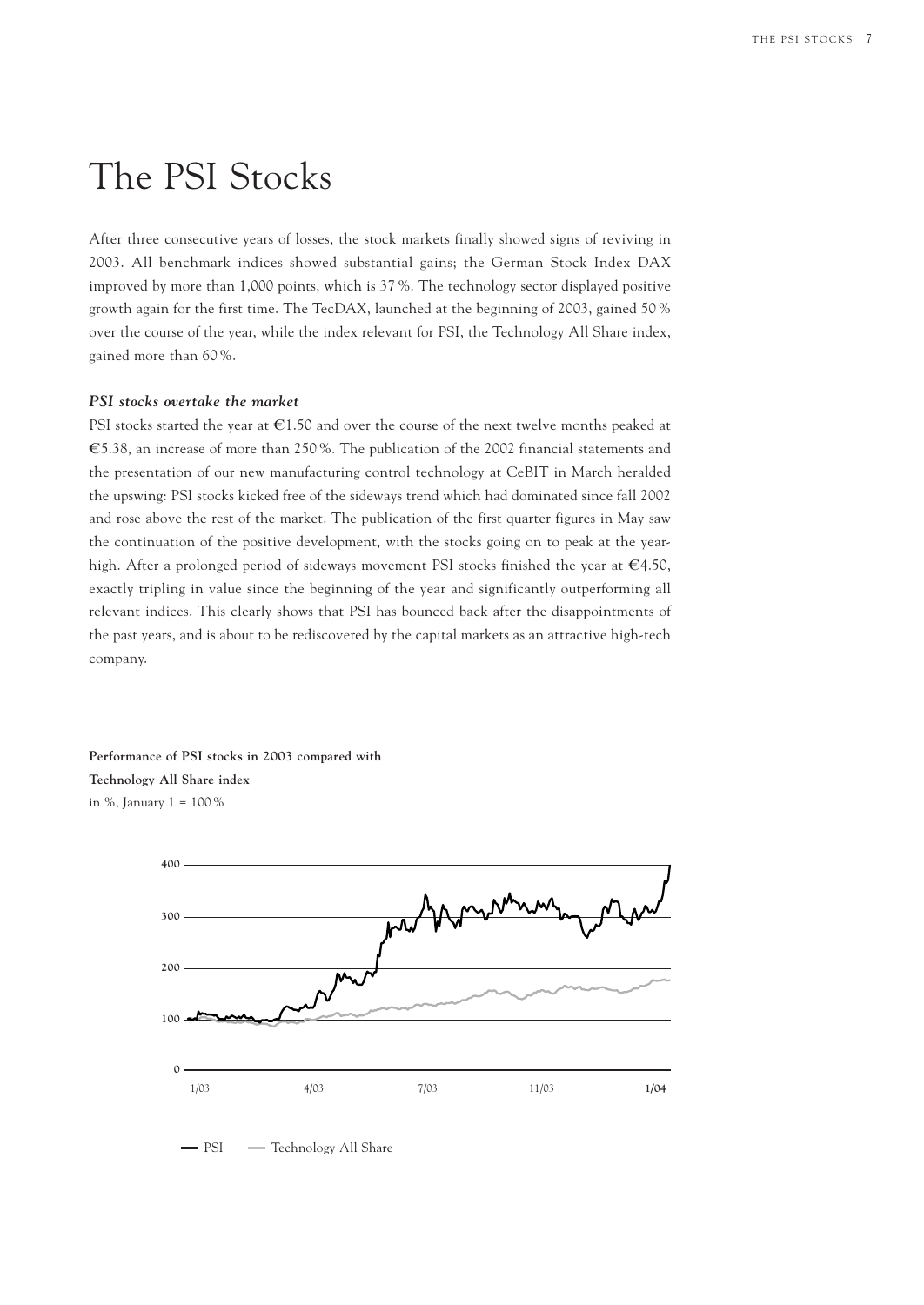Despite this visible upturn, PSI's current ratings appear to reflect the disappointments of the past, rather than the company's present potential and that of our stocks. To attract more investors we intend to devote 2004 to pushing up our profitability further and boosting the company's value, while also rigorously pursuing our strategic targets.

#### *PSI engages in dialog with the financial market*

PSI has belonged to the newly-founded Prime Standard segment of the German Stock Market since the beginning of 2003. As part of this quality segment, which follows international standards, we attach great importance to providing clear, dependable financial market communication. As in past years, this transparency has been rewarded by positive reports about PSI in the key financial and business media. Business development at PSI and the potential of PSI stocks were regularly rated and analyzed by analysts at Baden-Württembergische Bank, DZ Bank, Bankhaus Lampe and First Berlin Equity Research Group. We also successfully presented the company at an investment conference and at the German Equity Forum. To consolidate our investor base we organized several investor roadshows last year, held in key international and domestic financial centers. These measures enabled us to boost the interest of institutional investors in PSI stocks considerably.

**PSI stocks in figures** in  $\epsilon$ 

|                                   | 2002       | 2003       |
|-----------------------------------|------------|------------|
| Earnings per share                | $-1.40$    | $-0.23$    |
| Market capitalization at year-end | 16,739,566 | 49,557,915 |
| Year high                         | 9.05       | 5.38       |
| Year low                          | 0.83       | 1.40       |
| Number of shares at year-end      | 11,012,870 | 11,012,870 |

| Listings:                      | Xetra, Frankfurt/Main, Berlin-Bremen, Stuttgart, Düsseldorf,<br>Hamburg, Hanover   |
|--------------------------------|------------------------------------------------------------------------------------|
| Stock market segment:          | Prime Standard                                                                     |
| Indices:                       | Technology All Share, Prime All Share, Prime Software, CDAX,<br>FTSE eTX All-Share |
| ISIN:                          | DE0006968225                                                                       |
| German Securitites Code (WKN): | 696822                                                                             |
| SE symbol:                     | PSA <sub>2</sub>                                                                   |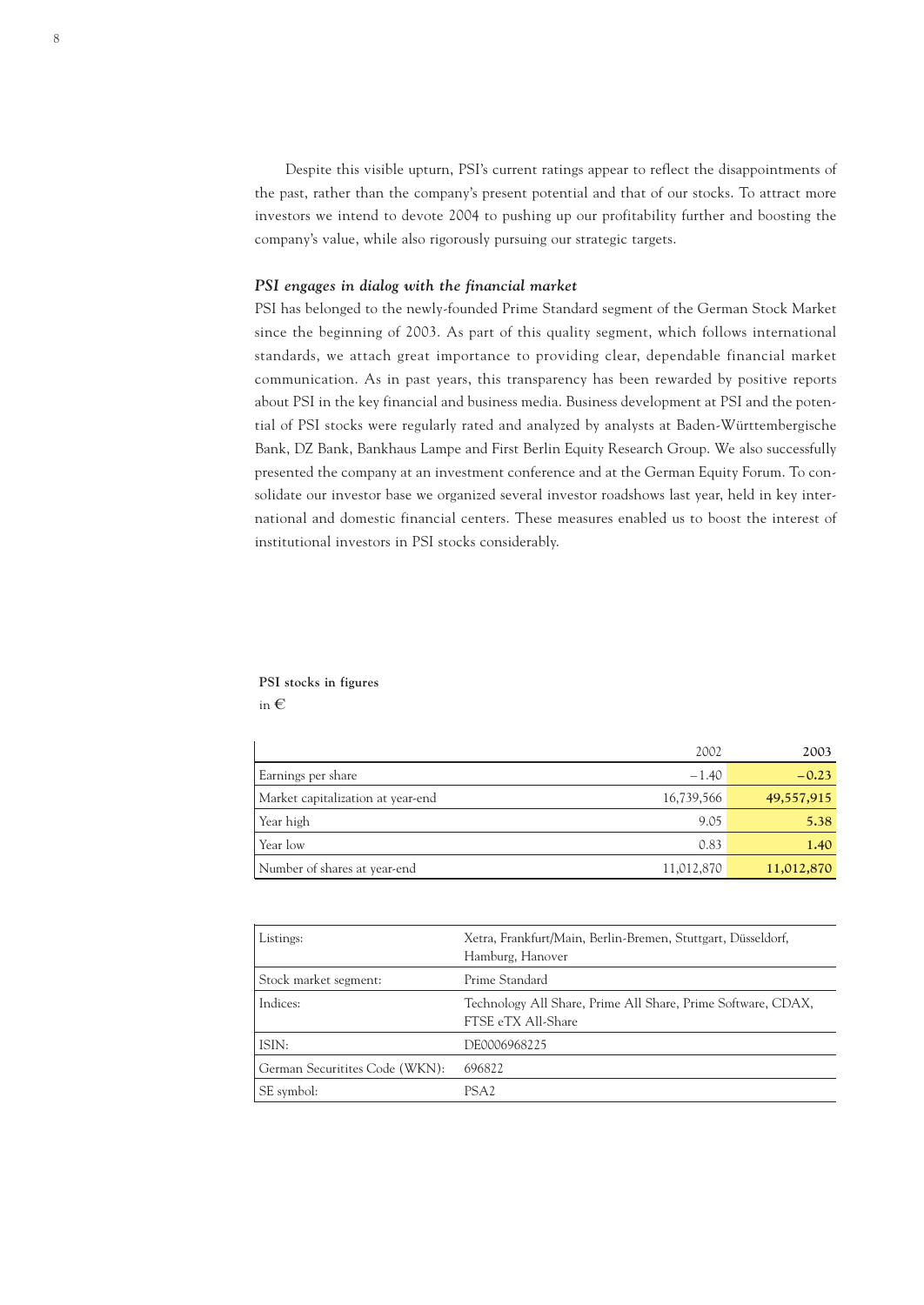Private investors have access to detailed information about all matters impacting on PSI stocks on our Website at **www.psi.de/ir**. This includes key data, financial reports, analysts' ratings, stock price charts, our financial calendar, information about corporate governance and extracts from press coverage of the Group. Both private and professional investors can sign up here for regular PSI news updates. As in 2002, our Investor Relations activities received an honorable mention for credible financial communications at the German Financial Communications Award in June 2003.

#### *Our middle-term target: admittance to TecDAX*

The above-average development of PSI stocks in 2003 catapulted the Group further to the front of German Stock Exchange's index ratings; in terms of market capitalization we are one of the 50 largest technology companies in the Prime Standard segment. We aim to uphold this level of performance over the next few years, then gain admittance to the TecDAX index and secure a long-term listing there. As one of the largest independent software enterprises in Germany, we believe that this would be an adequate reflection of our true market position, as well as giving our stocks the additional attention they deserve.

#### **What the analysts said:**

*"The restructuring measures are showing visible results"* (Baden-Württembergische Bank)

- *"The company is on the right path"*  (DZ Bank)
- *"PSI is on course to achieve its targets"*  (Bankhaus Lampe)
- *"Production Management has made commendable progress"* (First Berlin Equity Research)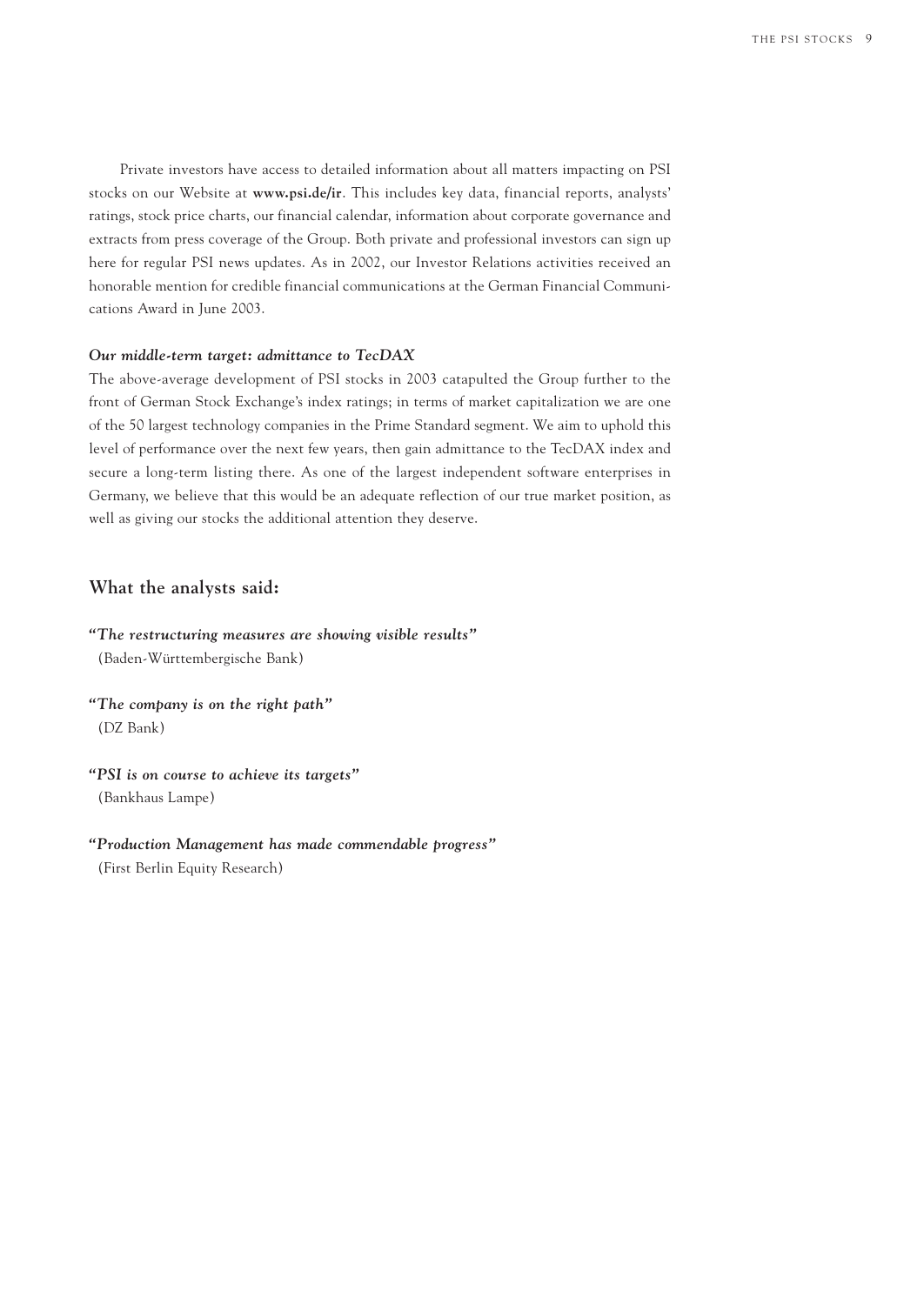

#### DR WOLFGANG GALLAS,

Area Manager Asset Management, envia Mitteldeutsche Energie AG

# **"Our modern PSI control system is an important milestone along the path to optimized network operations."**

PSI developed an integrative control system to optimize network operations for the east German power supply company enviaM. In the next phase, enviaM and PSI will be linking the grid system to a geographic data system to create a computerized system capable of optimizing staff deployment routes and times in the network coverage area.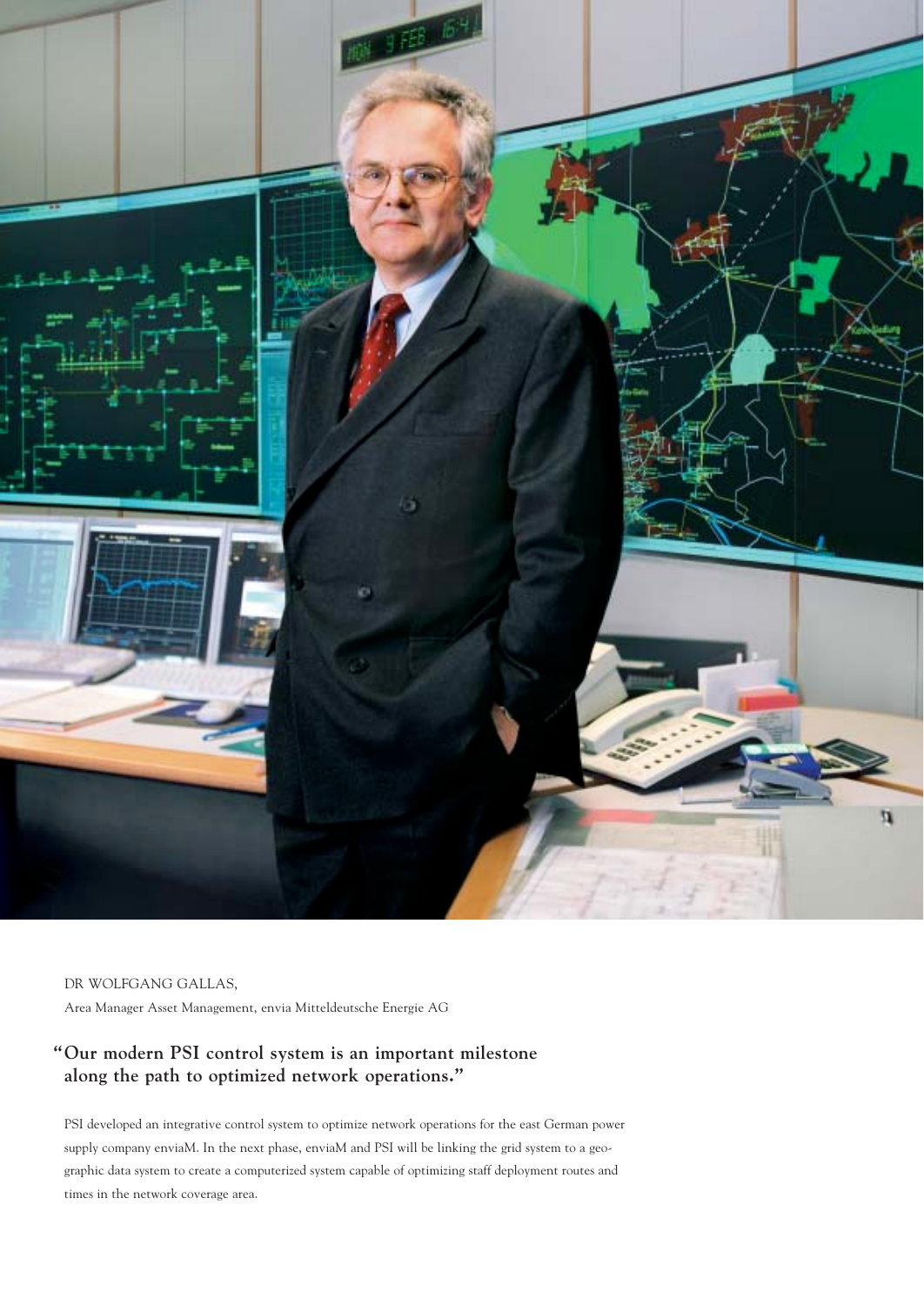# Accelerate into the future!

We've done it. Our results have picked up again and are on the rise. The future looks bright – for our customers, our stockholders and for us. We have established a good, firm basis from which to drive the company forward into a new era. PSI – an innovative driving force in today's markets.

### **35 years of cutting-edge technology – a four-phase program gets our products fit to compete globally**

PSI Group specializes in control systems for utility companies, industrial enterprises and public service companies. We introduced this stringent focus in 2002 and continued to drive it forward in business year 2003. Our range of services has been rounded off, and our products have been extended by introducing important new functions to meet the needs that our customers have today – and the needs they will have tomorrow. We put to use the proven and unique expertise our company has amassed in 35 years. Now the time has come to benefit from this investment in the future.

One of PSI's key strengths is our very special business model: we create customized solutions based on our own products. We are continually developing, evolving and honing these products in order to secure our technological lead. All PSI innovations have two things in common: they are economically effective and close to the market. To ensure that our innovative processes fulfill these demands, we have a four-phase program which has for many years been productively applied in our most successful business units.

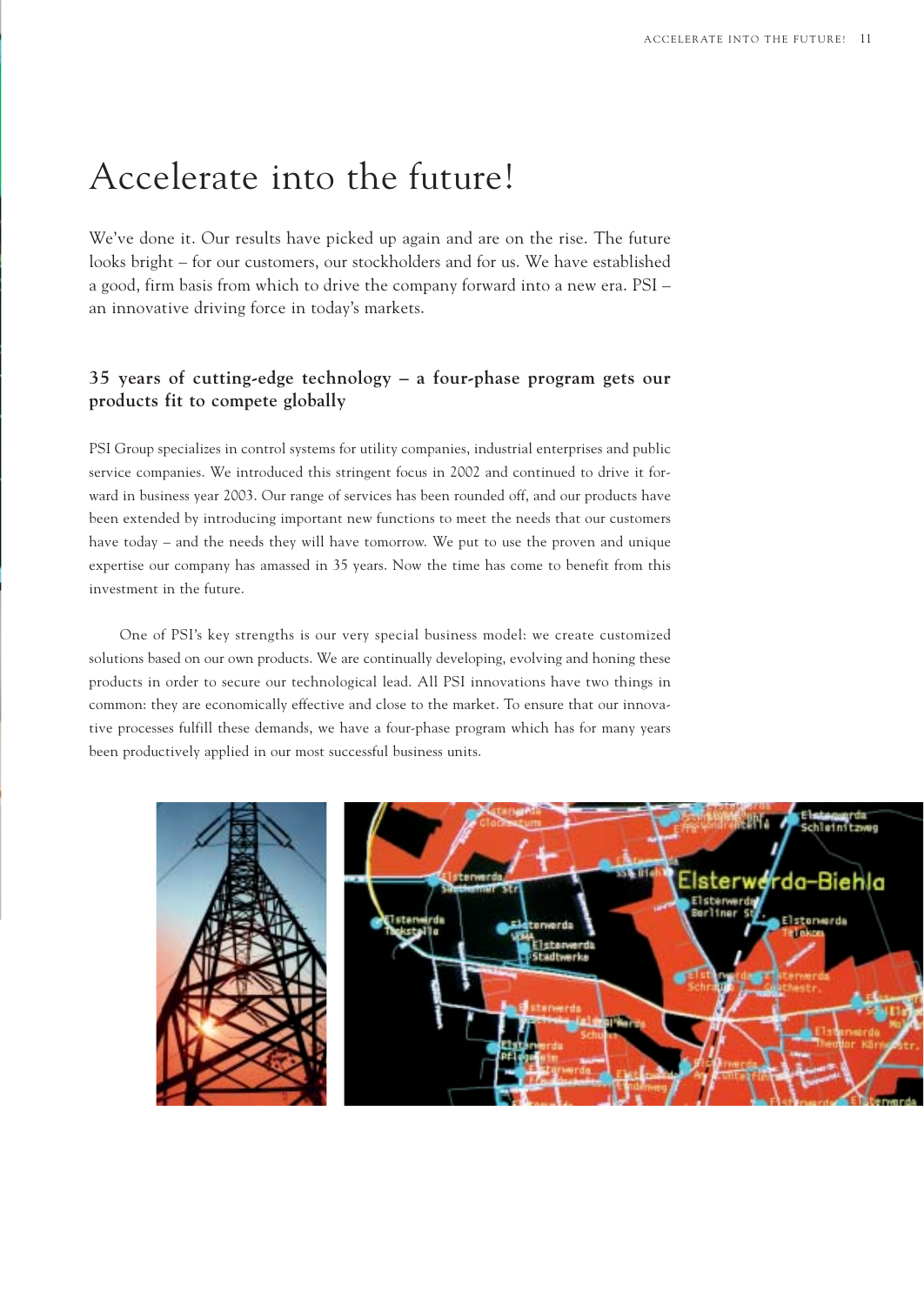#### *Phase One: Individual projects break ground for the rest of the industry*

Right from the very start, in the first phase of a product development project, we work closely with leading pilot customers. We supply a solution that mirrors the customer's business and value-added processes. The customer also benefits from the results of our cooperation on research and standardized projects, as these flow into the current project. Examples are our solutions for wireless markets, which were developed in close cooperation with leading telecommunications companies and which almost immediately demonstrated their superior economic efficiency.

#### *Phase Two: Individual follow-on projects spread the new technology*

In the second phase we apply the skills and product components of the pilot project to followon projects. Our customers in this phase receive individual solutions which reflect the very latest standard of knowledge and are based on proven technology. PSI's own expertise grows with each of these follow-on projects, and this in turn benefits the pilot customers who have access to this expertise for all future product extensions and versions. Such close-knit cooperation makes our systems attractive for both customer circles. A good example is our new maintenance control system for energy supply companies which was developed together with a leading network operator and is now being used by several other customers.

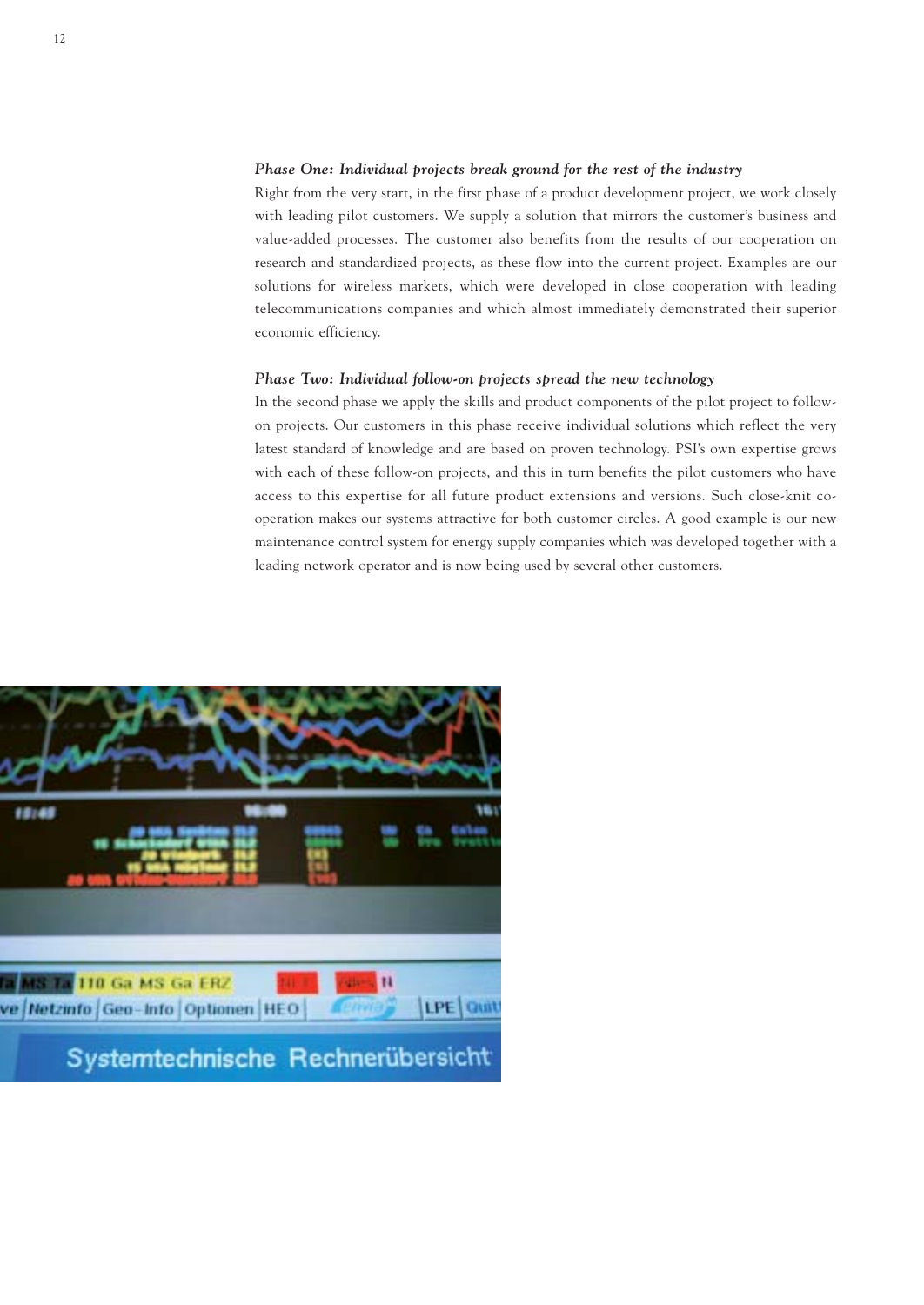

#### *Phase Three: The project hits are turned into products*

In phase three we define a product core based on the previous projects; this core is adapted to suit the customer's needs. The customer, mainly mid-sized companies, gets all the benefits of proven advanced technology. For instance, our new software for maintenance management, which was developed together with a major automotive manufacturer and is now available as a preconfigured product for mid-sized companies.

#### *Phase Four: The best products are exported*

In phase four we launch our most successful products on the international market in conjunction with major plant construction companies and systems suppliers. By using our products, our export partners gain an additional competitive advantage, and the partnership also opens up an additional distribution and service channel for PSI. For instance, our sectorspecific solutions for the steel industry are successfully marketed in conjunction with SMS Demag AG, the world leader in metallurgical plant construction. Currently, PSI products are used in 40 countries worldwide.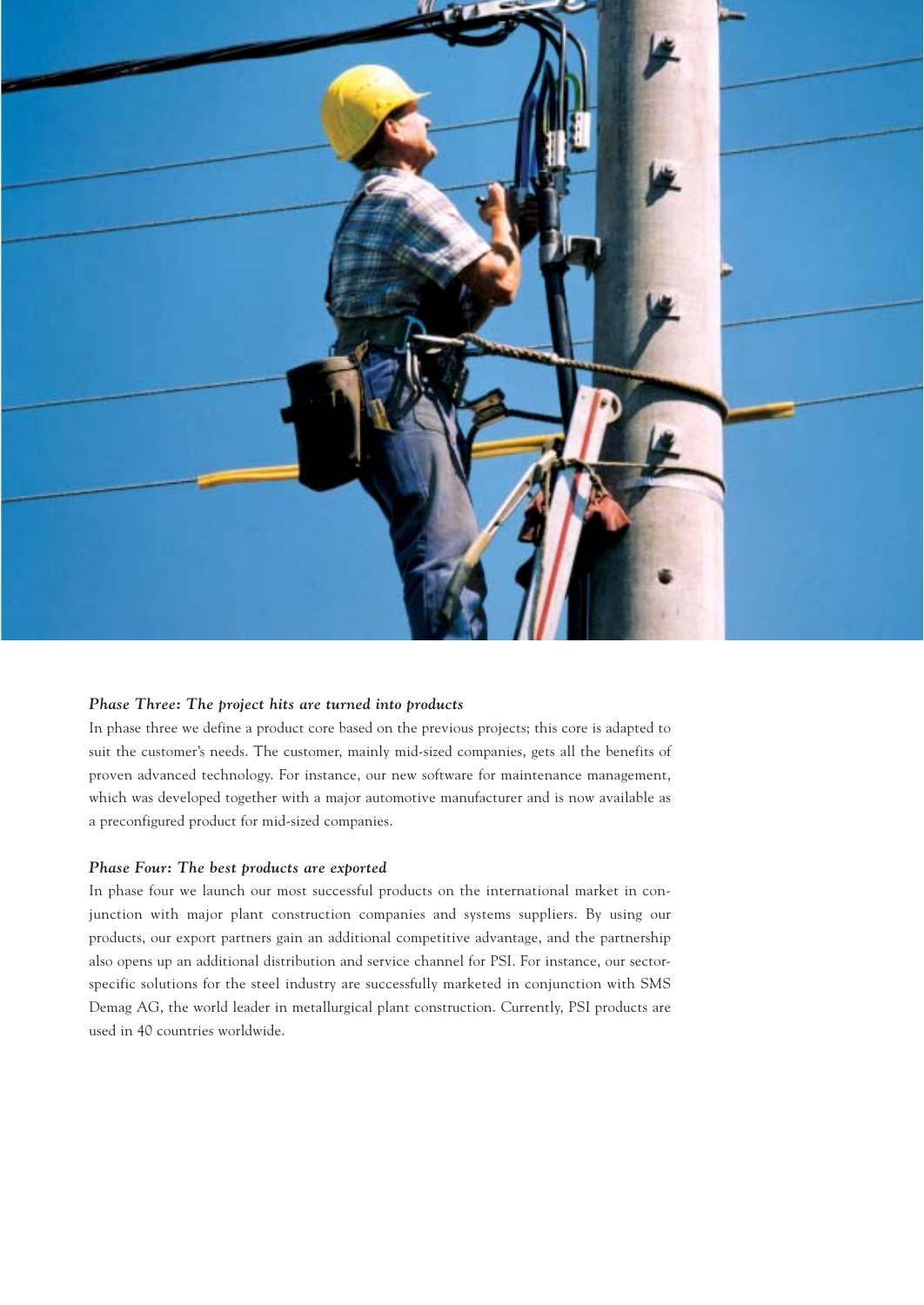

PROF DR BURKHARD WELKENER, Chairman of the Board, Volkswagen Motor Polska

### **"For many years, PSI solutions have been used in Volkswagen Group to control a variety of production-related tasks. PSI has always been a dependable partner."**

Volkswagen AG has been a PSI customer for many years. PSI has supplied more than 20 software solutions to VW, including several technical information systems, a production management system for tooling and maintenance which is used in five sites, logistics systems, production-related information systems and multiple full solutions for special vehicle construction Volkswagen Individual and the motor sports activities at the subsidiary Volkswagen Racing.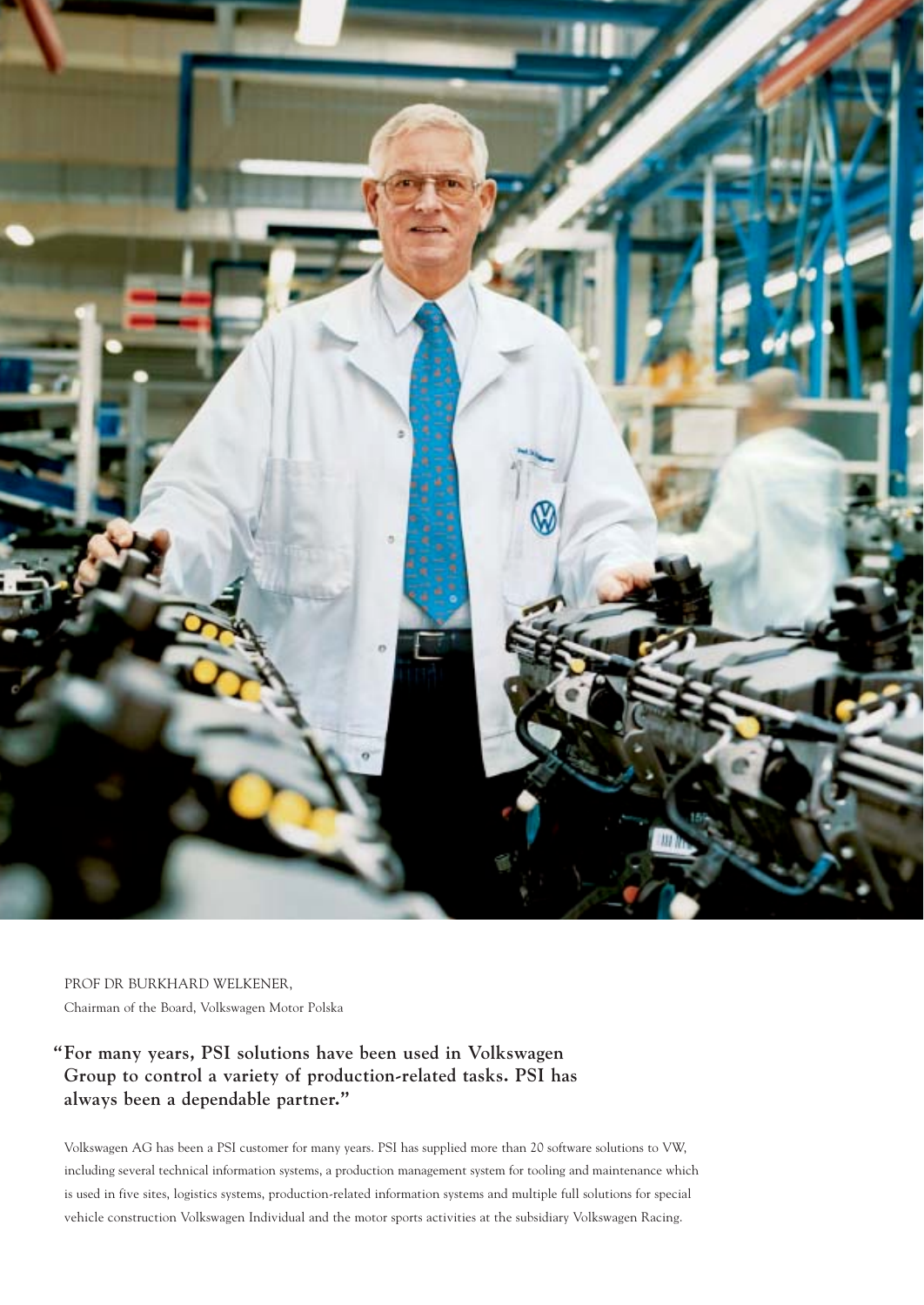By consistently applying our four-phase program to all our new technology developments we are able to open up a very broad base for our products. Our customers benefit from a comprehensive skills pool within their own sector. For PSI, this approach improves the profit potential of innovative products while keeping the risks to a minimum.

### **For us, using synergies means driving forward into the future together!**

In over three decades, PSI has built up a very good market position in clearly defined market segments, an achievement which has been helped along considerably by our decentralized, sector-oriented organization structure. The recent restructuring measures have restored the company's focus to the essentials: all corporate units concentrate on our core business of developing leading process control systems.

#### *We share our concentrated knowledge ...*

To release the vast synergy potential within the company and tap into it, a number of crosscompany working groups were set up last year to examine development, marketing and controlling. The results are used to define company-wide standards, bundle competencies and prevent overlaps.

#### *... and deliver the results to all our markets*

At the same time, we introduced a stronger lateral cooperation in marketing between the PSI business units. The aim is to actively market the Group's entire portfolio across all PSI's market segments. This opens up an even wider array of innovative solutions for our customers. The benefits for PSI lie in our ability to boost our sales potential without generating additional development costs. Examples of this efficient intermeshing are our logistics software, which is used in RWE's electricity network unit, and our agent technology, which is used in several logistics projects.

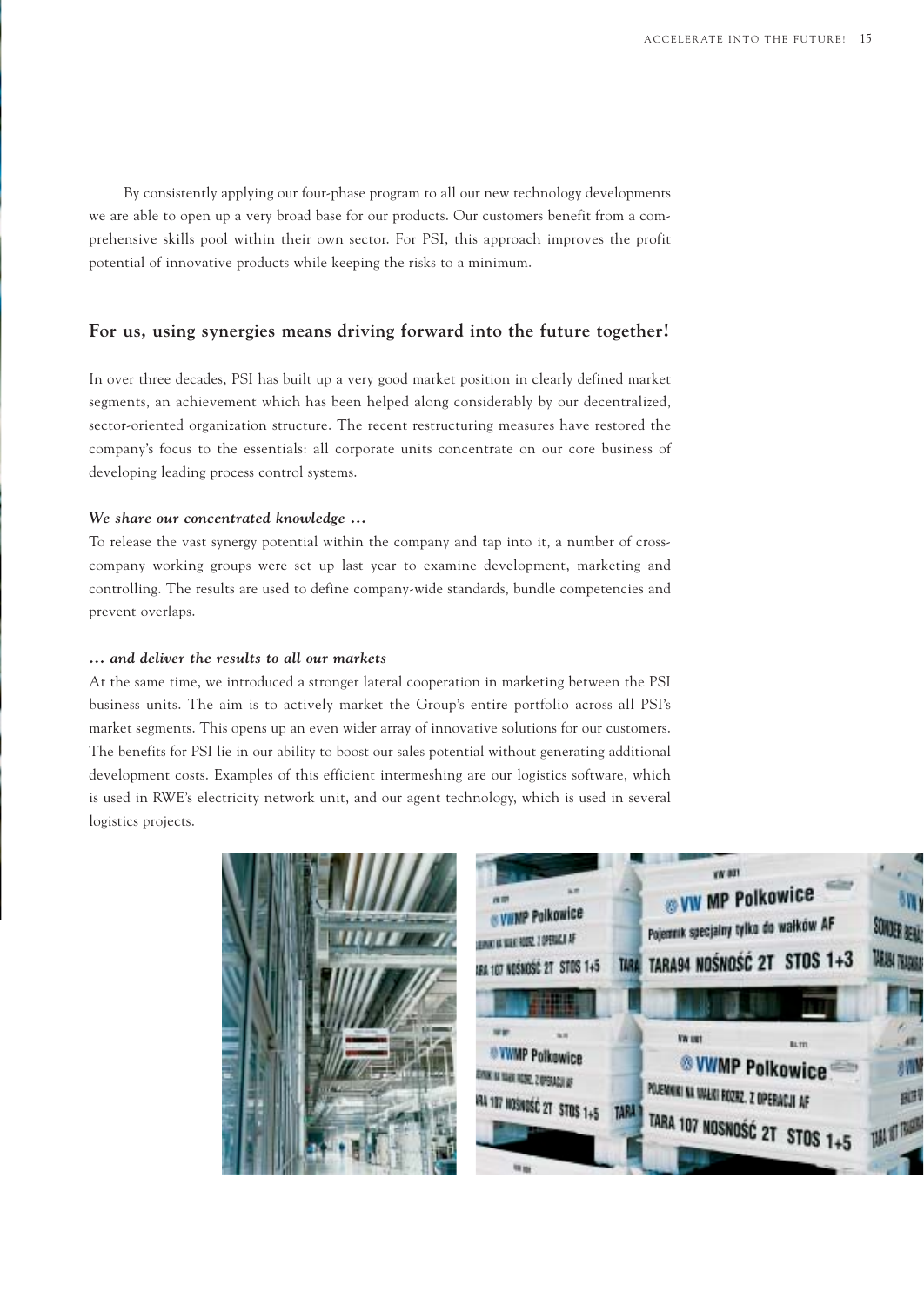

Since 2003, our international activities have focused increasingly on exploiting synergies in the Group's individual business units. Our international branch offices now market the entire PSI portfolio, as well as helping PSI's business units to penetrate foreign markets. They play a key role in expanding PSI's international activities, something which we shall be driving even further forward in 2004.

#### *We transfer successful technologies to other sectors ...*

In addition to our cross-unit marketing cooperation we also implemented a technology transfer from our Network Management segment to Production Management. Our control system technology – which continues to demonstrate its dependability and efficiency to energy suppliers in numerous installations – was adapted to meet the needs of the automotive and steel industry in cooperation with industry-leading customers. Our industrial process knowhow and expertise in the development of high-end control systems is a unique combination which has enabled us to present a powerful new product.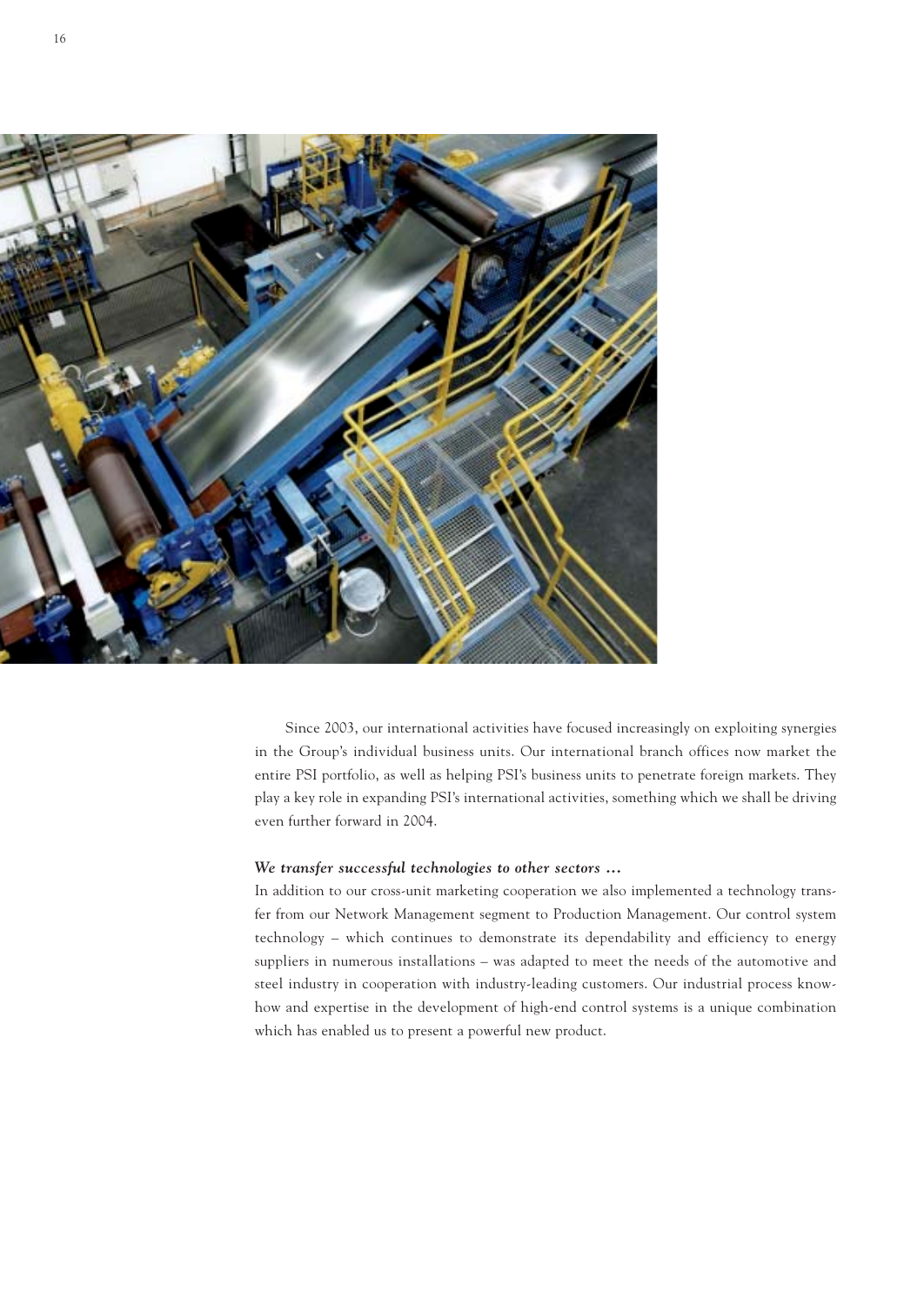

VOLKER STAHL, DR JÖRG BEINDORF, Members of the Executive Board, ThyssenKrupp Nirosta GmbH

### **"PSI is a strong, dependable partner for production IT. PSI's comprehensive production management system plays a crucial role in optimizing our business processes."**

For almost 20 years, PSI has been designing and supplying ThyssenKrupp Nirosta with solutions to support production processes. The systems cover production management, production planning and control, logistics and energy management in steel mills. They are deployed in the facilities in Krefeld, Dillenburg and Benrath.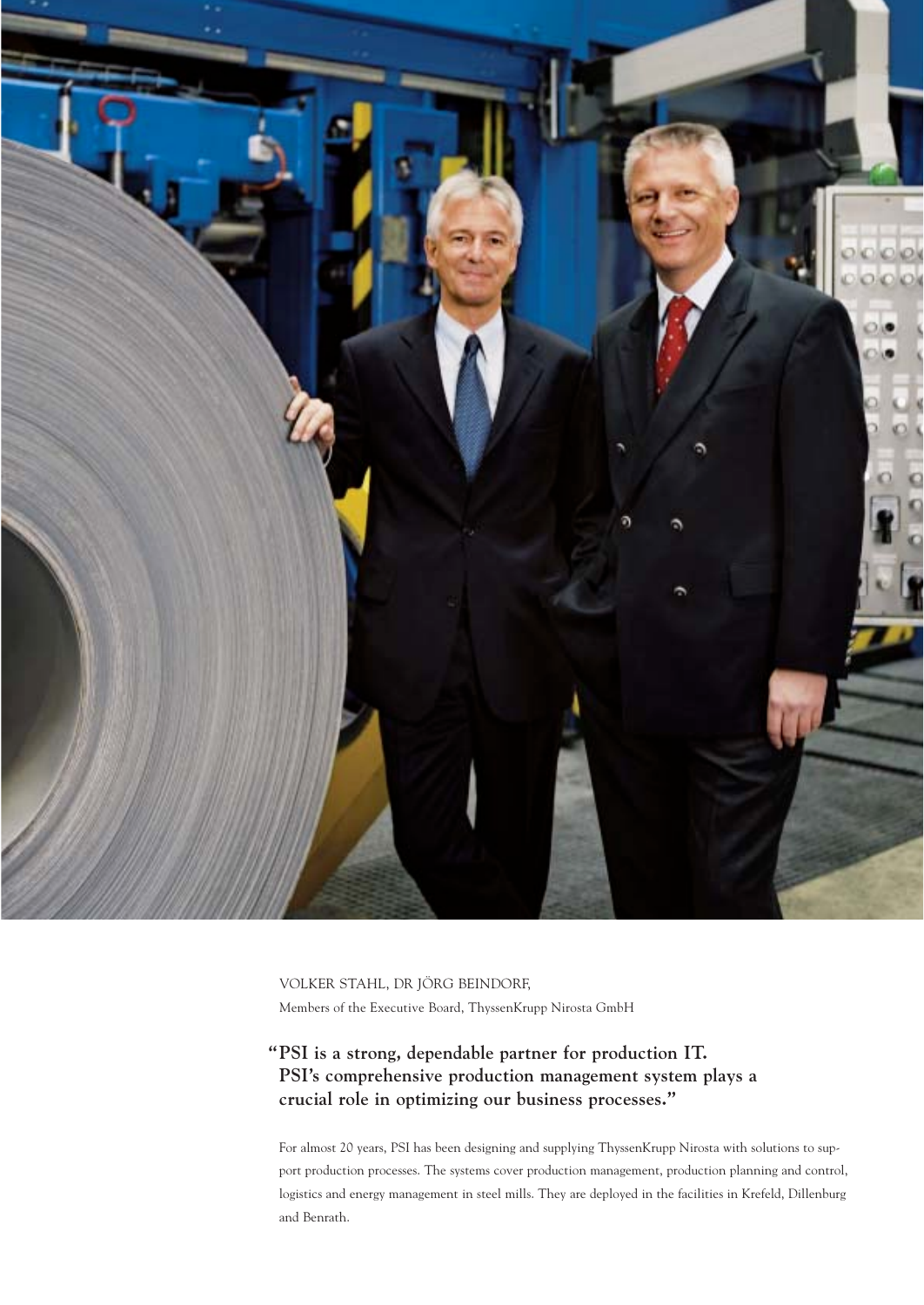

DR HANS ESTERMANN, Managing director, Wirtschaftsförderung Berlin International GmbH

**"The portal developed by PSI enables Wirtschaftsförderung Berlin (Berlin Economic Development Corporation) to support investors by providing a unique range of services to communicate the advantages of Germany's capital."**

PSI developed a universal portal platform for location marketing on behalf of the Berlin Economic Development Corporation. The Business Location Center site flexibly links all relevant data sources and can compile individual show-cases and real-time presentations for individualized investor consultancy.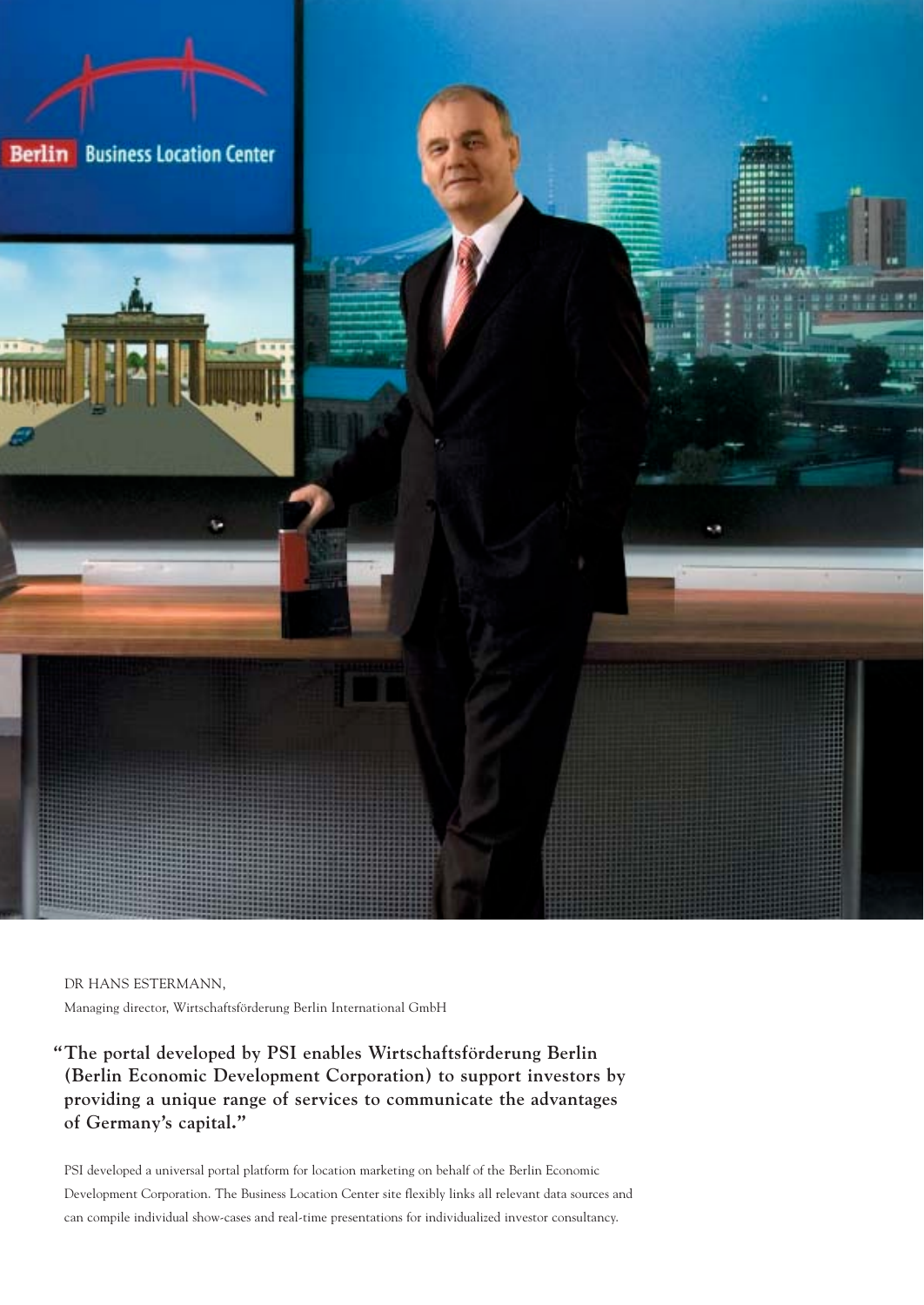#### *... and reproduce successful structures within the Group*

In 2003, we started simplifying and streamlining our corporate structure to give us greater flexibility to react to market demands. We increased our shareholdings in several subsidiaries to 100 % and integrated front2back AG in PSI UBIS AG. We changed the organizational structure to a profit center based structure in the Public Management division and at PSI Logistics, aligning them with current market conditions. In both divisions the new structure has had a positive impact on earnings. We will be continuing this successful restructuring strategy in 2004, and aim to conclude it by the end of the year.

Cooperation within the Group was significantly improved by introducing an internal bid invitation system and extended capacity management; these measures had a visible impact on the Group's earnings situation. We will continue to align our management structures, for instance by introducing and extending a new company-wide commercial information system. We will continue to transfer our core competence in control systems to other areas, including public security and the IT service company market.



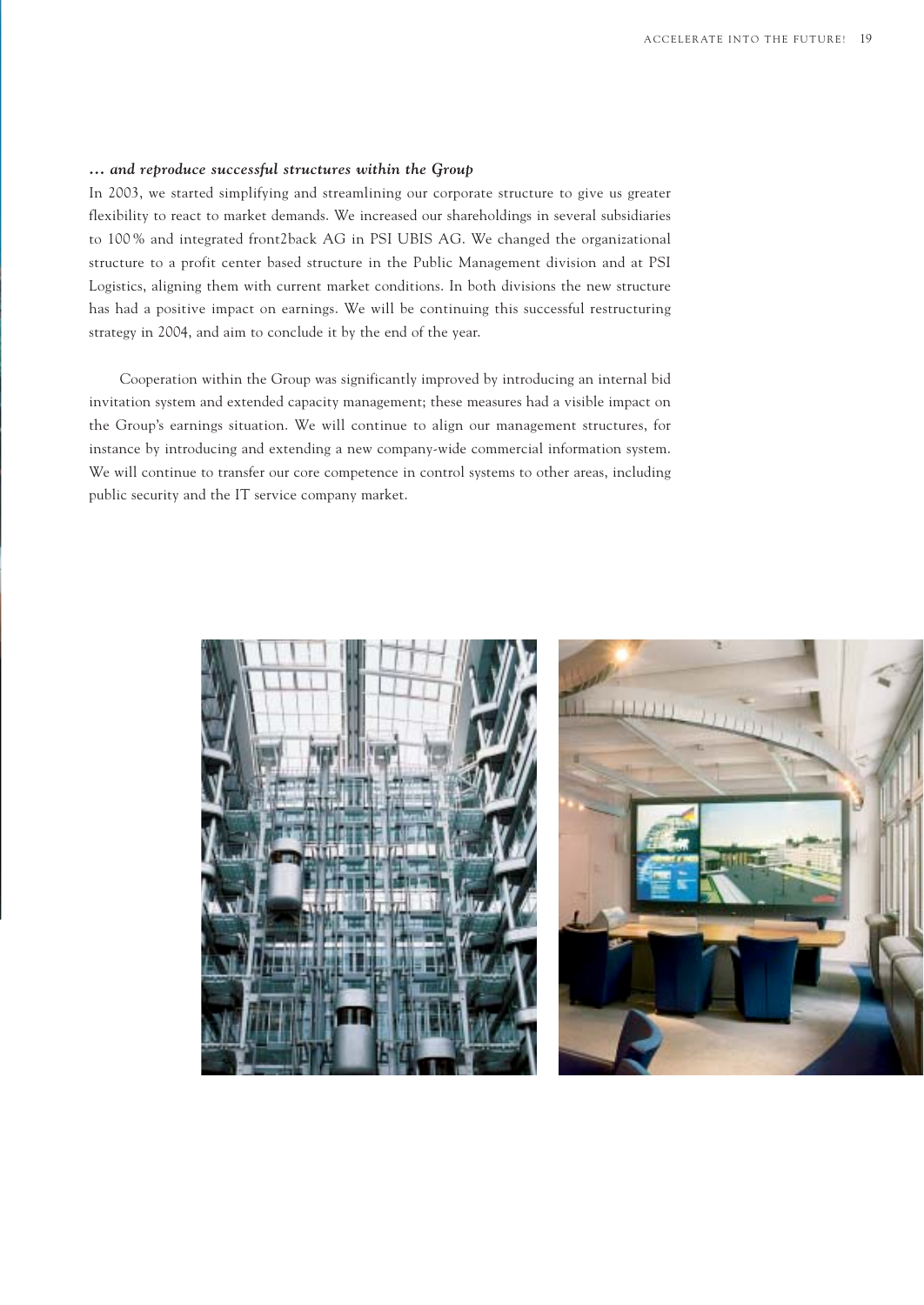

The Group's corporate communications work was further harmonized and this has generated an enhanced awareness on the markets and a substantial gain in efficiency.

We have made great progress in our endeavor to unite isolated strengths and knowledge within the Group, to rebundle and successfully market them. This has enabled us to reinforce our control system competence still further, an increase which benefits our customers and our stockholders alike.

The path we elected to take last year has proved itself to be the right one. With the superb groundwork of the past year, we now have a solid base from which to accelerate into the future.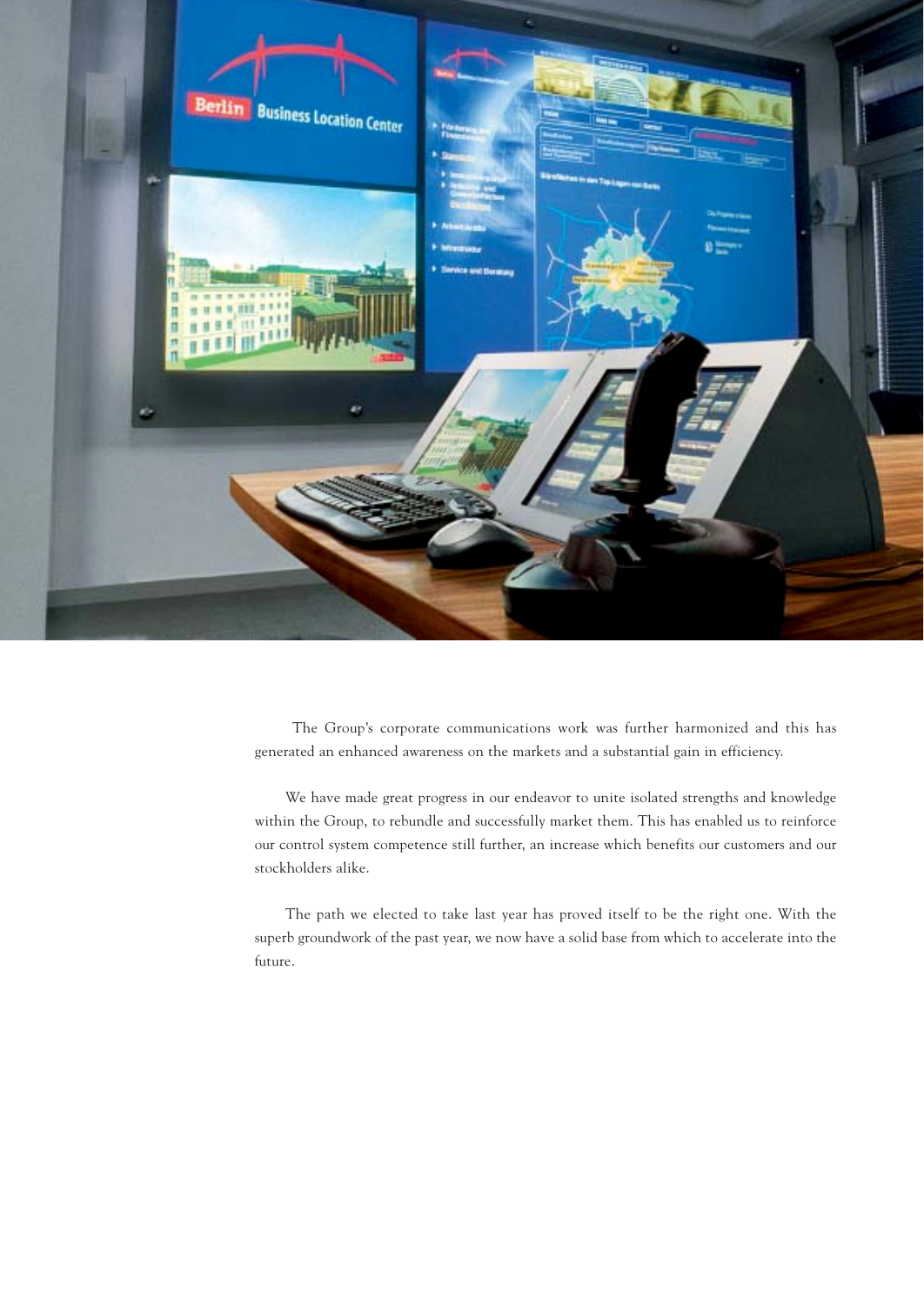Management Report and Financial Analysis (US GAAP)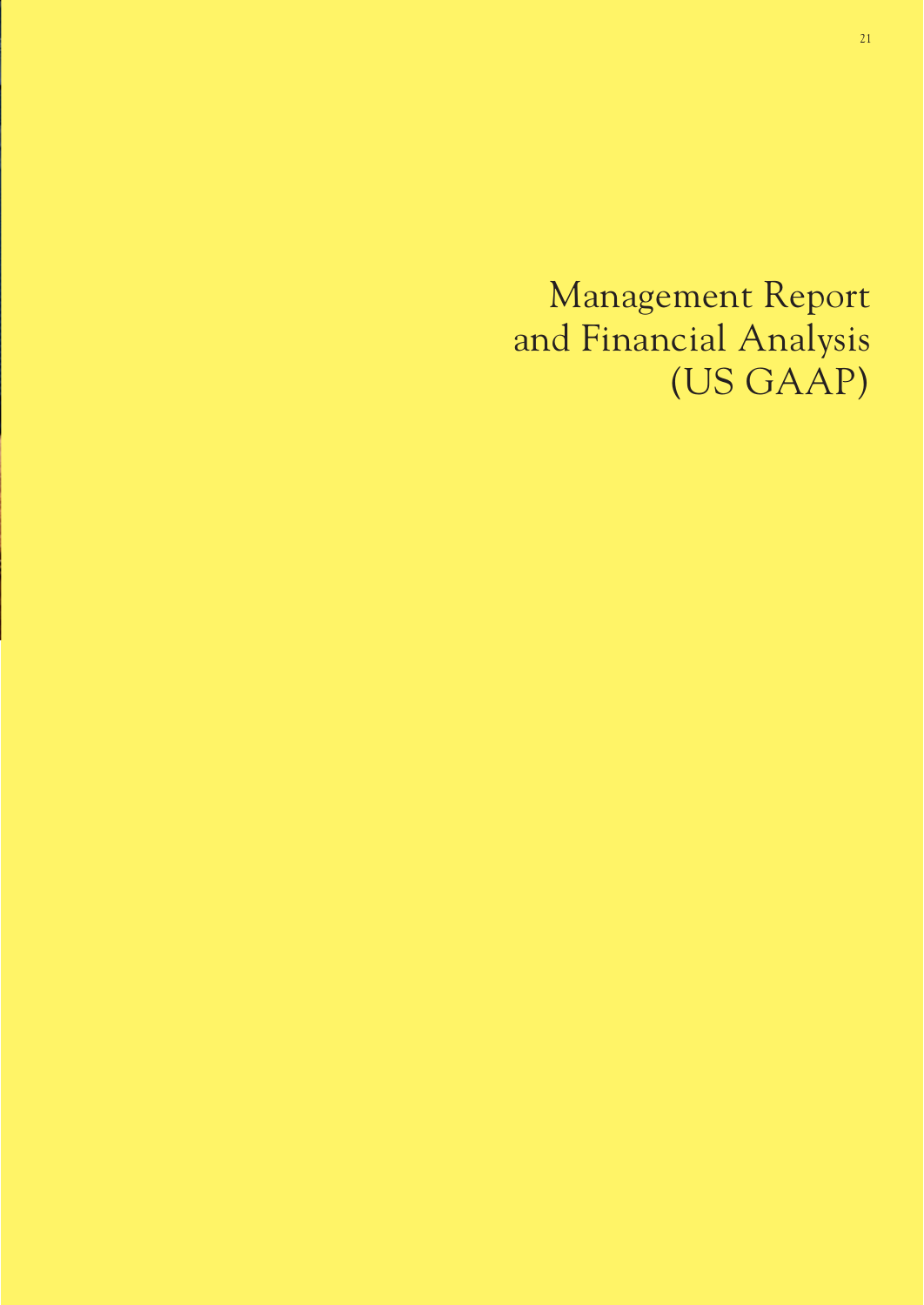**Sales of hardware and other manufacturers' software loses significance**  $(in \in \text{million})$ 





Licenses Software production and maintenance

# Management Report and Financial Analysis

#### *Overall economic situation*

In fiscal year 2003, PSI faced extremely tough market conditions. At – 0.1%, Germany's economic performance was in decline for the first time since 1993, after a rise of 0.2 % in the gross national product in 2002. Gross investment in fixed assets, the area PSI is most dependent on as software supplier, declined by 3.3 %. Throughout the euro zone the growth rate shrank by half again compared to the previous year, reaching only 0.4 %.

The western European IT market fell 0.7 % in 2003, the second year of decline in succession. In Germany, the market dropped by 2.1%, which is three times the European average. The segment that is relevant for PSI – software – displayed a better development than the overall market, growing by 2.1% in western Europe, but declining a further 0.3 % in Germany.

Altered patterns in the overall conditions of the business environment and cyclical effects forced several market segments serviced by PSI to put a stop on orders and split large projects up into several smaller ones. A cautious reduction in the number of orders on hold became noticeable from fall on.

#### *Company development*

Despite these unfavorable conditions, for the first time in five years PSI was able to report a balanced operating result in 2003 of  $\epsilon$ 17,000. The consolidated operating result improved by  $E12.3$  million to  $E-2.5$  million. This amount includes restructuring expenditure and the cost of developing and launching the new manufacturing control systems. The increase in the Group's operating result was largely driven by optimized business processes and the introduction of new products. These are central components in our new corporate strategy, "From IT portfolio to control systems enterprise". Our key focus is on our core business of IT control systems for process automation.

Consolidated turnover dropped by 9% to  $\in$  137.7 million (2002:  $\in$  150.7 million). This is chiefly the result of the decline in sales of hardware and other manufacturers' software. As in previous years, the development of the Group's three segments – Network Management, Production Management and Information Management – displayed varying growth rates.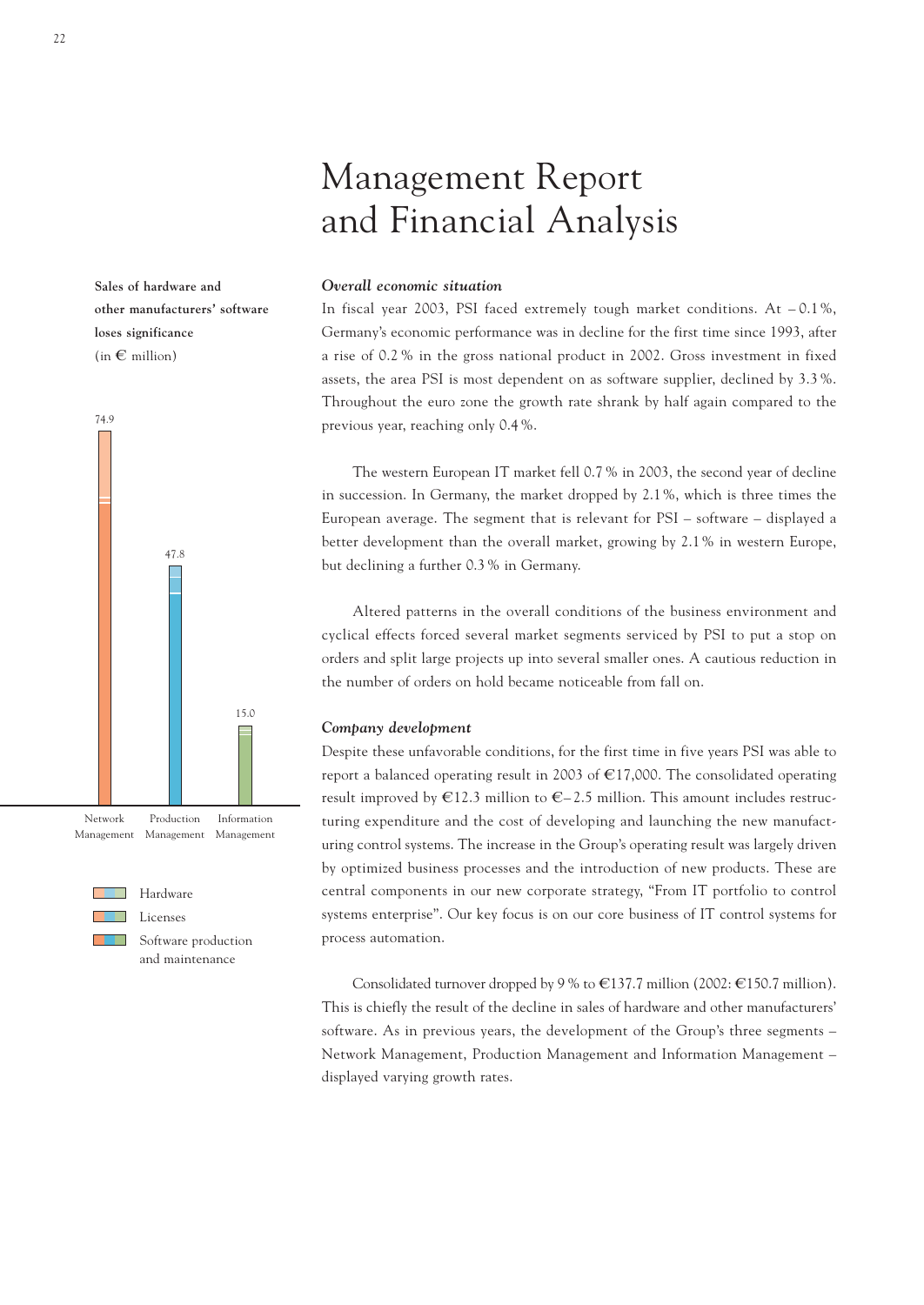In our Network Management segment sales dropped by 4% to  $\epsilon$ 74.9 million. This segment comprises our Energy, Telecommunications and Traffic activities. The operating result decreased by 16 % to  $\epsilon$ 3.8 million compared with the record results of 2002. The negative impact of poor earnings in the Telecommunications segment over the first nine months was particularly noticeable. In 2003, we secured the good position that PSI has in the German market for energy supply companies.

Our Production Management segment reported sales of  $E$ 47.8 million, which is almost the same as the previous year. This PSI division develops solutions for the control of production and logistics processes. The operating result improved from €13.1 million to  $∈$ -1.9 million. This was largely due to the subsidiaries PSI-Logistics, PSI Switzerland and GSI breaking even, and the improvement of PSIPENTA's results.

In 2003, sales in our Information Management division dropped by 38 % to  $E15$  million. The primary focus of this segment is on supporting administrative processes and managing information processes for public authorities and service providers. The operating result remained unchanged at  $\epsilon$  – 1.9 million. The weak results of our public authorities and UBIS business were the key factors that contributed to this disappointing result. PSI Infrastruktur GmbH and PSI Solutions GmbH were not included in the consolidated financial statements in 2003.

The proportion of sales contributed by the Network Management segment rose in 2003 from 52 % to 54 %; the proportion of Production Management increased from 32 % to 35 %; while Information Management dropped from 16 % to 11%.

The most decisive factor that contributed towards the Group's improved results is the new level of cross-company cooperation between PSI's divisions and subsidiaries. This comprises cross-sales of solutions through all divisions, the automation of our own business processes and the company-wide application of our four-phase innovations program.

In 2003, PSI Group received orders worth  $\epsilon$ 119 million, which is lower than last year's order volume of  $E136$  million. While orders stabilized in Production Management, business in Information Management was very slack, particularly in the summer. Orders in Network Management were affected by the general reluctance of customers to award major projects. The volume of orders received by PSI as at December 31, 2003, was valued at  $\epsilon$ 67 million.



1999 2000 2001 2002 **2003**

**Shares of revenues attributable to Network Management and Production Management have risen** (in %)

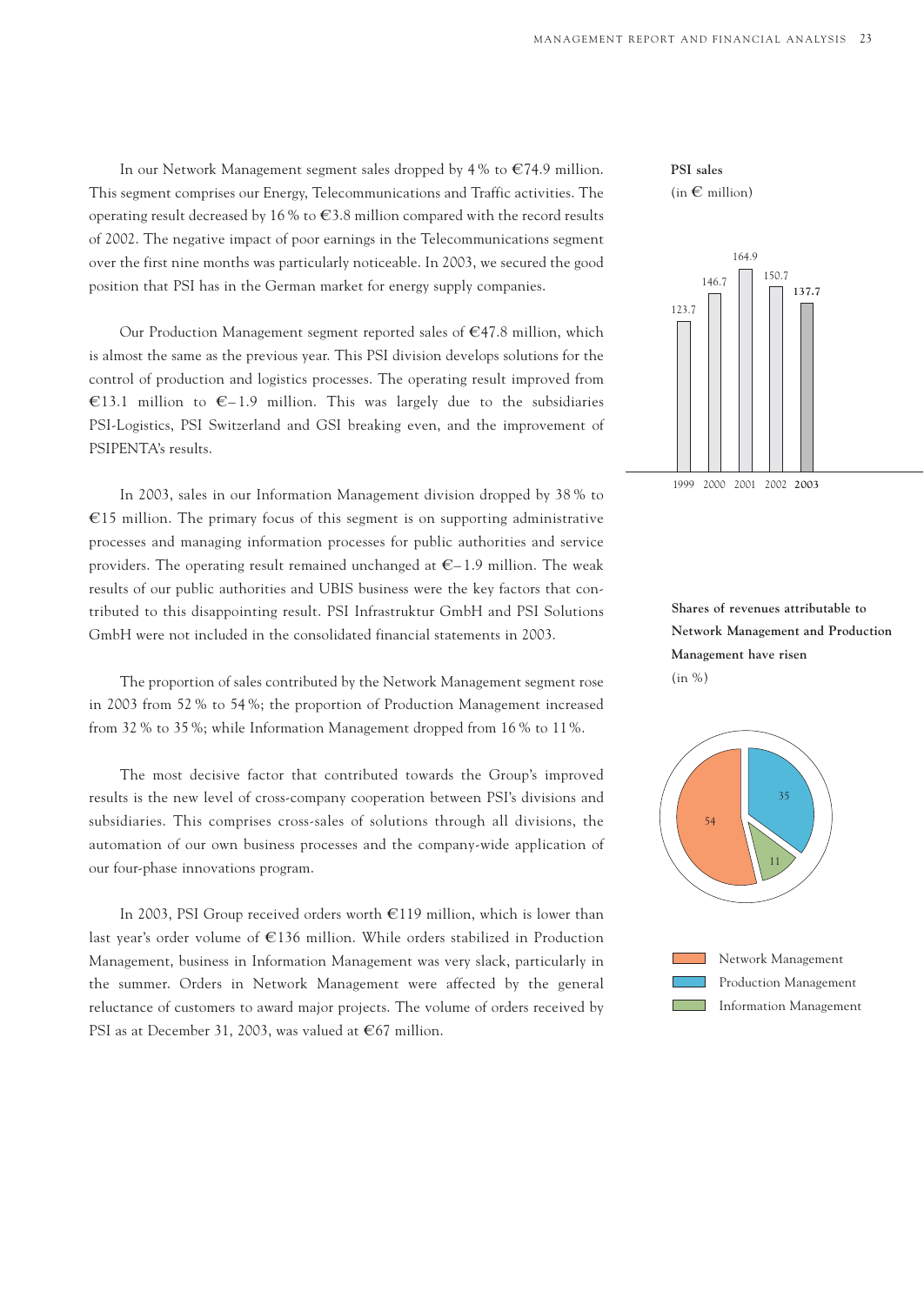#### *Financing*

PSI's share capital increased slightly in 2003 from  $\epsilon$ 28.15 million to  $\epsilon$ 28.19 million. This is the result of a resolution passed at the annual general meeting to increase the share capital out of retained earnings in order to even out the nominal value of non-par value shares. Under the terms of a share buyback scheme agreed at the annual general meeting 17,919 PSI shares were repurchased.

#### *Balance sheet structure*

The balance sheet total for 2003 decreased by 8% to  $\in$  126 million.

The main changes on both the assets and liabilities sides of the balance sheet were accounted for by current items: the proportion of current assets dropped from 70.6 % to 67.5 % of the balance sheet total. This was largely due to a decrease in unfinished goods and services resulting from the application of the percentage-ofcompletion method, and also reduced liquidity. The proportion of long-term assets rose from 29.4 % to 32.5 % in the year under review.

The share of current liabilities in the balance sheet dropped from 45.7 % to 41.6 %, largely the result of a decrease in down-payments received by the Group compared to the previous year. The share of long-term liabilities rose from 15.3 % to 17.6 %. 98 % of long-term liabilities are accounted for by pension reserves. The equity ratio went up from 37.1% to 38.4 %.



#### **Balance sheet structure 2003** (in  $\epsilon$  million and %)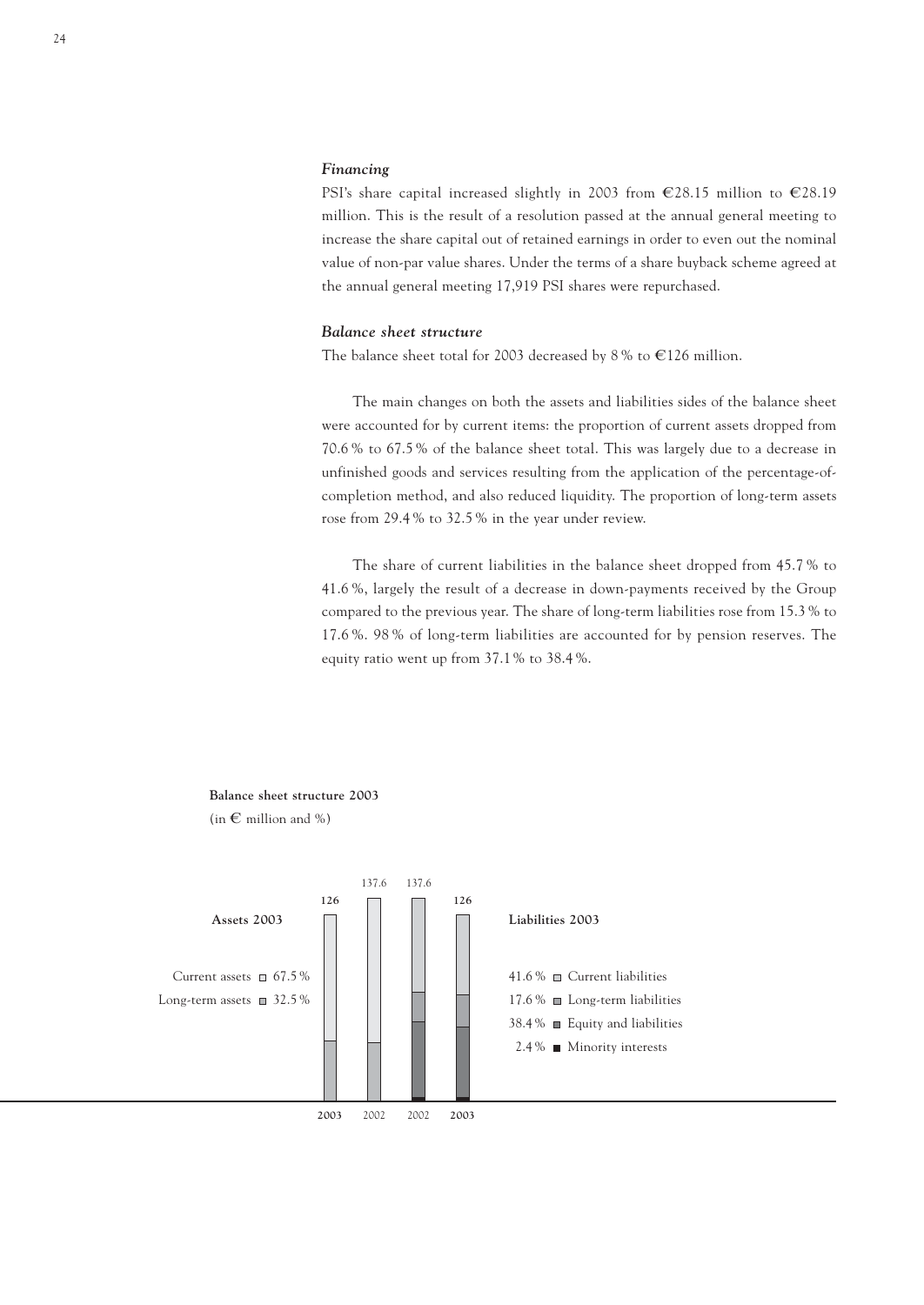#### *Liquidity*

Liquidity decreased from  $\epsilon$ 21.5 million to  $\epsilon$ 17 million. This is principally the result of a positive operating cash flow of  $\epsilon$ 0.9 million and negative cash flow of  $\epsilon$ – 5.3 million due to investments. For 2004 we plan to return to generating a positive cash flow from operative business. PSI has sufficient lines of credit with the company's banks.

**PSI turnover and operating result 2003 by Quarter**  $(in \in 000)$ 



In 2003, PSI Group invested  $\epsilon$ 6.1 million, inclusive of financial assets. This decrease of 21% is partially due to the acquisitions made by the Group in 2002 and a lower level of investment in other intangible assets.

Expenditure for Research & Development was  $\epsilon$ 8.8 million, 24 % less than the previous year. The implementation of the new business processes to refinance PSIpenta product innovations had a positive impact. Since 2003, our successful four-phase program has been applied company-wide to all innovations processes. Key R&D focal areas in 2003 were the new production control system for the automotive and steel sectors; the development of PSIpenta derivatives for service companies and maintenance management; pushing forward the future technology Mobile Common Configuration Management (MCCM) for the wireless market; and the new maintenance control system for network operators. In Network Management R&D spending rose by 6% to  $\epsilon$ 5.6 million; in Production Management, where there was a greater focus on customer projects, spending dropped by 49 % to  $\epsilon$ 3.2 million.

#### *Potential risks to the Group's future development*

In 2003, PSI implemented and concluded comprehensive restructuring measures in the subsidiaries PSIPENTA Software Systems GmbH and PSI UBIS AG in order to acclimatize these companies to altered market conditions. The future growth of PSI Group's income depends to a large degree on the sustained success of these measures.

In 2003, PSI Group continued to drive forward the internationalization of the Network Management and Production Management segments. An increase in the international success of our products in these segments would lessen the Group's dependency on domestic customers. At the same time, the expansion of international activities has inherent risks (exchange rate risks, dependency on international partners).





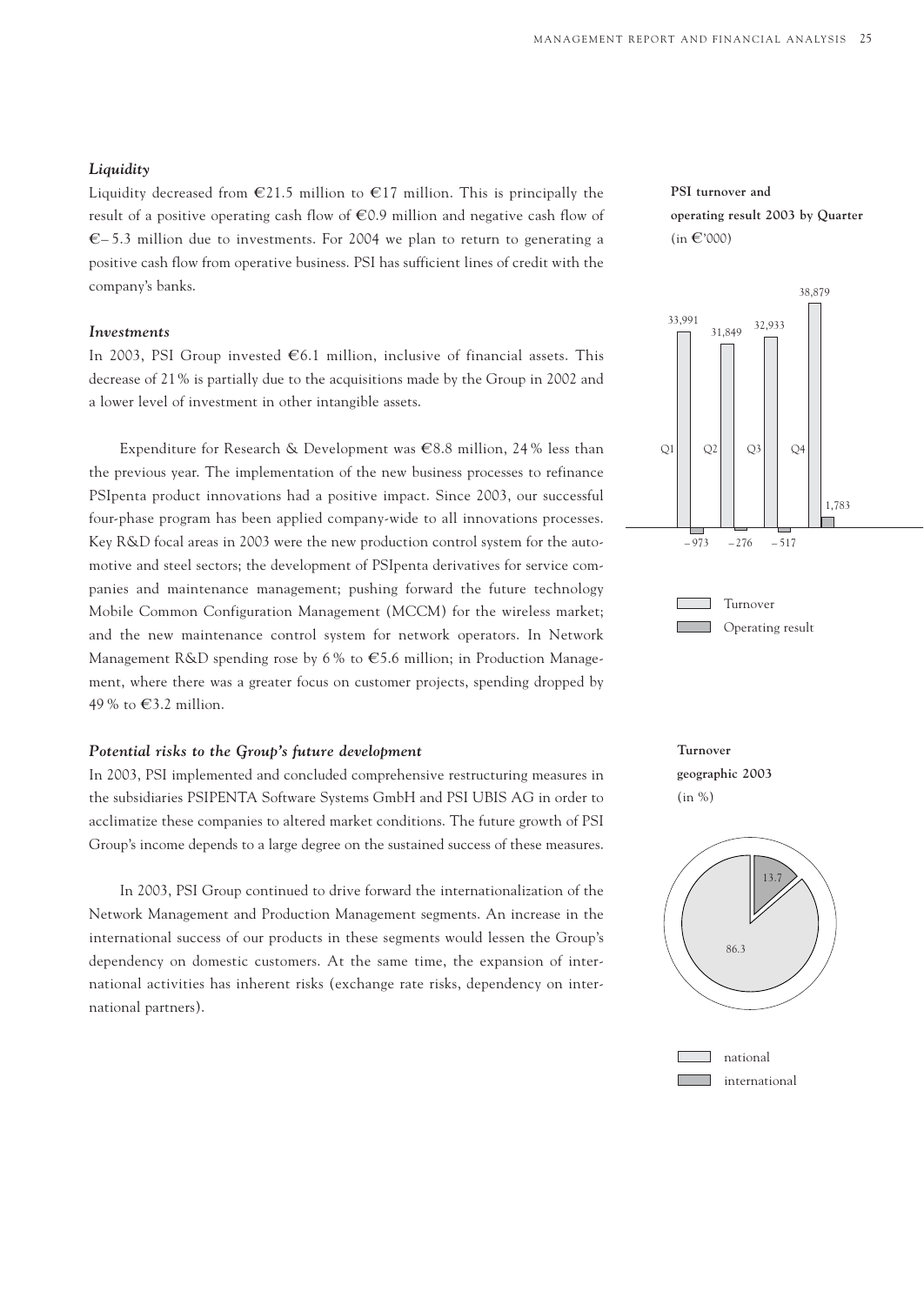**Research & Development expenditure**  $(in \in \text{million})$ 



PSI Group's financial and earnings situation could be decisively impacted by lawsuits with customers and other parties which were outstanding on the balance sheet date should the courts rule against PSI Group. The Executive Board of PSI AG regularly monitors the status of these lawsuits and is confident – as are the legal advisors retained by PSI Group – that these risks will not all materialize.

The consolidated assets of PSI Group include approximately  $E$ 25.9 million in goodwill and other intangible assets. They result from the capitalization of software development costs or the identification of intangible assets during the acquisition of other companies. These items account for around 20.5 % of the balance sheet total. Their future value depends on whether the cash flows from the units that report these intangible assets develop as planned.

#### *Risk management*

It is of elementary importance for the commercial success of PSI Group that we are able to identify risks and opportunities at an early point, that we evaluate them appropriately and apply suitable measures to avoid any risks and exploit all opportunities.

The main threats for the continued success of PSI Group lie in our failing to achieve the targets we have set, particularly in the following segments:

- Market: we may receive too few new orders or our order volume may be too low
- Staff: we may not be able to source personnel with the necessary qualifications
- Liquidity: bad payment conditions and insufficient lines of credit could be detrimental to PSI
- Expenditure and revenues: deviation from projected values, particularly in project management or development, could be detrimental

In fiscal year 2003, we introduced a set of risk management guidelines. These regulations govern risk identification, risk analysis and risk communication, and they define fundamental principles for dealing with any risks that have been identified. Our risk management guidelines are part of PSI's regulatory system and they comprise the following elements: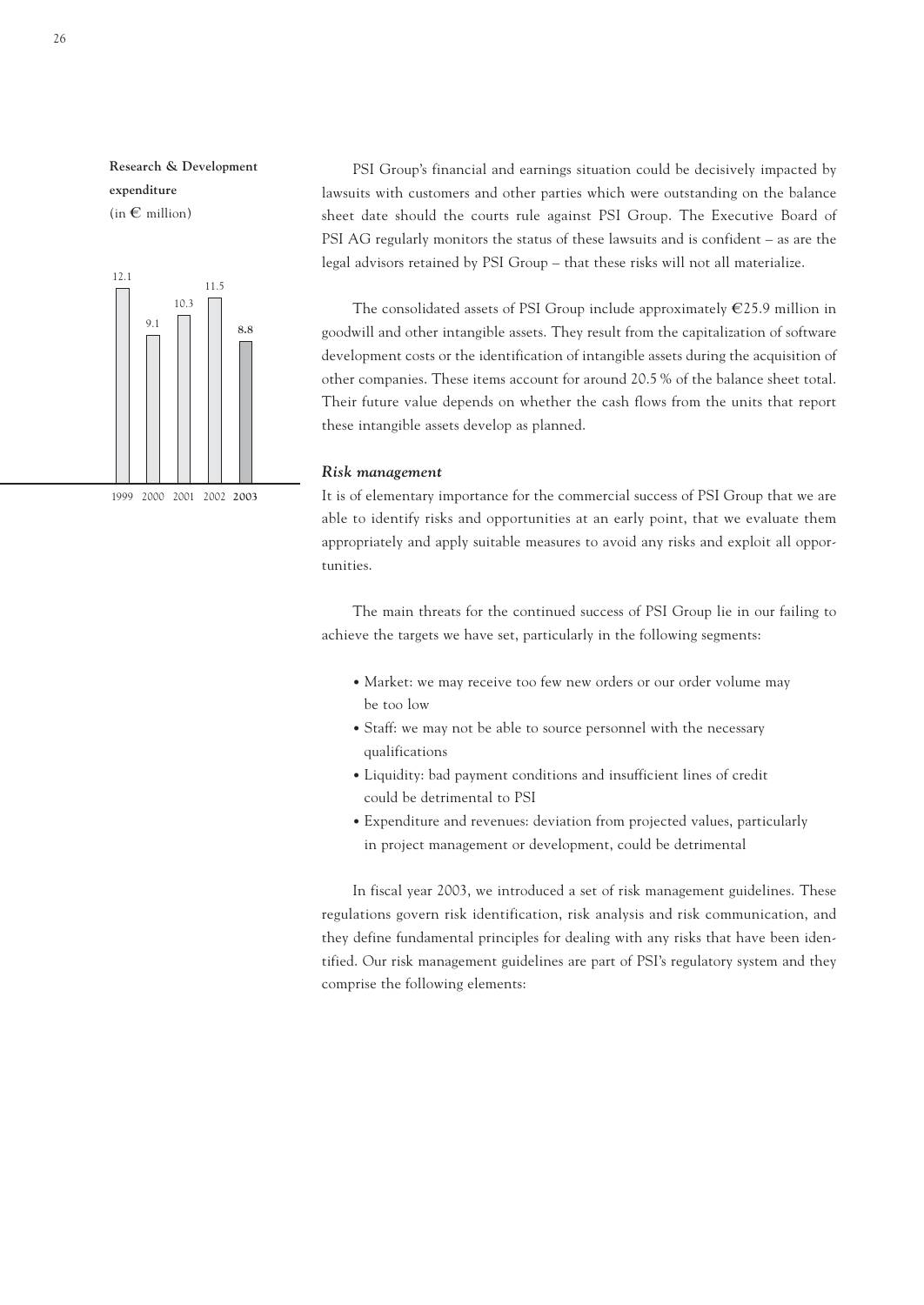- Reporting at segment level or at sub-department level
	- Regular monthly reports on the development of the Group's
	- net worth, financial position and results of operations
	- Target/actual comparisons
	- Adjustment of target values to current developments
- Project controlling
	- Legal status of projects
	- Actual results status of projects
	- Status of staff input and capacities
	- Project risks, measures needed to reduce project risks
- Sales forecasts; monitoring the development of markets and the competition
- Capacity management
- Centralized liquidity control for PSI Group
- Senior executives/executive board members of PSI Group are appointed to the supervisory boards/councils of subsidiaries in a controlling capacity

#### **Research & Development expenditure**

**by segment**

(in %)

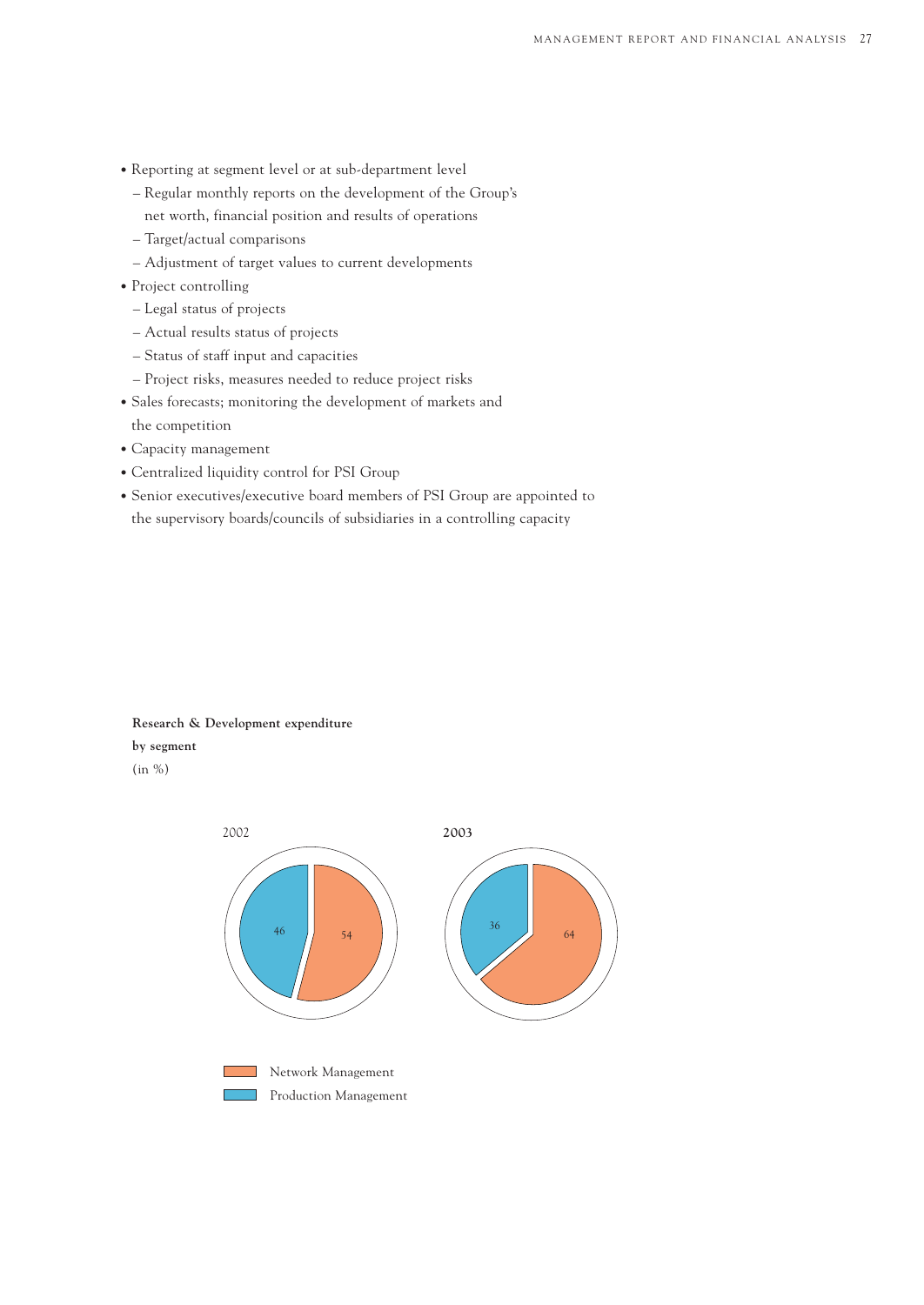#### *Employees*

The skills and motivation of our employees give PSI a decisive competitive edge. A very large proportion of academics with sector specific-skills and qualifications work for PSI Group: around 85 % of our employees hold a university degree.

In 2003, we reduced the number of employees in specific areas of the Group as part of our restructuring strategy to adapt the company to the prevailing weak market conditions. PSIPENTA and PSI UBIS were most affected by headcount reductions. In total, the number of employees in the Group went down to 1,193, a reduction of 101 compared to the previous year. Turnover per employee remained almost unchanged at around  $\text{\large\ensuremath{\in}} 115,000$ .

We are fully committed to training and developing the skills of our employees by providing internal and external training programs. Training measures have focused on specialized training and on enhancing the project management skills of our employees. Cross-company working groups have been set up to focus on technology, infrastructure, quality management, controlling and marketing, enabling us to promote the exchange of knowledge and technology transfer between the individual business units in PSI Group. This unleashes synergies, which facilitates an even spread of capacities throughout the Group.

For many years now PSI has cooperated very successfully with universities and research institutes. This gives us swift access to emerging technological trends and standards, as well as having the additional benefit of attracting promising young academics to PSI at an early stage.

We remain committed to implementing modern HR concepts, including a variable, performance-related salary system and flexible working hours, thus increasing the level of flexibility, efficiency and motivation among our employees.

The motivation and identification of PSI staff with the company is underscored by the large number of employees who hold shares in the company. Around 35 % of our ordinary stocks are held by employees, of which 7.1% are held by the employee stockholder pool.

The Board would like to thank all employees for their valuable contribution in what has been a difficult year for the company, and for their commitment in mastering the great challenges we faced in 2003.

#### **Number of employees**

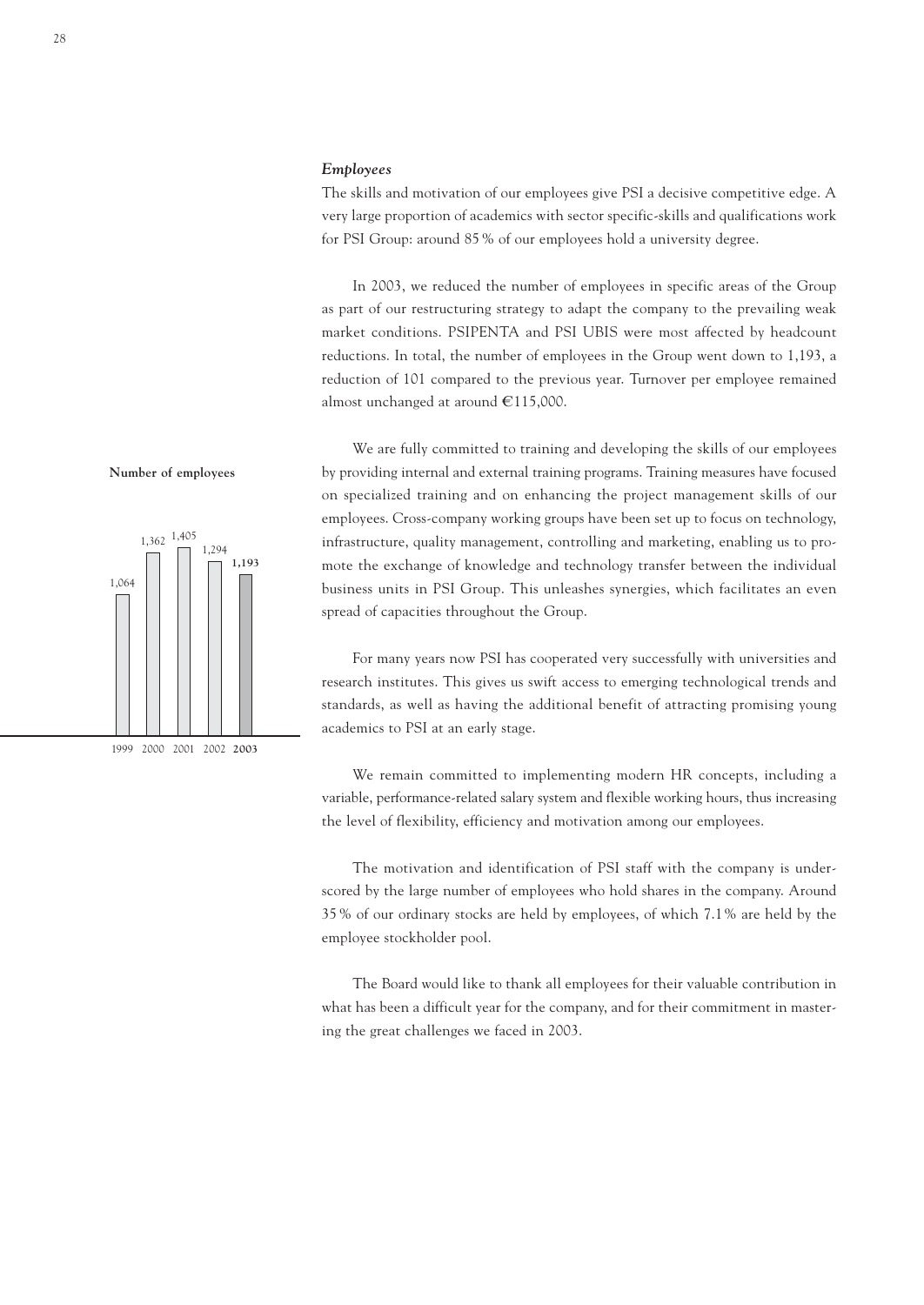#### *Outstanding events in 2003*

 $(in \in 000)$ 

**Turnover per employee**

Group full control of these three companies. On July 1, 2003, the operative business of front2back AG was integrated in

In the year under review, PSI Group increased its shareholdings to 100 % in the following companies: GSI mbH on March 25, 2003; PSI Logistics GmbH on June 19, 2003; PK Software Engineering GmbH on December 18, 2003. This gives PSI

PSI UBIS AG. This move bundles PSI's competence in Web portals and Internet services in one single company.

PSI Group set up a new division, PSI Manufacturing, on August 1, 2003, a move which bundles the Group's many years of expertise and skills in control technology and production control in a single division. The new division's first offering, the PSImcontrol control technology system, is an innovative control system for industrial applications.

#### *Events after December 31, 2003*

In February 2004, the Group resolved to transform PSI UBIS AG into PSI Information Management GmbH, which remains a 100 % subsidiary of PSI.

#### *Subsidiaries and holdings*

PSI's subsidiaries and holdings are detailed in the Notes to the Financial Statements.

#### *Corporate Governance*

The Group was monitored in 2003 to ensure compliance with the rule of the German Corporate Governance Code. The Executive Board and the Supervisory Board have issued a declaration of conformity, which is published on the Group's Website. The exceptions are laid out in the section on Corporate Governance (page 6 of this report) and on the Group's Website.

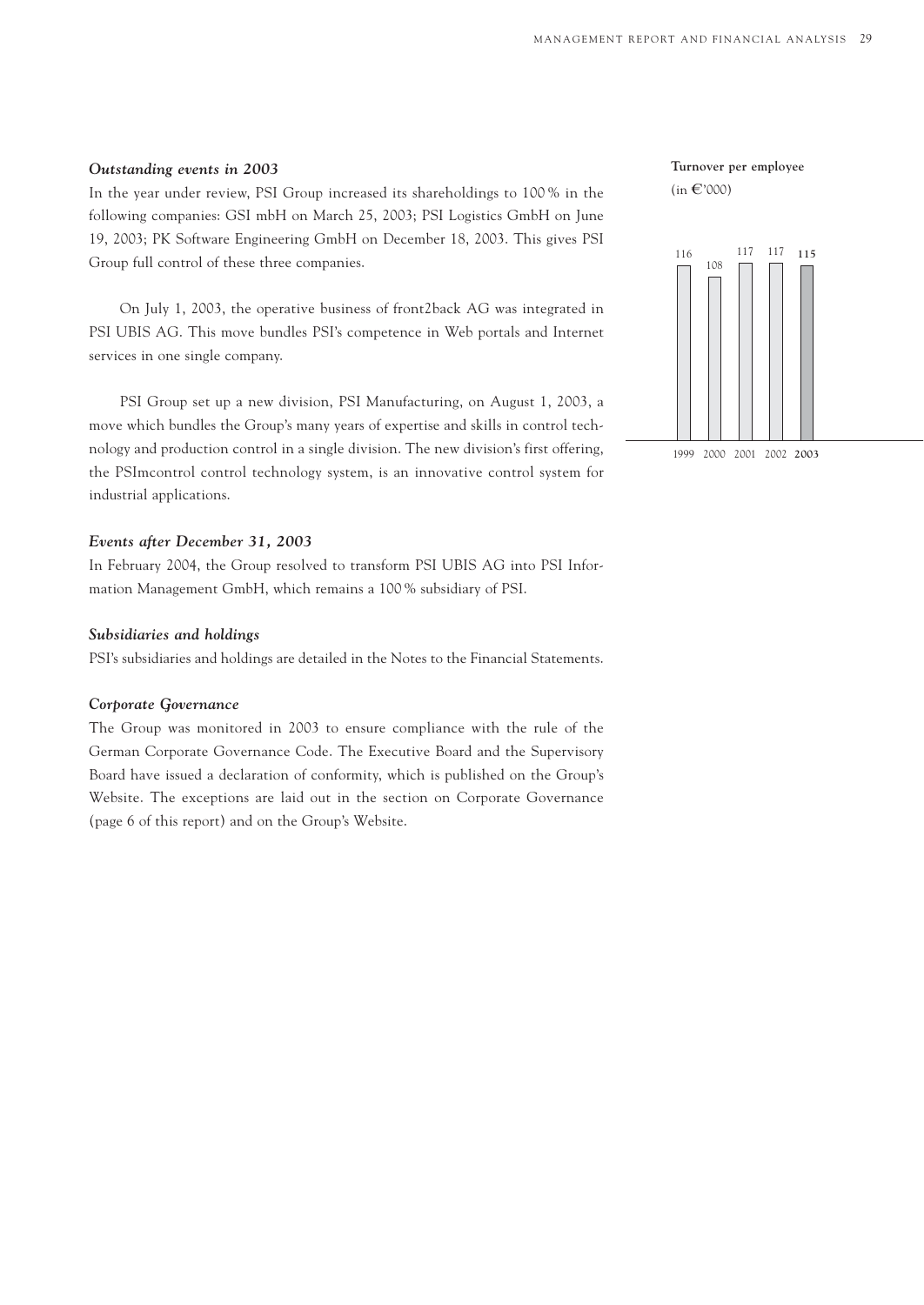#### *Outlook*

The measures introduced at the end of 2002 have gripped, resulting in a tangible increase in the Group's income. These measures have also paved the way for a sustained, enduring improvement to the Group's earnings situation. For 2004, we anticipate muted economic development and the continued retrenchment of the IT market. For the current fiscal year, we are aiming to increase our revenues still further and are targeting sales on par with 2003. As an independent product manufacturer, PSI stands to benefit more than other companies from the recovery of the markets which has been forecast by industry associations.

2004 will be the year in which we actively tackle all outstanding issues within the Group and conclude the streamlining of the company's structures. Investment in our core competencies will continue unabated, and we will be transferring our successful control system technology to other market segments. We are confident that this will generate crucial future growth impulses. One investment focus in 2004 will be on the development of control systems for information management processes.

For our Network Management division, 2004 brings the imminent regulation of the German energy market, opening up valuable additional potential for our company. At the same time, the reluctance to invest in the face of regulation poses a certain threat. The eastern extension of the EU will also expand PSI's potential market. However, we also expect the accession to trigger the start of fiercer competition in the programming and IT services sector.

We will continue the drive for internationalization started in previous years with our existing partners, and intend to set up more partnerships with plant construction companies, German corporations and their foreign subsidiaries.

Over the next years PSI will become an internationally leading supplier of high-end process control solutions for network operators, industrial customers and government authorities. Our confidence is driven by PSI's valuable core strengths, not least the competence of our staff and the high quality of our software products. Given the company's current stock market valuation, we believe that our stocks still have great potential to increase substantially in value and outperform the competition in 2004 and the coming years.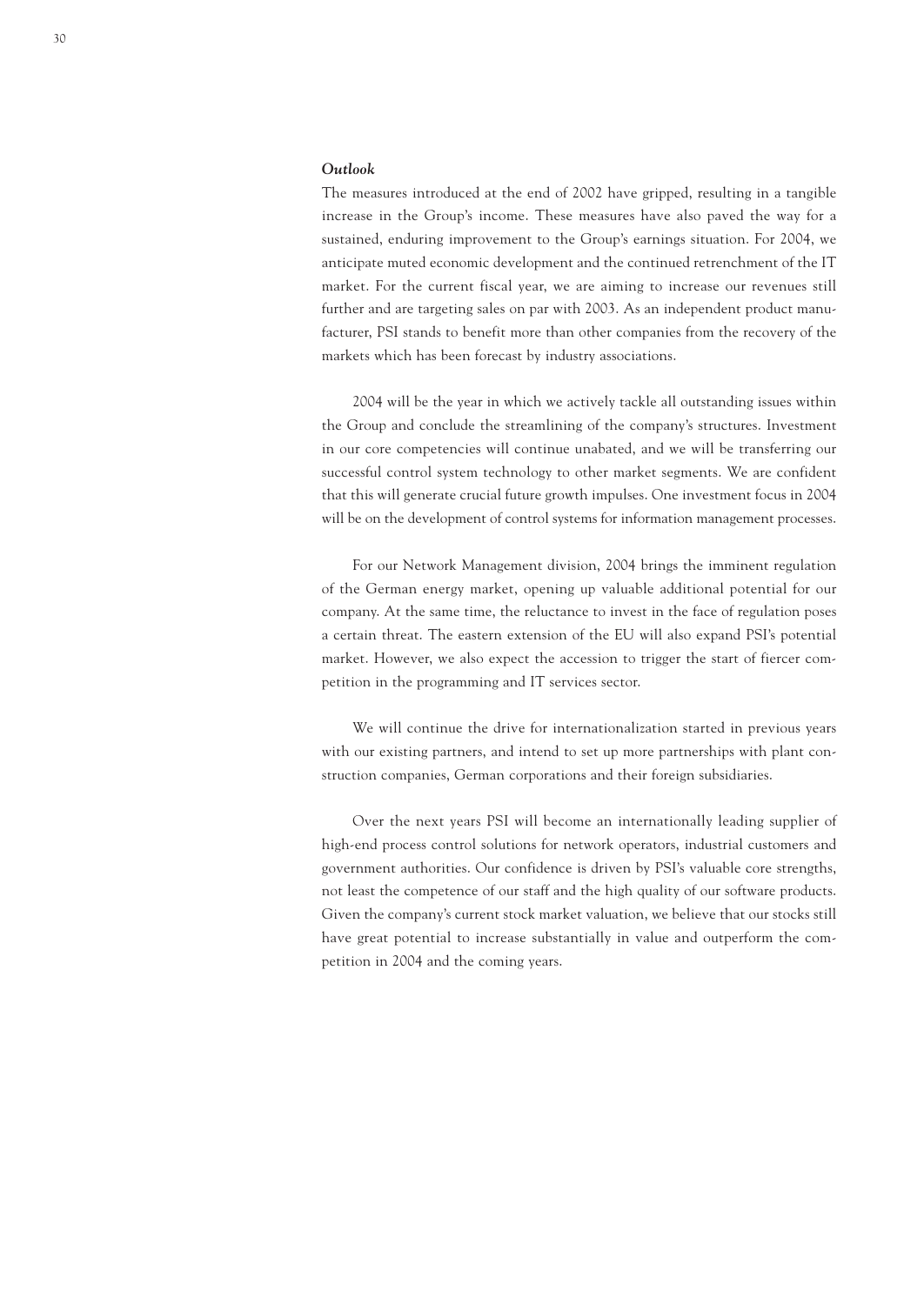# Consolidated Financial Statements (US GAAP)

- Consolidated Balance Sheet
- Consolidated Statement of Income
- Consolidated Cash Flow Statement
- Consolidated Statement of Changes in Shareholders' Equity
- Consolidated Fixed Assets Movement Schedule
- Segment Reporting
- Notes
- Auditor's Report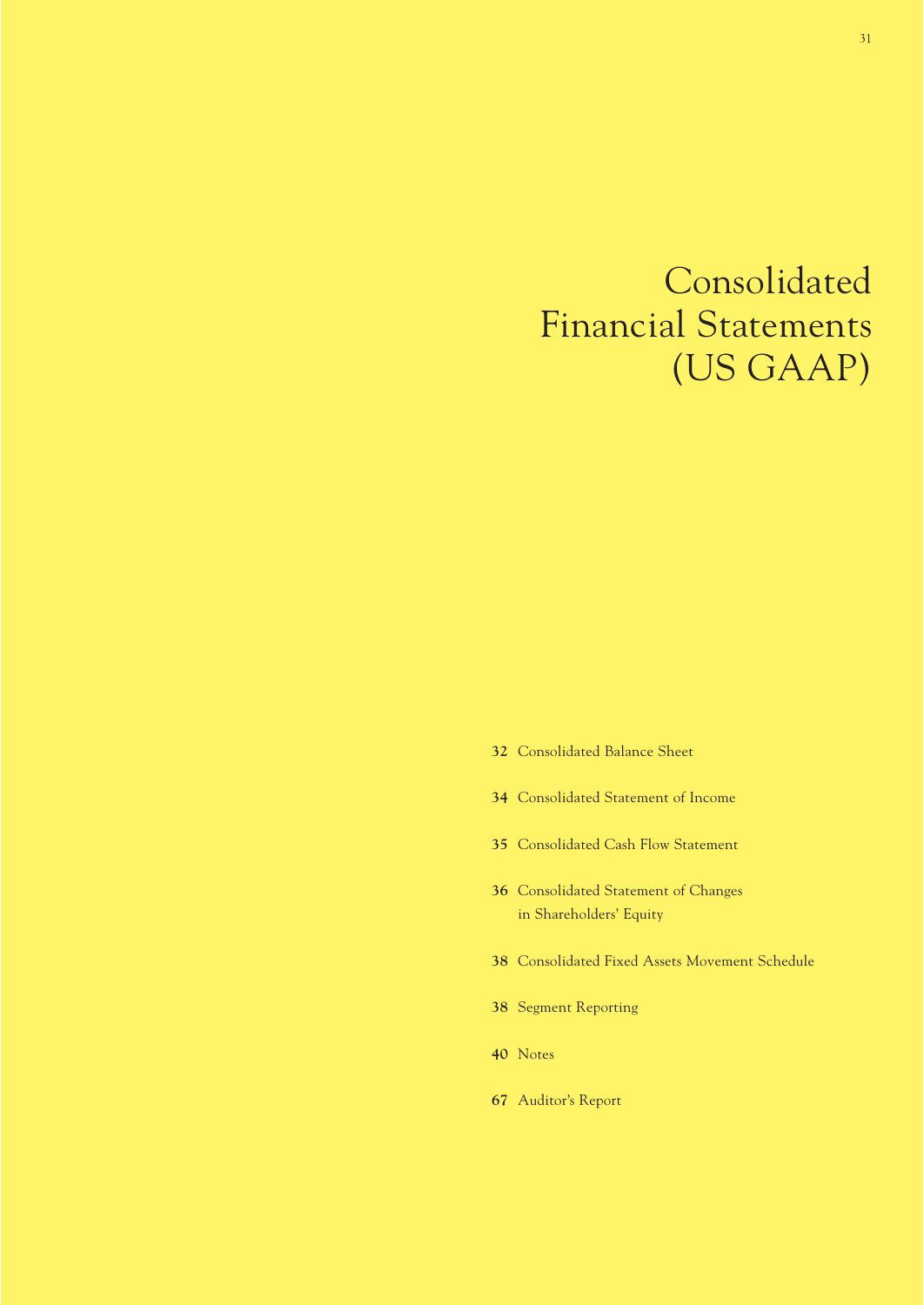# Consolidated Balance Sheet

| Note<br><b>ASSETS</b>                                                                         | Dec. 31, 2003<br>$EUR$ $\Bbbk$ | Dec. 31, 2002<br>EUR k |
|-----------------------------------------------------------------------------------------------|--------------------------------|------------------------|
| <b>Current</b> assets                                                                         |                                |                        |
| Cash and cash equivalents                                                                     | 16,970                         | 21,532                 |
| Trade receivables                                                                             |                                |                        |
| net of allowances for doubtful accounts of EUR 330 k (2002: EUR 369 k)                        | 29,535                         | 29,938                 |
| Costs and estimated earnings in excess of billings on uncompleted contracts<br>$\overline{4}$ | 31,640                         | 36,723                 |
| $\mathfrak{S}$<br>Inventories                                                                 | 2,787                          | 3,662                  |
| Prepaid expenses                                                                              | 1,709                          | 1,882                  |
| Other receivables<br>$\sqrt{6}$                                                               | 2,406                          | 3,368                  |
| Total current assets                                                                          | 85,047                         | 97,105                 |
|                                                                                               |                                |                        |
| Non-current assets                                                                            |                                |                        |
| $\overline{7}$<br>Financial assets                                                            | 5,851                          | 6,015                  |
| Property, plant and equipment (net)<br>$8\,$                                                  | 9,291                          | 10,296                 |
| Intangible assets (net)<br>$8\,$                                                              | 25,857                         | 24,155                 |
| Total non-current assets                                                                      | 40,999                         | 40,466                 |
|                                                                                               |                                |                        |
| <b>Total assets</b>                                                                           | 126,046                        | 137,571                |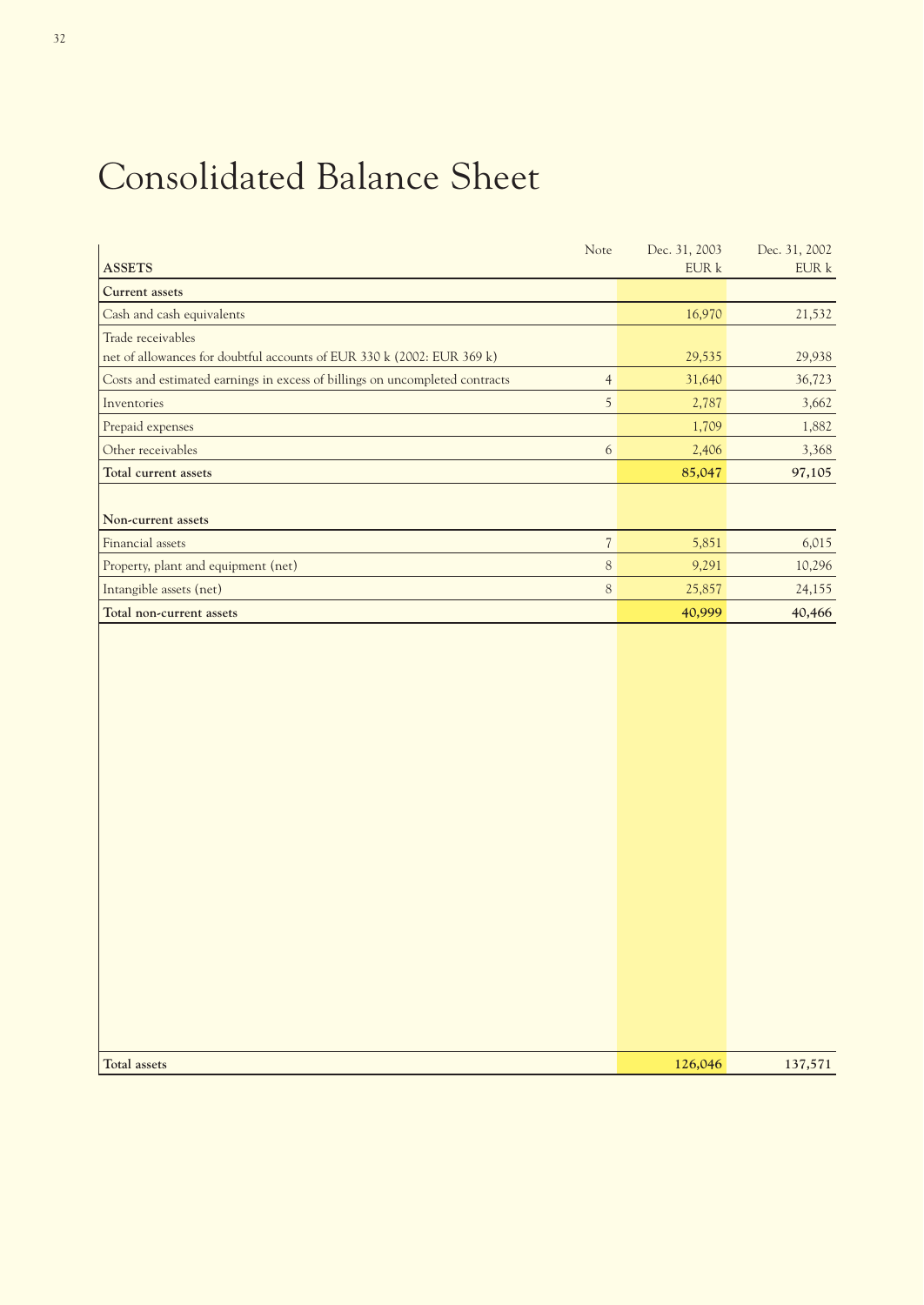| Note                                                     | Dec. 31, 2003 | Dec. 31, 2002 |
|----------------------------------------------------------|---------------|---------------|
| LIABILITIES AND SHAREHOLDERS' EQUITY                     | EUR k         | EUR k         |
| <b>Current liabilities</b>                               |               |               |
| $\overline{9}$<br>Financial debts                        | 5,360         | 3,540         |
| Trade payables                                           | 8,469         | 8,616         |
| Billings in excess of costs and estimated earnings       |               |               |
| on uncompleted contracts<br>$\overline{4}$               | 11,812        | 22,120        |
| Deferred income                                          | 5,649         | 6,499         |
| Other current liabilities and accrued expenses<br>10     | 20,477        | 21,105        |
| Deferred tax liabilities<br>15                           | 679           | 934           |
| <b>Total current liabilities</b>                         | 52,446        | 62,814        |
|                                                          |               |               |
| Long-term liabilities                                    |               |               |
| 11<br>Pension reserves                                   | 21,734        | 20,525        |
| $\overline{9}$<br>Financial debts                        | 393           | 522           |
| Other long-term liabilities                              | $\mathcal{O}$ | 41            |
| Total long-term liabilities                              | 22,127        | 21,088        |
|                                                          |               |               |
| Minority interests                                       | 2,981         | 2,624         |
|                                                          |               |               |
| Commitments and contingencies<br>14                      |               |               |
|                                                          |               |               |
| Equity                                                   |               |               |
| Subscribed capital; EUR 2.56 calculated par value;       |               |               |
| authorized shares 3,879,684 (2002: 3,879,684);           |               |               |
| issued shares 11,012,870 (2002: 11,012,870);             |               |               |
| outstanding shares 10,994,951 (2002: 11,012,870)<br>12   | 28,193        | 28,154        |
| Capital reserves                                         | 30,898        | 71,765        |
| Other reserves                                           | 1,181         | 1,220         |
| Accumulated loss                                         | $-11,098$     | $-49,437$     |
| Subtotal                                                 | 49,174        | 51,702        |
| Treasury stock                                           | $-73$         | $\mathbb O$   |
| Accumulated other comprehensive income<br>$\overline{c}$ | $-609$        | $-657$        |
| <b>Total equity</b>                                      | 48,492        | 51,045        |
|                                                          |               |               |
|                                                          |               |               |
| Total equity and liabilities                             | 126,046       | 137,571       |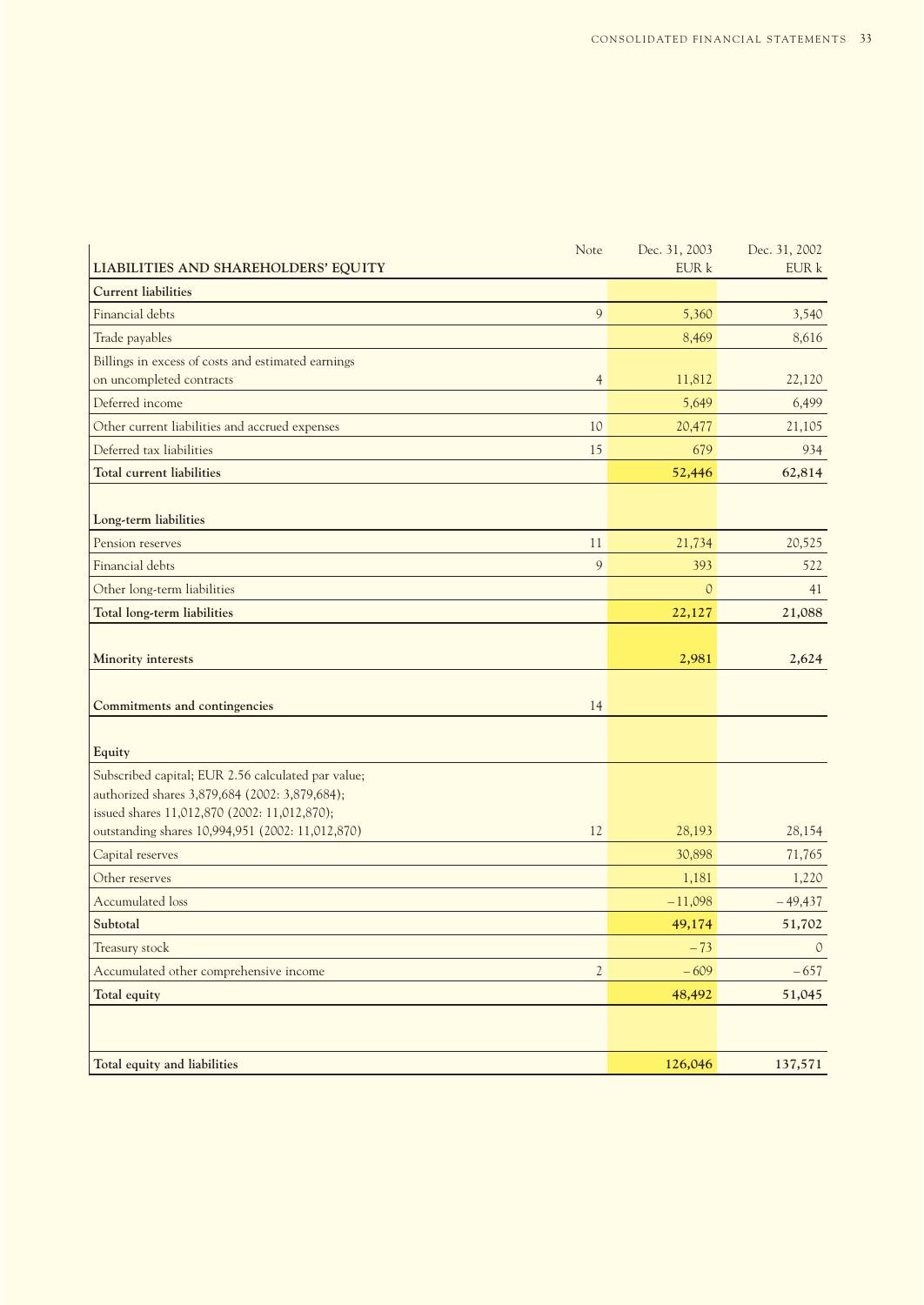# Consolidated Statement of Income

| Note                                                                                     | Dec. 31, 2003<br>EUR k | Dec. 31, 2002<br>EUR k |
|------------------------------------------------------------------------------------------|------------------------|------------------------|
| <b>Sales</b>                                                                             |                        |                        |
| Software production and maintenance<br>16                                                | 117,187                | 122,689                |
| 16<br>Licenses                                                                           | 5,292                  | 7,418                  |
| Hardware<br>16                                                                           | 15,173                 | 20,608                 |
|                                                                                          | 137,652                | 150,715                |
| Cost of sales                                                                            |                        |                        |
| Software production and maintenance                                                      | 91,343                 | 99,755                 |
| Licenses                                                                                 | 1,295                  | 2,592                  |
| Hardware                                                                                 | 13,106                 | 17,563                 |
|                                                                                          | 105,744                | 119,910                |
| Gross profit                                                                             | 31,908                 | 30,805                 |
| <b>Operating expenses</b>                                                                |                        |                        |
| Selling expenses                                                                         | 17,095                 | 21,232                 |
| General and administrative expenses                                                      | 7,225                  | 10,152                 |
| Research and development costs, net                                                      | 7,556                  | 10,916                 |
| Depreciation of capitalized software development costs                                   | 562                    | 713                    |
| Other income and expenses                                                                | $-547$                 | 226                    |
|                                                                                          | 31,891                 | 43,239                 |
| <b>Operating result</b>                                                                  | 17                     | $-12,434$              |
| Interest and investment result                                                           | $-1,565$               | $-1,136$               |
| Effect of change in accounting standards                                                 | $\mathcal{O}$          | $-5,395$               |
| Income before income taxes and minority interests                                        | $-1,548$               | $-18,965$              |
| 15<br>Income taxes                                                                       | $-623$                 | 4,073                  |
| Minority interests                                                                       | $-357$                 | 82                     |
| Net Group loss for the year                                                              | $-2,528$               | $-14,810$              |
| Basic and diluted earnings per share                                                     |                        |                        |
| in euro per share                                                                        | $-0.23$                | $-1.40$                |
| Share basis for calculation of basic and diluted earnings per share (thousand of shares) | 11,011                 | 10,601                 |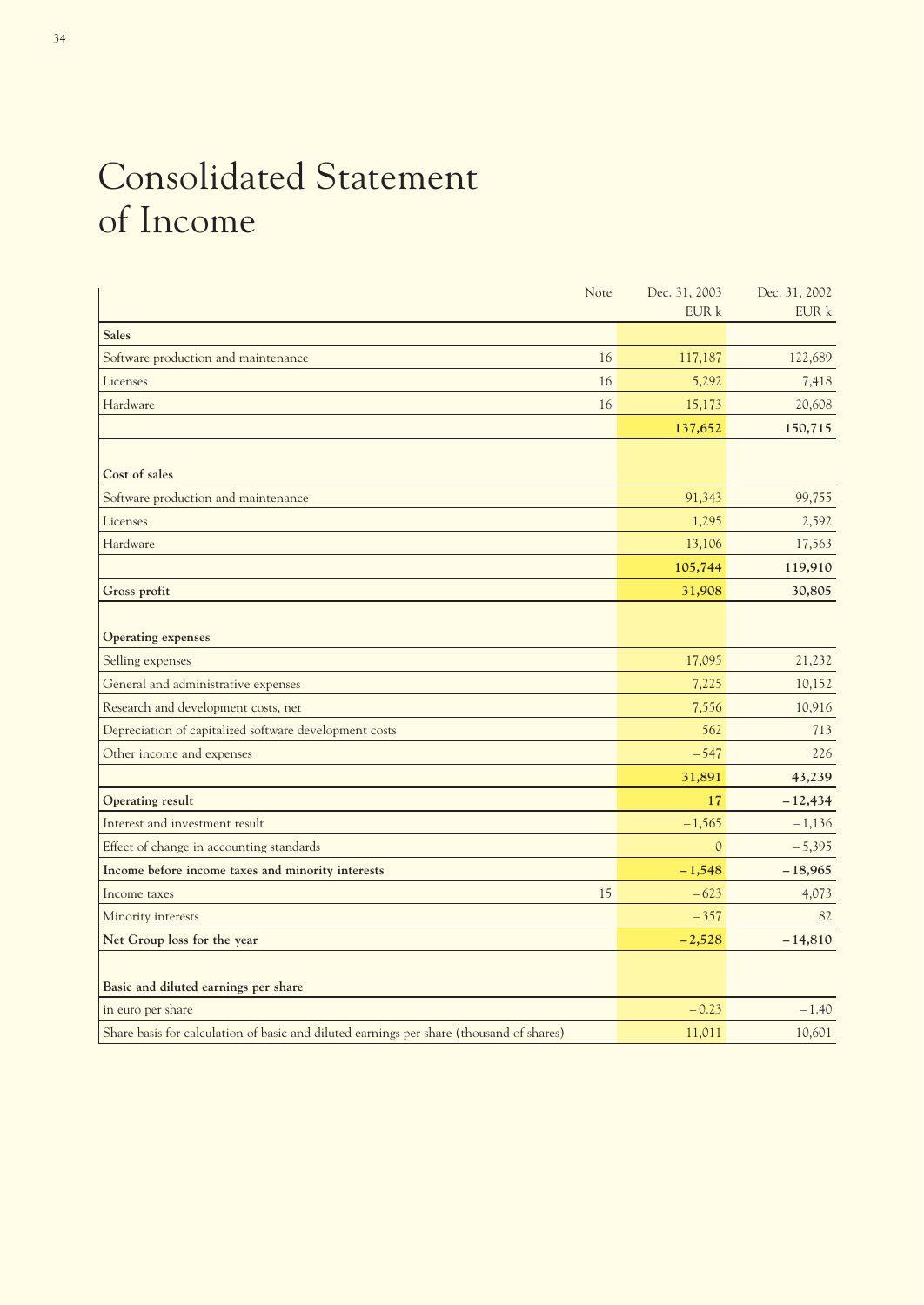# Consolidated Cash Flow Statement

| Dec. 31, 2003                                                                       |               | Dec. 31, 2002 |
|-------------------------------------------------------------------------------------|---------------|---------------|
|                                                                                     | EUR k         | EUR k         |
| Cash flow from operating activities                                                 |               |               |
| Net Group loss for the year before minority interests                               | $-2,171$      | $-14,892$     |
| Adjustments to reconcile net loss to net cash used in operating activities          |               |               |
| Depreciation of property, plant and equipment and amortization on intangible assets | 4,713         | 5,399         |
| Impairment losses on goodwill                                                       | $\mathcal{O}$ | 5,395         |
| Write-downs of associated companies and other financial assets                      | 720           | 1,530         |
| Addition to pension reserves                                                        | 1,209         | 1,581         |
| Deferred taxes                                                                      | $-255$        | $-4,175$      |
| Other non cash-related expenses                                                     | $-327$        | $\Omega$      |
| Minority interests                                                                  | $\mathcal{O}$ | 82            |
| Changes in assets                                                                   |               |               |
| Trade receivables                                                                   | 403           | 15,105        |
| Costs and estimated earnings in excess of billings on uncompleted contracts         | 5,083         | $-1,300$      |
| Inventories                                                                         | 875           | 4,355         |
| Prepaid expenses                                                                    | 173           | $-814$        |
| Other receivables                                                                   | 962           | 3,293         |
| Changes in liabilities                                                              |               |               |
| Short-term operational financial liabilities                                        | 1,820         | $-3,409$      |
| Trade payables                                                                      | $-147$        | $-6,825$      |
| Billings in excess of costs and estimated earnings                                  |               |               |
| on uncompleted contracts                                                            | $-10,308$     | 5,792         |
| Deferred income                                                                     | $-850$        | 2,315         |
| Other reserves and accrued liabilities                                              | $-970$        | 1,089         |
|                                                                                     | 930           | 14,521        |
| Cash flow from investing activities                                                 |               |               |
| Cash paid for additions to financial assets (net of cash acquired)                  | $-320$        | $-818$        |
| Additions to property, plant and equipment and other intangible assets              | $-3,542$      | $-4,516$      |
| Payment for purchase of companies, net of cash acquired                             | $-77$         | $\Omega$      |
| Additions to capitalized software development costs                                 | $-1,399$      | $-628$        |
|                                                                                     | $-5,338$      | $-5,962$      |
| Cash flow from financing activities                                                 |               |               |
| Acquisition of treasury stock                                                       | $-73$         | $\circ$       |
| Cash paid/received from bank loans                                                  | $-129$        | 398           |
|                                                                                     | $-202$        | 398           |
| Changes in cash and cash equivalents due to exchange rates and valuation            | 48            | $-298$        |
| Changes in cash and cash equivalents                                                | $-4,562$      | 8,659         |
| Cash and cash equivalents at the beginning of the fiscal year                       | 21,532        | 12,873        |
| Cash and cash equivalents at the end of the fiscal year                             | 16,970        | 21,532        |
|                                                                                     |               |               |
| Supplemental cash flow information                                                  |               |               |
| Interest payments                                                                   | 392           | 401           |
| Tax payments                                                                        | 837           | 203           |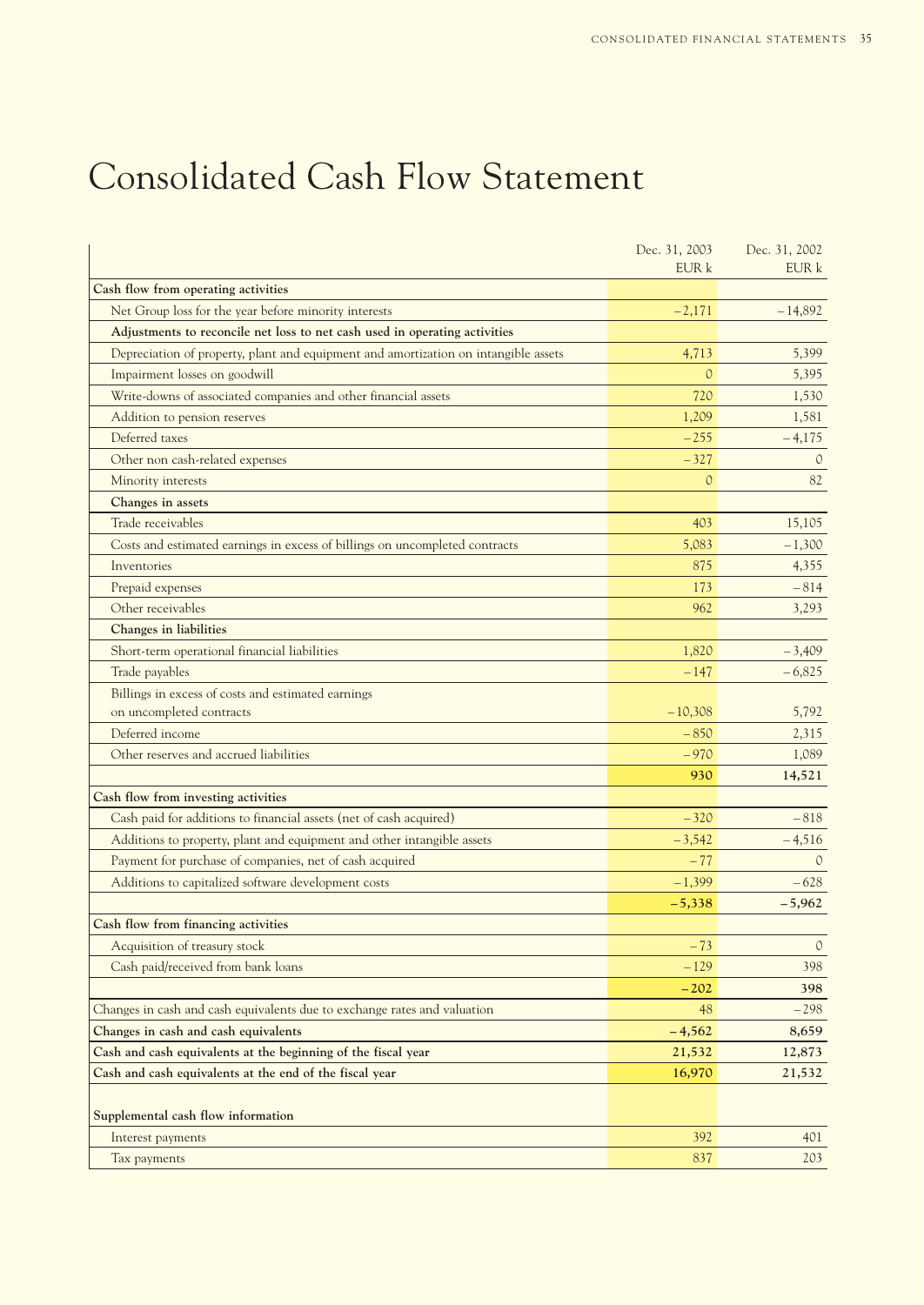# Consolidated Statement of Changes in Shareholders' Equity

|                                                                       | Number of shares       |        |           |  |
|-----------------------------------------------------------------------|------------------------|--------|-----------|--|
|                                                                       | issued and outstanding | Common | Capital   |  |
|                                                                       | (at calculated value   | stock  | reserves  |  |
|                                                                       | of 2.56 EUR)           | EUR k  | EUR k     |  |
| As of December 31, 2001                                               | 10,126,160             | 25,887 | 68,006    |  |
| Net Group loss for the year                                           |                        |        |           |  |
| Foreign currency translation                                          |                        |        |           |  |
| Issuance of shares                                                    |                        |        |           |  |
| Contribution of 100% of Büsing & Buchwald GmbH for                    |                        |        |           |  |
| issuance of shares                                                    | 200,000                | 511    | 429       |  |
|                                                                       |                        |        |           |  |
| Registration in the commercial register                               |                        |        |           |  |
| Contribution of 40% of PSIPENTA Automotive GmbH for                   |                        |        |           |  |
| issuance of shares                                                    | 161,710                | 414    | 1,365     |  |
| Contribution of 25% of UBIS AG for                                    |                        |        |           |  |
| issuance of shares                                                    | 525,000                | 1,342  | 1,965     |  |
| Waiver of capital increase (entry of the contribution of              |                        |        |           |  |
| 21.6% of the shares in PSI AG/Switzerland)                            |                        |        |           |  |
| Unrealized losses from financial investments                          |                        |        |           |  |
| As of December 31, 2002                                               | 11,012,870             | 28,154 | 71,765    |  |
| Net Group loss for the year                                           |                        |        |           |  |
| Capital increase through conversion of other reserves to reassess the |                        |        |           |  |
| inputed par value per share                                           |                        | 39     |           |  |
| Purchase of treasury stock                                            |                        |        |           |  |
| Offsetting of statutory losses and capital reserves                   |                        |        | $-40,867$ |  |
| Unrealized losses from financial investments                          |                        |        |           |  |
| Foreign currency translation                                          |                        |        |           |  |
| As of December 31, 2003                                               | 11,012,870             | 28,193 | 30,898    |  |
|                                                                       |                        |        |           |  |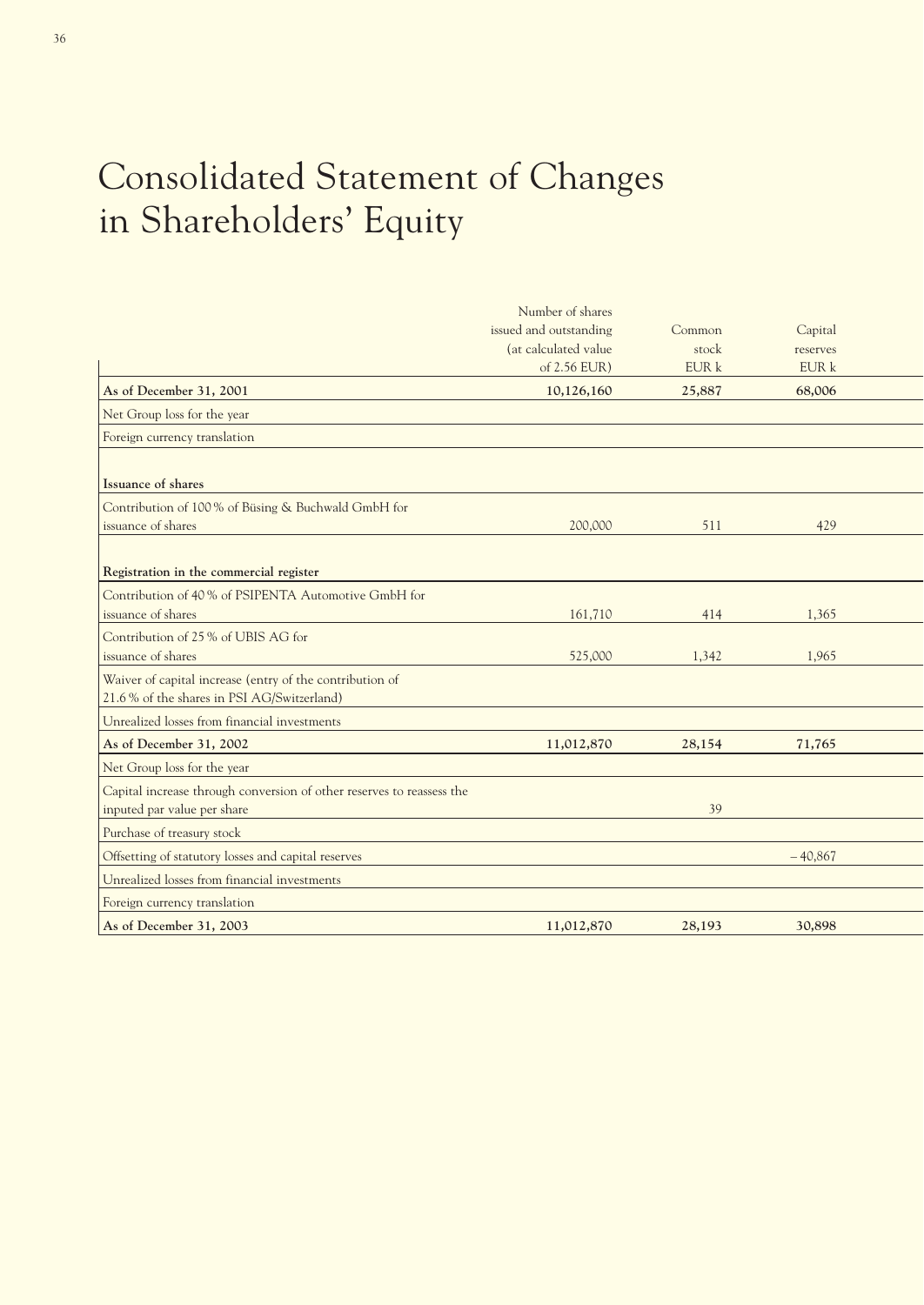| Contribution     |          |             |           | Components of comprehensive income                        |           |                 |
|------------------|----------|-------------|-----------|-----------------------------------------------------------|-----------|-----------------|
| made for         | Other    | Treasury    |           | Retained earnings/ Accumulated other                      | Total     | Total share-    |
| capital increase | reserves | stock       |           | accumulated deficit comprehensive loss comprehensive loss |           | holders' equity |
| EUR k            | EUR k    | EUR k       | EUR k     | EUR k                                                     | EURk      | $\rm{EUR}$ k    |
| 5,428            | 1,220    | $\mathbf 0$ | $-34,627$ | $-359$                                                    | $-5,372$  | 65,555          |
|                  |          |             | $-14,810$ |                                                           | $-14,810$ | $-14,810$       |
|                  |          |             |           | $-26$                                                     | $-26$     | $-26$           |
|                  |          |             |           |                                                           |           |                 |
|                  |          |             |           |                                                           |           | 940             |
|                  |          |             |           |                                                           |           |                 |
| $-1,779$         |          |             |           |                                                           |           | $\mathbb O$     |
| $-3,307$         |          |             |           |                                                           |           | $\mathbb O$     |
| $-342$           |          |             |           |                                                           |           | $-342$          |
|                  |          |             |           | $-272$                                                    | $-272$    | $-272$          |
| $\mathbf{0}$     | 1,220    | $\mathbf 0$ | $-49,437$ | $-657$                                                    | $-15,108$ | 51,045          |
|                  |          |             | $-2,528$  |                                                           | $-2,528$  | $-2,528$        |
|                  |          |             |           |                                                           |           |                 |
|                  | $-39$    |             |           |                                                           |           | $\circledcirc$  |
|                  |          | $-73$       |           |                                                           |           | $-73$           |
|                  |          |             | 40,867    |                                                           |           | $\circ$         |
|                  |          |             |           | $-1$                                                      | $-1$      | $-1$            |
|                  |          |             |           | 49                                                        | 49        | 49              |
| $\mathbf 0$      | 1,181    | $-73$       | $-11,098$ | $-609$                                                    | $-2,480$  | 48,492          |
|                  |          |             |           |                                                           |           |                 |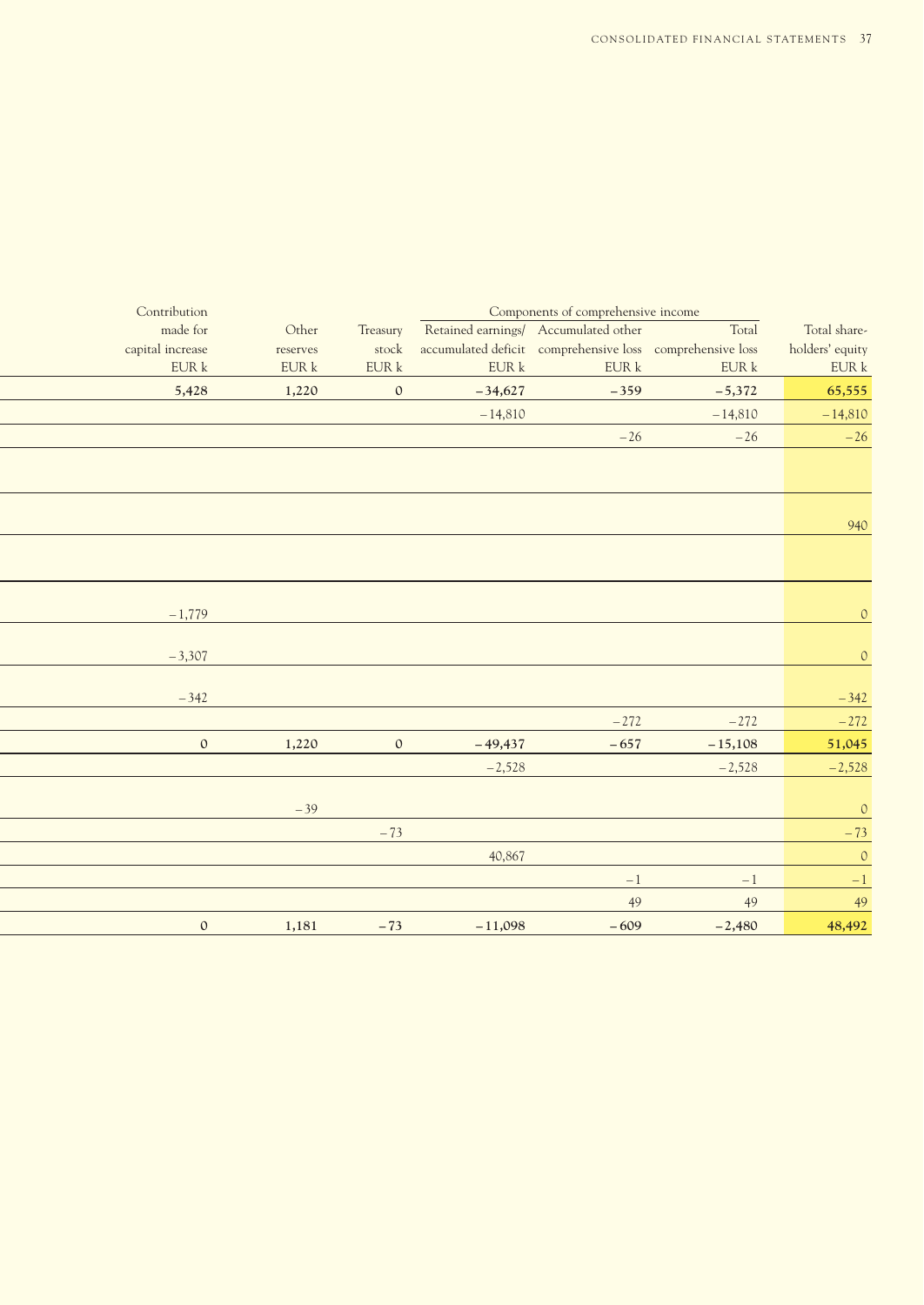# Consolidated Fixed Assets Movement Schedule

|                                        | Aquisition and production cost |                  |               |               |  |
|----------------------------------------|--------------------------------|------------------|---------------|---------------|--|
|                                        | Jan. 1, 2003                   | <b>Additions</b> | Disposals     | Dec. 31, 2003 |  |
|                                        | EUR k                          | EUR k            | EUR k         | EUR k         |  |
| Property, plant and equipment          |                                |                  |               |               |  |
| Land and buildings                     | 12,262                         | 11               | $\mathcal{O}$ | 12,273        |  |
| Computers and accessories              | 13,891                         | 1,462            | 2,547         | 12,806        |  |
| Office equipment                       | 5,347                          | 229              | 484           | 5,092         |  |
|                                        | 31,500                         | 1,702            | 3,031         | 30,171        |  |
|                                        |                                |                  |               |               |  |
| Intangible assets                      |                                |                  |               |               |  |
| Other intangible assets                | 17,584                         | 1,871            | 274           | 19,181        |  |
| Goodwill                               | 29,271                         | 601              | $\mathcal{O}$ | 29,872        |  |
| Capitalized software development costs | 24,103                         | 1,399            | 24            | 25,478        |  |
|                                        | 70,958                         | 3,871            | 298           | 74,531        |  |
|                                        | 102,458                        | 5,573            | 3,329         | 104,702       |  |

# Segment Reporting

|                                                          | Network Management |               |  |
|----------------------------------------------------------|--------------------|---------------|--|
|                                                          | Dec. 31, 2003      | Dec. 31, 2002 |  |
|                                                          | EUR k              | EUR k         |  |
| <b>Sales</b>                                             |                    |               |  |
| Software production and maintenance                      | 60,444             | 58,633        |  |
| Licenses                                                 | 1,303              | 1,993         |  |
| Hardware                                                 | 13,112             | 17,573        |  |
|                                                          | 74,859             | 78,199        |  |
|                                                          |                    |               |  |
| Gross profit                                             | 17,611             | 18,995        |  |
| Operating expenses                                       | 13,831             | 14,491        |  |
| Operating result before taxes and minority interests     | 3,164              | 4,442         |  |
| Net loss/income for the year (before minority interests) | 2,987              | 8,182         |  |
|                                                          |                    |               |  |
| Other disclosures                                        |                    |               |  |
| Depreciation and amortization (scheduled)                | 2,472              | 2,774         |  |
| Impairment                                               | $\circ$            | $\circ$       |  |
| Non-current assets                                       | 28,516             | 29,432        |  |
| Goodwill                                                 | 14,264             | 14,264        |  |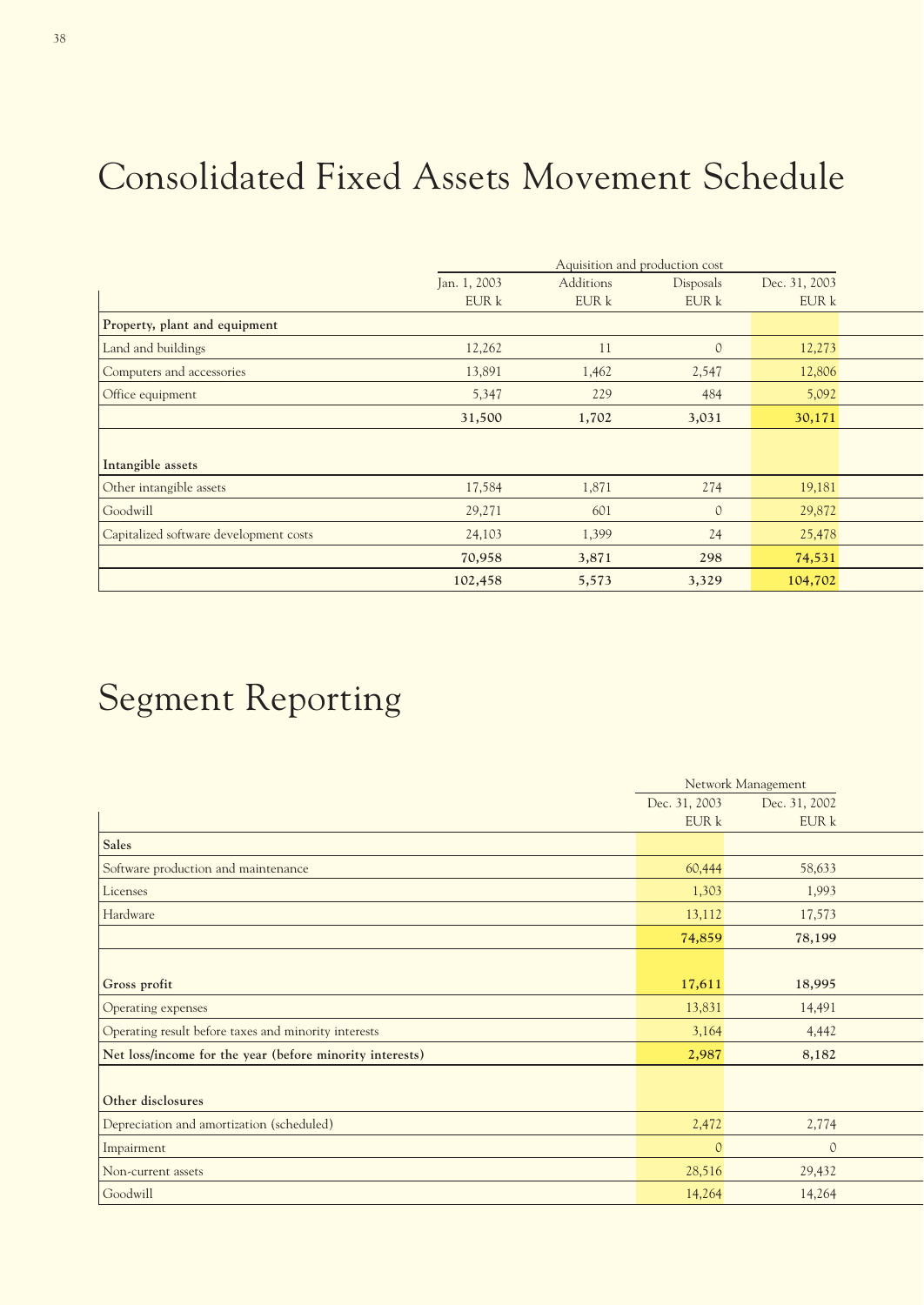|              | Accumulated Depreciation |               |               |               | Net book values |
|--------------|--------------------------|---------------|---------------|---------------|-----------------|
| Jan. 1, 2003 | Additions                | Disposals     | Dec. 31, 2003 | Dec. 31, 2003 | Dec. 31, 2002   |
| EUR k        | EUR k                    | EUR k         | EUR k         | EUR k         | EUR k           |
|              |                          |               |               |               |                 |
| 5,141        | 341                      | $\mathcal{O}$ | 5,482         | 6,791         | 7,121           |
| 12,295       | 1,639                    | 2,453         | 11,481        | 1,325         | 1,596           |
| 3,768        | 590                      | 441           | 3,917         | 1,175         | 1,579           |
| 21,204       | 2,570                    | 2,894         | 20,880        | 9,291         | 10,296          |
|              |                          |               |               |               |                 |
|              |                          |               |               |               |                 |
| 12,770       | 1,499                    | 272           | 13,997        | 5,184         | 4,814           |
| 11,626       | $\mathcal{O}$            | $\mathcal{O}$ | 11,626        | 18,246        | 17,645          |
| 22,407       | 644                      | $\mathcal{O}$ | 23,051        | 2,427         | 1,696           |
| 46,803       | 2,143                    | 272           | 48,674        | 25,857        | 24,155          |
| 68,007       | 4,713                    | 3,166         | 69,554        | 35,148        | 34,451          |

| Dec. 31, 2003<br>Dec. 31, 2002<br>Dec. 31, 2002<br>Dec. 31, 2003<br>Dec. 31, 2002<br>Dec. 31, 2003<br>EUR k<br>EUR k<br>EUR k<br>EUR k<br>EUR k<br>42,266<br>22,576<br>117,187<br>41,480<br>14,477<br>683<br>3,647<br>342<br>5,292<br>4,742<br>20,608<br>1,884<br>2,071<br>177<br>964<br>15,173<br>150,715<br>47,797<br>48,293<br>14,996<br>24,223<br>137,652<br>30,805<br>12,920<br>9,562<br>1,377<br>2,248<br>31,908<br>14,794<br>24,593<br>3,266<br>4,154<br>31,891<br>$-2,709$<br>$-18,965$<br>$-17,824$<br>$-2,003$<br>$-5,583$<br>$-1,548$<br>$-3,239$<br>$-17,429$<br>$-1,919$<br>$-5,645$<br>$-2,171$<br>1,745<br>2,017<br>496<br>608<br>4,713<br>$\mathcal{O}$<br>3,609<br>$\circ$<br>2,075<br>$\circ$<br>8,860<br>8,009<br>3,623<br>3,025<br>40,999 |       | <b>Production Management</b> | <b>Information Management</b><br>PSI Group |       |  |           |
|---------------------------------------------------------------------------------------------------------------------------------------------------------------------------------------------------------------------------------------------------------------------------------------------------------------------------------------------------------------------------------------------------------------------------------------------------------------------------------------------------------------------------------------------------------------------------------------------------------------------------------------------------------------------------------------------------------------------------------------------------------------|-------|------------------------------|--------------------------------------------|-------|--|-----------|
|                                                                                                                                                                                                                                                                                                                                                                                                                                                                                                                                                                                                                                                                                                                                                               |       |                              |                                            |       |  |           |
|                                                                                                                                                                                                                                                                                                                                                                                                                                                                                                                                                                                                                                                                                                                                                               |       |                              |                                            |       |  | EUR k     |
|                                                                                                                                                                                                                                                                                                                                                                                                                                                                                                                                                                                                                                                                                                                                                               |       |                              |                                            |       |  |           |
|                                                                                                                                                                                                                                                                                                                                                                                                                                                                                                                                                                                                                                                                                                                                                               |       |                              |                                            |       |  | 122,689   |
|                                                                                                                                                                                                                                                                                                                                                                                                                                                                                                                                                                                                                                                                                                                                                               |       |                              |                                            |       |  | 7,418     |
|                                                                                                                                                                                                                                                                                                                                                                                                                                                                                                                                                                                                                                                                                                                                                               |       |                              |                                            |       |  |           |
|                                                                                                                                                                                                                                                                                                                                                                                                                                                                                                                                                                                                                                                                                                                                                               |       |                              |                                            |       |  |           |
|                                                                                                                                                                                                                                                                                                                                                                                                                                                                                                                                                                                                                                                                                                                                                               |       |                              |                                            |       |  |           |
|                                                                                                                                                                                                                                                                                                                                                                                                                                                                                                                                                                                                                                                                                                                                                               |       |                              |                                            |       |  |           |
|                                                                                                                                                                                                                                                                                                                                                                                                                                                                                                                                                                                                                                                                                                                                                               |       |                              |                                            |       |  | 43,238    |
|                                                                                                                                                                                                                                                                                                                                                                                                                                                                                                                                                                                                                                                                                                                                                               |       |                              |                                            |       |  |           |
|                                                                                                                                                                                                                                                                                                                                                                                                                                                                                                                                                                                                                                                                                                                                                               |       |                              |                                            |       |  | $-14,892$ |
|                                                                                                                                                                                                                                                                                                                                                                                                                                                                                                                                                                                                                                                                                                                                                               |       |                              |                                            |       |  |           |
|                                                                                                                                                                                                                                                                                                                                                                                                                                                                                                                                                                                                                                                                                                                                                               |       |                              |                                            |       |  |           |
|                                                                                                                                                                                                                                                                                                                                                                                                                                                                                                                                                                                                                                                                                                                                                               |       |                              |                                            |       |  | 5,399     |
|                                                                                                                                                                                                                                                                                                                                                                                                                                                                                                                                                                                                                                                                                                                                                               |       |                              |                                            |       |  | 5,684     |
|                                                                                                                                                                                                                                                                                                                                                                                                                                                                                                                                                                                                                                                                                                                                                               |       |                              |                                            |       |  | 40,466    |
| 1,681<br>18,246                                                                                                                                                                                                                                                                                                                                                                                                                                                                                                                                                                                                                                                                                                                                               | 1,981 |                              | 2,001                                      | 1,700 |  | 17,645    |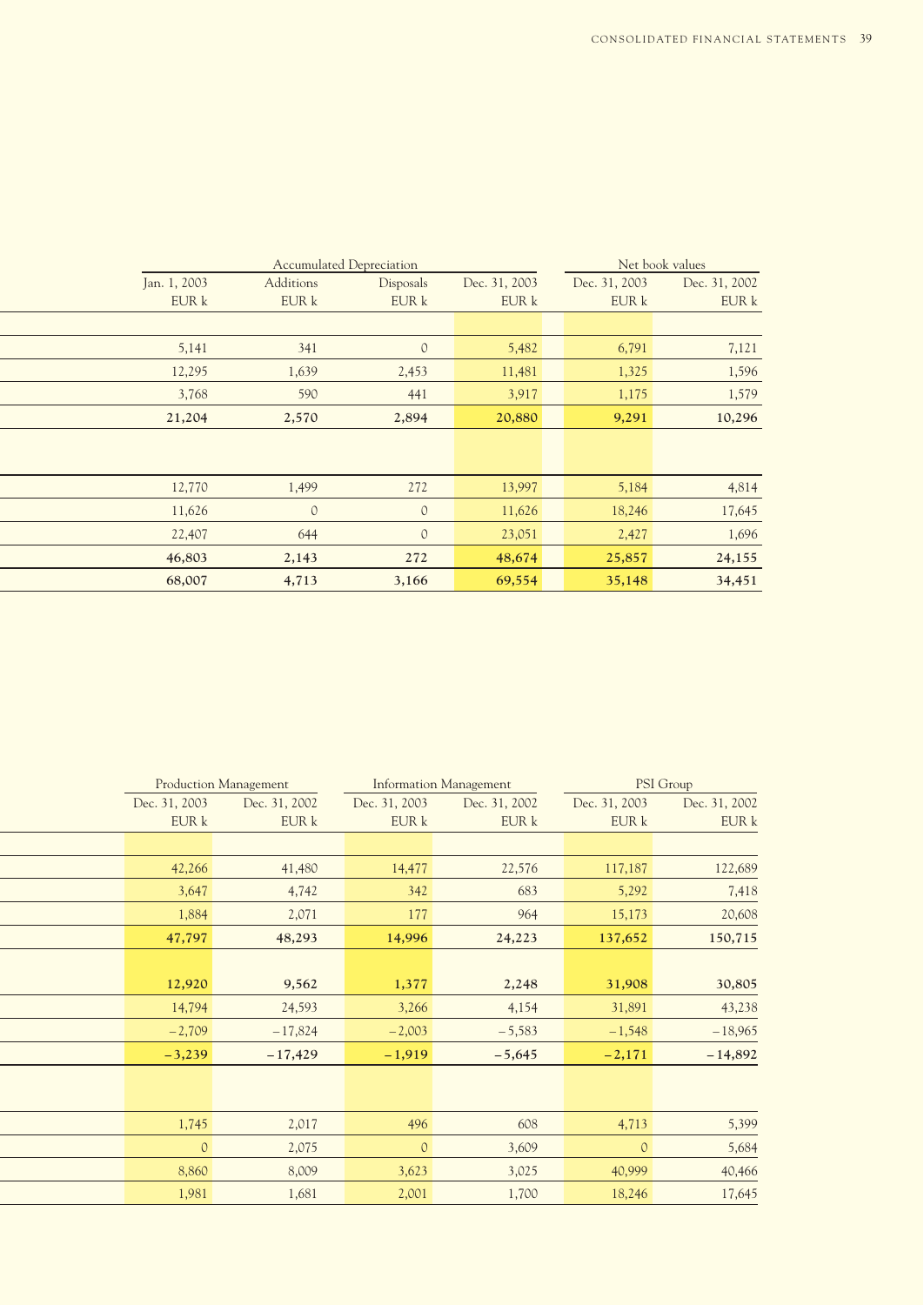# Notes to the Consolidated Financial Statements as of December 31, 2003

# **The company**

## **1. Business activities and legal background**

The business activities of PSI AG (hereinafter referred to as "Company" or "PSI AG") and its subsidiaries (hereinafter referred to as "PSI Group") relate to the development and sale of software systems and products fulfilling the specific needs and requirements of its customers, particularly in the following industries and service lines: utilities, manufacturing, telecommunications, traffic, authorities, software technology, internet applications and business consulting. In addition, the PSI Group offers data processing services and distributes electronic devices.

The PSI Group is divided into the main business lines (segments) network management, production management and information management.

The Company is exposed to a wide range of risks that are similar to other companies active in the dynamic technology sector. Major risks for the development of the PSI Group lie in the success with which it markets its software systems and products, competition from larger companies, the ability to generate sufficient cash flows for future business development as well as in individual risks regarding the integration of subsidiaries, organizational changes and the cooperation with strategic partners.

Main customers are utility, telecommunication and manufacturing companies in Germany and Europe.

The Company has its headquarters in Berlin where it has been registered at the commercial register, department B under No. HRB 51463.

Main locations with business activities are located in Berlin, Aschaffenburg, Essen, Dortmund, Düsseldorf, Karlsruhe and Neviges.

# **2. Summary of significant accounting and valuation principles**

### *Basis of presentation*

The consolidated financial statements of PSI AG have been prepared in accordance with accounting principles generally accepted in the United States ("US GAAP").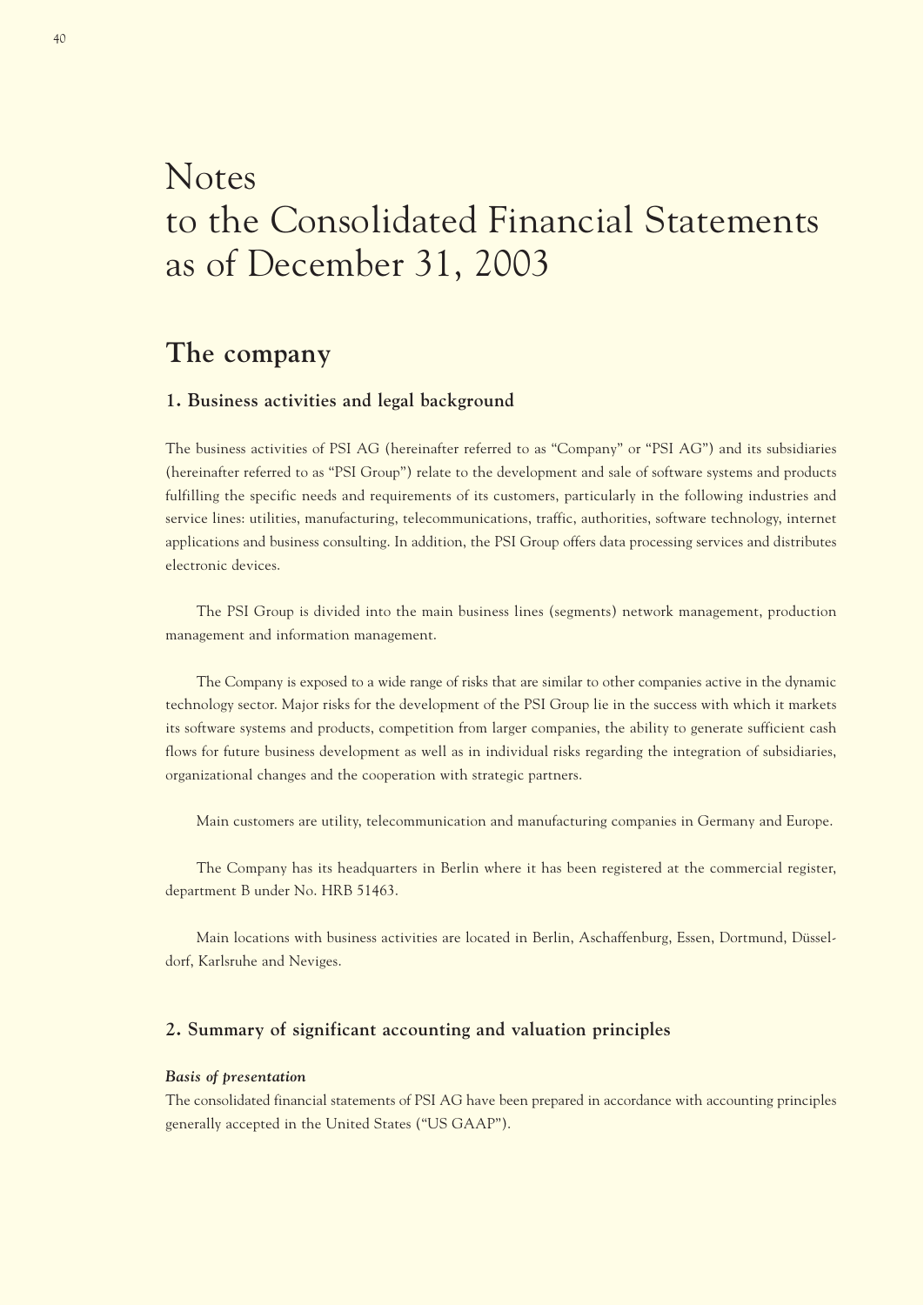### *Consolidation principles*

The assets, liabilities and results of operations of entities in which the Company has a controlling interest have been consolidated. All material intercompany accounts and transactions have been eliminated for consolidation purposes.

### *Use of estimates and assumptions*

The preparation of the financial statements in compliance with US GAAP requires the management board to make estimates and assumptions which have an effect on the amounts disclosed in the balance sheet, on the disclosure of contingent receivables and liabilities at closing date, and on the earnings and expenses disclosed during the reporting period. The actual results may deviate from these estimates and assumptions.

### *Associated enterprises*

Investments in which the Company exercises significant influence but does not control (generally 20-50 % ownership interest) are accounted for under the equity method of accounting.

### *Foreign currency translation adjustment*

Currency translation is performed according to the Statement of Financial Accounting Standards ("SFAS") No. 52 "Foreign Currency Translation". According to this standard the assets and liabilities of the subsidiaries are translated into euro at the exchange rate prevailing on the balance sheet date and the income statement is translated using the annual average exchange rate. Equity of the participations is translated at the historical exchange rate. Any differences arising from the application of different currency exchange rates are recorded for the period of affiliation without any effect on profit and reported separately in the equity section. Ongoing gains and losses on transactions in foreign currency are recorded in the operating statement.

### *Revenue recognition*

The Company generates its revenues mainly from the licensing of the rights to use its software products to end users, both with and without customization. The Company also generates revenues from sales of third party software and hardware as well as other services, including installation, consulting, training and maintenance.

**Revenue from licenses** is recognized in accordance with the Statement of Position ("SOP") 97-2 "Software Revenue Recognition" of the American Institute of Certified Public Accountants –, as amended and Securities and Exchange Commission (SEC) Staff Accounting Bulletin (SAB) No. 101, "Revenue Recognition in Financial Statements". Revenue from licenses is recognized if there is sufficient evidence that a contractual agreement exists, delivery has occurred, the license fee is fixed or determinable and the collection of the fee is probable. Revenue from maintenance agreements is realized on a straight-line basis over the term of the agreement based on past experience. Income from consulting services and training is recognized as soon as the service has been rendered. Revenue on arrangements that include multiple elements such as hardware, software, and services is allocated to each element based on vendor specific objective evidence (VSOE) of the fair value of each element. Allocated revenue for each element is recognized when revenue recognition criteria have been met for each element. VSOE is determined based on the price charged when each element is sold separately.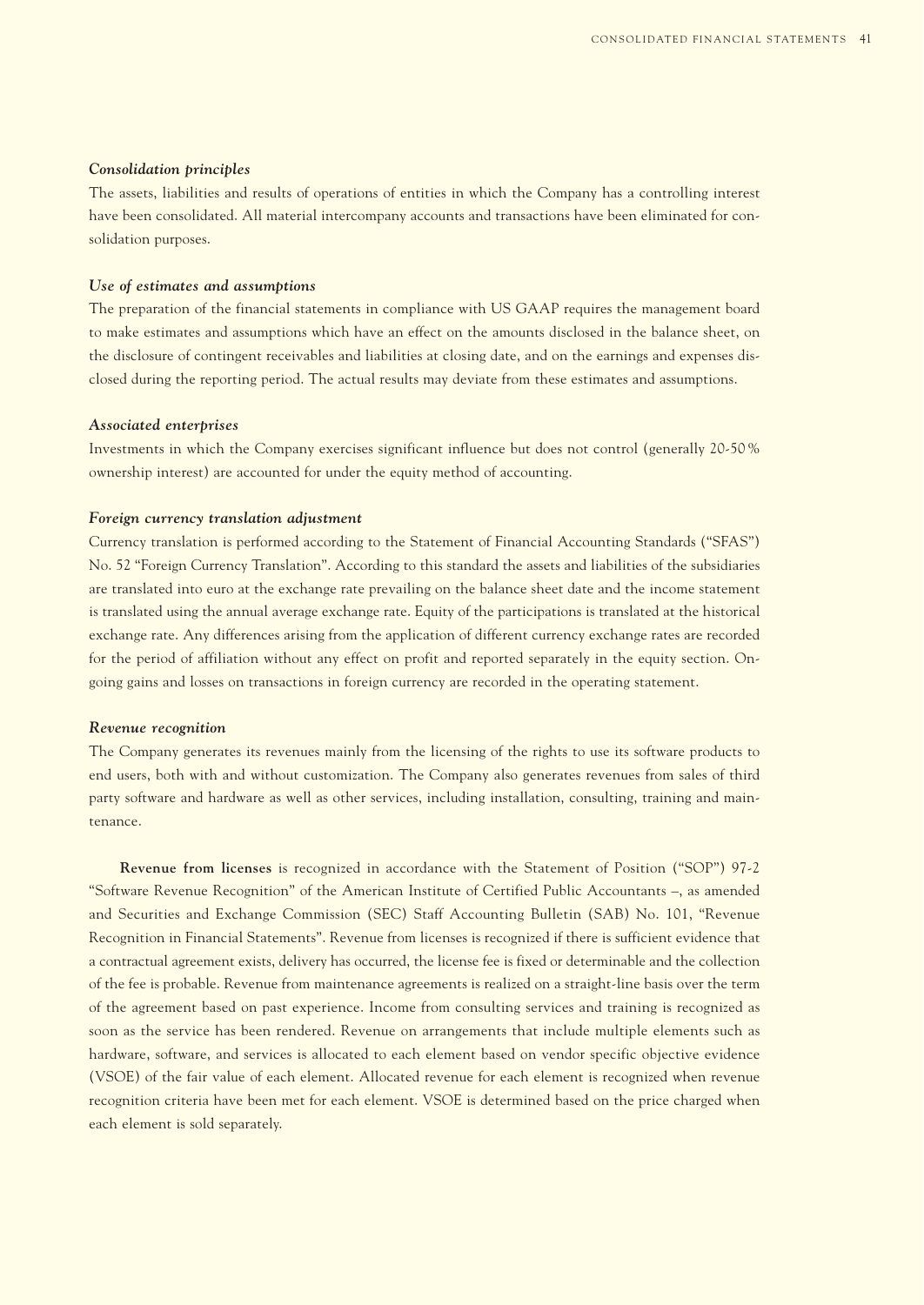**Revenue from project business** is recognized in accordance with SOP 97-2. SOP 97-2 requires arrangements to deliver software systems to be accounted for in conformity with Accounting Research Bulletin (ARB) No. 45 "Long-Term Construction-Type Contracts" using the relevant guidance therein, and in SOP 81-1 "Accounting for Performance of Construction-Type and Certain Production-Type Contracts" if significant modification or customization is involved. For long-term construction type contracts which meet the criteria of the percentage of completion method, revenues from the development and sale of software systems and products is deferred and recognized under the percentage of completion method of accounting as the project is performed. Percentage of completion is measured by the ratio of labor cost incurred to the total estimated labor cost or on a milestone basis. Payments received from customers on account of orders are offset against the corresponding receivables items without an effect on income. Revenue from short-term construction type contracts is recognized according to the completed contract method upon partial or final acceptance and final billing of the project. Changes in project conditions may result in revisions to previously recorded costs and revenues for a particular project. These changes are recognized in the period in which the revisions are determined; this generally occurs when formal change orders are signed between the Company and the customer. Furthermore, provisions for estimated losses on uncompleted contracts are made in the period in which such losses are determined.

The Group adopted Emerging Issues Task Force ("EITF") 00-21, "Revenue Arrangements with Multiple Deliverables", in the third quarter of fiscal year 2003. The impact of adopting EITF 00-21 was not material to the Company's results of operations.

### *Product-related expenses*

Expenses for advertising and sales promotion as well as other sales-related expenses are recorded with effect on income as they are incurred. Accruals for warranties are established when the products are sold. Research and development are expensed as incurred – unless capitalization is required pursuant to SFAS No. 86 "Accounting for the Costs of Computer Software to Be Sold, Leased, or Otherwise Marketed".

Advertising and sales promotion expenses amounted to EUR 1.933k (2002: EUR 2.816k).

### *Net earnings (loss) per share*

Basic earnings per share are computed in accordance with SFAS No. 128 "Earnings per Share" using income available to holders of common shares divided by the weighted average of common shares outstanding during the year. Diluted earnings per share are similar to basic earnings per share except that the weighted average of common shares outstanding is increased to include the number of additional common shares that would have been outstanding if the dilutive potential common shares, such as options, had been issued. The cumulative effect of accounting change for earnings per share were EUR – 0.51 in 2002. For the years ended December 31, 2003 and 2002, 108,300 and 291,850 stock options, respectively, were excluded from the calculation of diluted EPS because the effect was anti-dilutive.

### *Cash and cash equivalents*

Cash and cash equivalents comprise cash on hand, current bank balances as well as deposits that can be cashed at short notice with original terms of three months or less.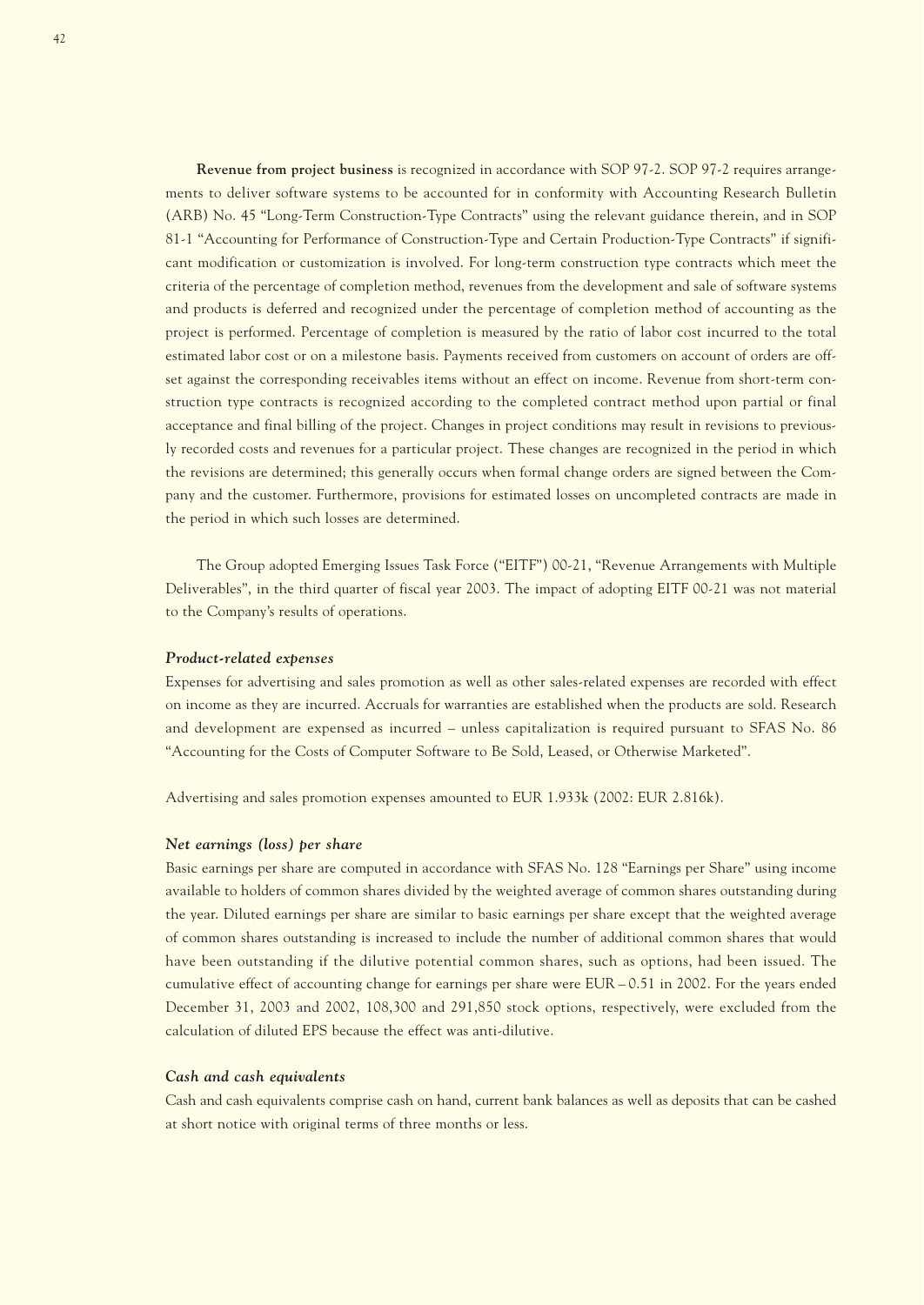### *Inventories*

Inventories comprise purchased hardware and licenses belonging to third parties that are to be sold, which are carried at acquisition cost, and work in progress, which is valued according to the completed contract method. Inventories are shown at the lower of cost or market. In fiscal year 2003 valuation allowances were established totaling EUR 175k (EUR 514k in 2002).

### *Fair value of financial instruments*

The carrying amounts of the Company's financial instruments, including cash and cash equivalents, accounts receivable, accounts payable and long-term debt approximate their fair values. All balances within accounts receivable are due within one year.

The Company classifies its existing marketable equity securities as available-for-sale and discloses them at market value. Unrealized gains and losses from available-for-sale securities are reported in other comprehensive income, net of income tax effects. The gains and losses realized are calculated for every sale and disclosed with an effect on income. The Company defines permanent impairment at each balance sheet date on the basis of various factors, including the length of time over which the market value of the securities was lower than their acquisition cost and a special analysis and valuation for each security.

### *Concentration of credit risks*

The Company offers its services to a large number of customers, operating in various industries and geographical regions. There are no customer receivables with significant concentrations of credit risks.

#### *Intercompany transactions*

Transactions between companies in the PSI Group are carried out at market prices.

### *Long-lived assets*

### *a) Property, plant and equipment*

Property, plant and equipment is recorded at cost less accumulated depreciation. Depreciation is computed using the straight-line method of depreciation over the useful lives of the respective classes of assets as follows:

|                                 | Useful life/depreciation rate | Method                |
|---------------------------------|-------------------------------|-----------------------|
| Buildings and land improvements | $10-50$ years                 | Straight-line         |
| Leasehold improvements          | $3-15$ years                  | Straight-line/term of |
|                                 |                               | rental agreement      |
| Computers and accessories       | $3-4$ years                   | Straight-line         |
| Furniture and equipment         | $5-13$ vears                  | Straight-line         |

Cost includes major expenditures and replacements which extend useful lives or increase capacity and interest costs associated with significant capital additions. For all periods presented, the interest costs allocable to these projects are insignificant and thus not capitalized. When plant or equipment is sold or scrapped, its residual value after deducting accumulated depreciation from historical cost is written off. Gains and losses on the disposal of assets are posted to earnings. Maintenance and minor repairs are charged to operations as incurred, while expenses leading to a significant improvement or complete renewal are capitalized.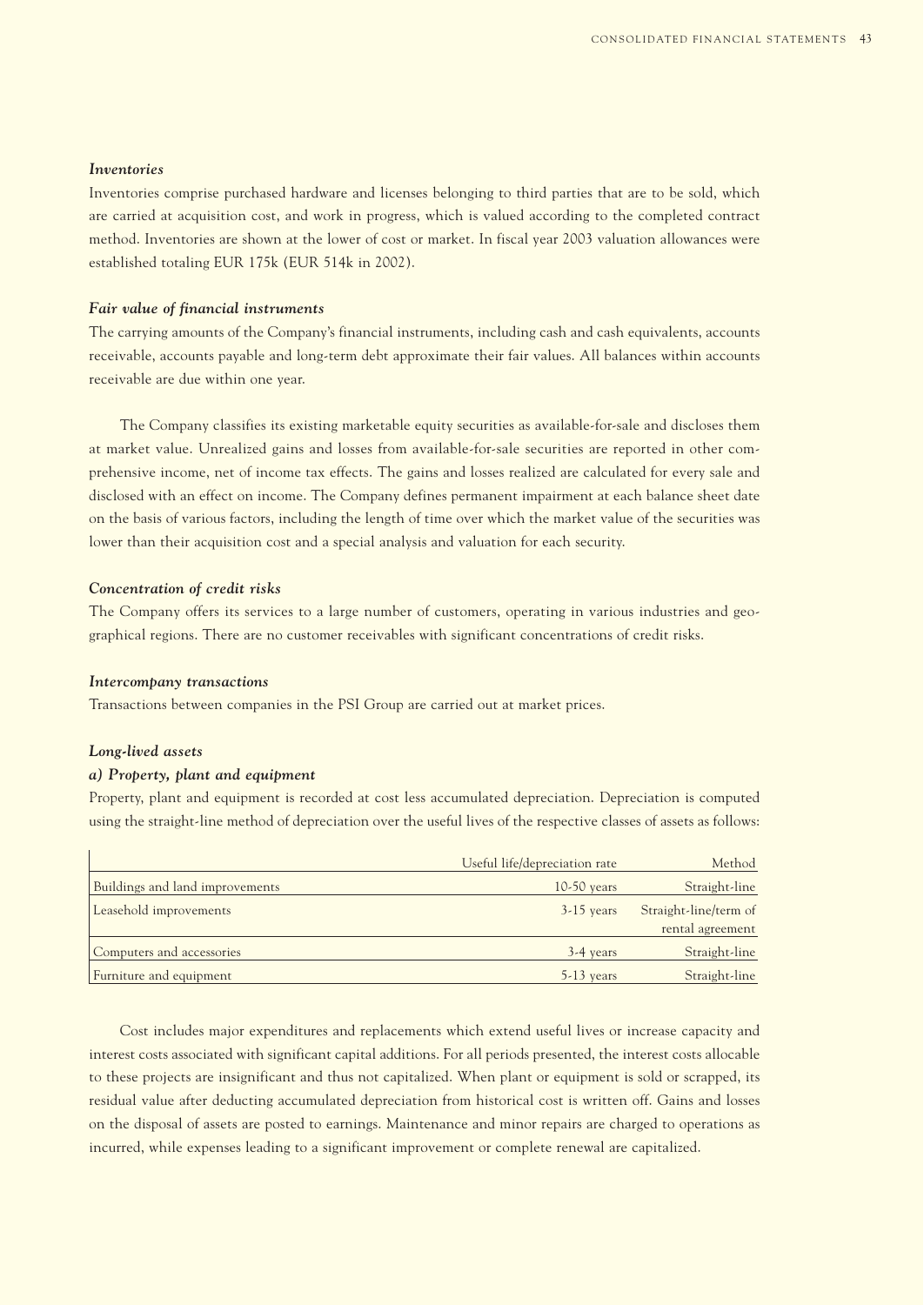Leasehold improvements are amortized over the shorter of their estimated useful life or the life of the lease. Equipment covered by capital leases is depreciated over its estimated useful life. Useful lives are re-estimated regularly by management in order to determine recoverability in light of current technological conditions.

The Company reviews the carrying amount of long-lived assets (property, plant and equipment, definite lived intangible assets) if there is any indication that the carrying amount of the asset is impaired. The recoverability of long-lived assets other than goodwill is assessed by comparing the carrying amount of the respective asset with the expected undiscounted cash flows that can be generated from the asset. If the carrying amount is lower than the sum of undiscounted cash flow an impairment is recorded equal to the difference between the carrying amount and the undiscounted cash flow.

In fiscal years 2003 and 2002, an impairment of EUR 0k and EUR 289k was recorded for longlived assets.

### *b) Intangible assets and goodwill*

Intangible assets comprise goodwill, capitalized software development costs and other intangible assets (software and licenses).

### *Goodwill*

Goodwill is the difference between the purchase price of a business less the fair value of the net tangible and separately identifiable intangible assets. Effective January 1, 2002, we adopted SFAS No. 142, "Goodwill and Other Intangible Assets". As required under SFAS No. 142, we no longer amortize goodwill.

Impairment testing for goodwill is performed at least annually unless indicators of impairment exist. Examples of such indicators, as outlined in SFAS No. 142 include: a significant adverse change in legal factors or the business climate; an adverse action or assessment by a regulator; unanticipated competition; a loss of key personnel; a more likely than not expectation that a reporting unit or a significant portion of a reporting unit will be sold; a recoverability test under SFAS No. 144 was performed for an asset or group within a reporting unit; and a goodwill impairment loss is recorded by a subsidiary that is a component of a reporting unit.

The impairment test for goodwill uses a two-step approach, which is performed at the reporting unit level. Step one compares the fair value of the reporting unit (calculated using a discounted cash flow method) to its carrying value. If the carrying value exceeds the fair value there is a potential impairment and step two must be performed. Step two compares the carrying value of the reporting unit's goodwill to its implied fair value (i.e. fair value of reporting unit less the fair value of the unit's assets and liabilities, including identifiable intangible assets). If the goodwill's carrying value exceeds its implied fair value, the excess is required to be recorded as an impairment.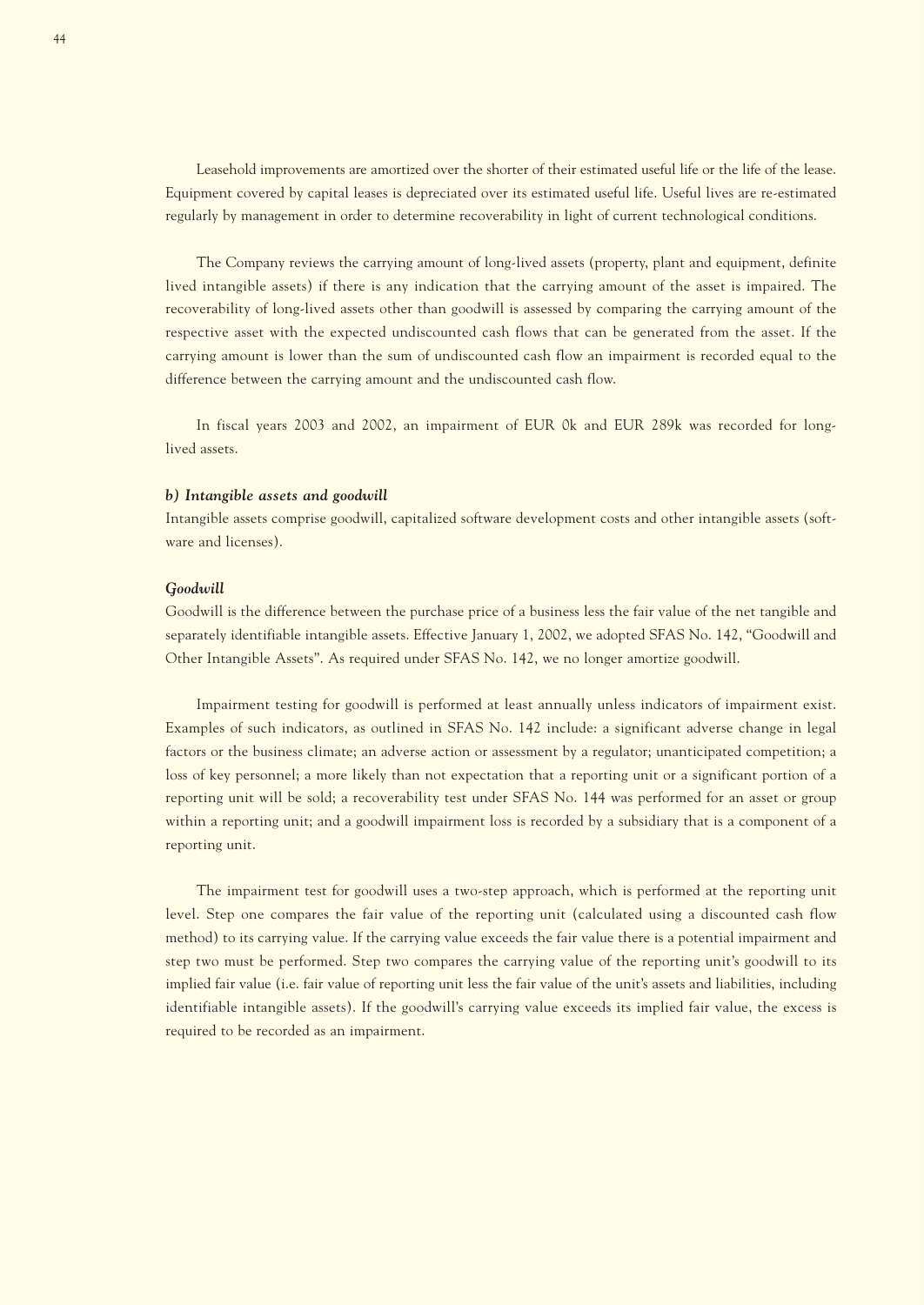In fiscal year 2003, no impairment was recorded related to goodwill. The initial impact of adopting SFAS No. 142 on our consolidated financial statements was recorded as a cumulative effect of an accounting change as of January 1, 2002, resulting in a charge of EUR 5,395k, net of tax.

### *Capitalized software development costs*

The Company accounts for internally generated software development costs for the development of new software products and of significant improvements to existing software products in accordance with SFAS No. 86, "Accounting for the Costs of Computer Software to be Sold, Leased or Otherwise Marketed". Capitalization of software development costs begins upon the establishment of technological feasibility of the product, which the Company defines as the development of a working model and further defines as the completion of beta testing of the software. The establishment of technological feasibility and the ongoing assessment of the recoverability of these costs requires considerable judgment by management with respect to certain external factors, including, but not limited to, anticipated future gross product revenue, estimated economic life and changes in technology. Capitalized software development costs are depreciated at the higher of the following two amounts:

- straight-line over the estimated useful life of the software (four years) or
- in proportion of the current gross revenue from the sale of the software to the total amount of current and estimated future gross revenue from the sale of this software.

### *Other intangible assets*

Intangible assets are valued at cost less accumulated amortization. Amortization is computed using the straight-line method over the estimated useful lives of three to ten years.

### *Deferred taxes*

The Company accounts for taxes on income according to the liability method, in compliance with SFAS No. 109 "Accounting for Income Taxes". When applying the liability method, deferred taxes are defined on the basis of temporary valuation differences in the recognition of items in the consolidated financial statements and the tax accounts. In this case, the taxation rate to be applied is the one valid for the year in which the effect is reversed. Deferred tax assets are provided for tax-deductible net loss carryforwards. Valuation allowances are recorded to reduce deferred tax assets when it is more likely than not that such assets will not be realized.

### *Stock-based compensation*

The Company accounts for stock-based compensation using the intrinsic value method prescribed in APB 25 "Accounting for Stock issued to Employees" which are more fully described in Note 13 "Stock-based compensation". Compensation cost for stock options is measured as the excess of the quoted market price of the Company's stock on the measurement date over the amount an employee must pay to acquire the stock. These costs are recognized as expenses in the period before the options are exercised. The Company's plans satisfy the criteria of a "fixed plan" pursuant to APB 25.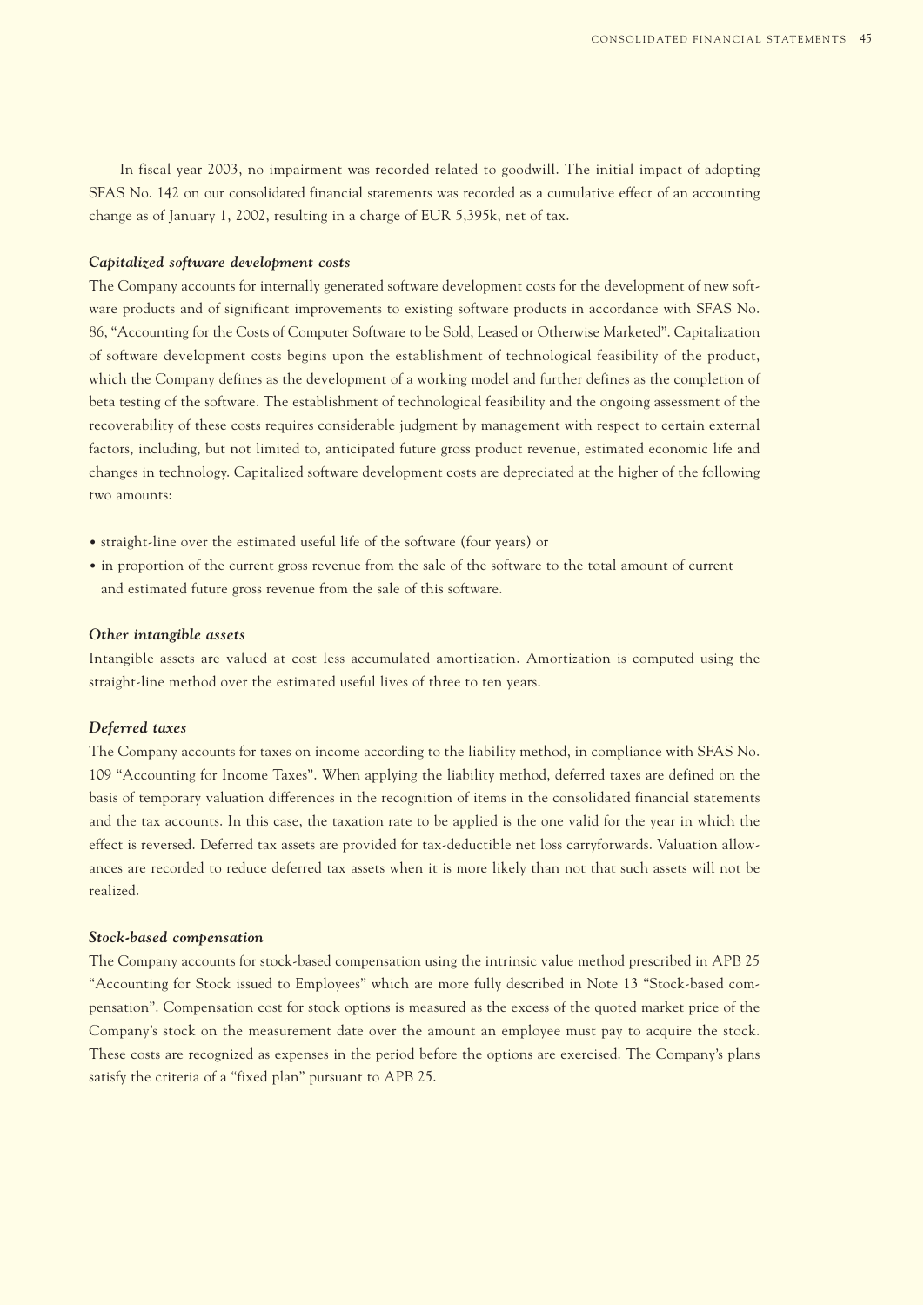SFAS No. 123 "Accounting for Stock-Based Compensation" established accounting and disclosure requirements using a fair value-based method of accounting for stock-based employee compensation plans. The Company has elected to retain the method of accounting as described above, and has adopted the disclosure requirements of SFAS No. 123.

Had compensation cost for these plans been determined in accordance with SFAS No. 123, the Company's net loss and net loss per share would have been:

|                                                                          | 2003     | 2002      |
|--------------------------------------------------------------------------|----------|-----------|
|                                                                          | EUR k    | EUR k     |
| Net Group loss for the year                                              | $-2,528$ | $-14,810$ |
| Add: Stock based employee compensation expense                           |          |           |
| included in reported net income, net related tax effects                 | 0        |           |
| Deduct: Total stock-based employee compensation expense determined       |          |           |
| under fair value-based method for all awards, net of related tax effects | $-198$   | $-336$    |
| Pro-forma Net Group loss for the year                                    | $-2,726$ | $-15,146$ |
|                                                                          |          |           |
| Earnings per share in EUR                                                |          |           |
| basic & diluted – as reported                                            | $-0.23$  | $-1.40$   |
| basic & diluted – pro forma                                              | $-0.25$  | $-1.43$   |

The pro-forma results presented above are not indicative of future period pro-forma results.

### *Comprehensive income*

Accumulated other comprehensive income as of December 31, 2003 consists of the following:

|                                                  |               | Change |               |
|--------------------------------------------------|---------------|--------|---------------|
|                                                  | Dec. 31, 2002 | 2003   | Dec. 31, 2003 |
|                                                  | EUR k         | EUR k  | EUR k         |
| Foreign currency translation adjustment          | $-274$        | 49     | $-225$        |
| Unrealized loss on available-for-sale securities | $-383$        | $-1$   | $-384$        |
|                                                  | $-657$        | 48     | $-609$        |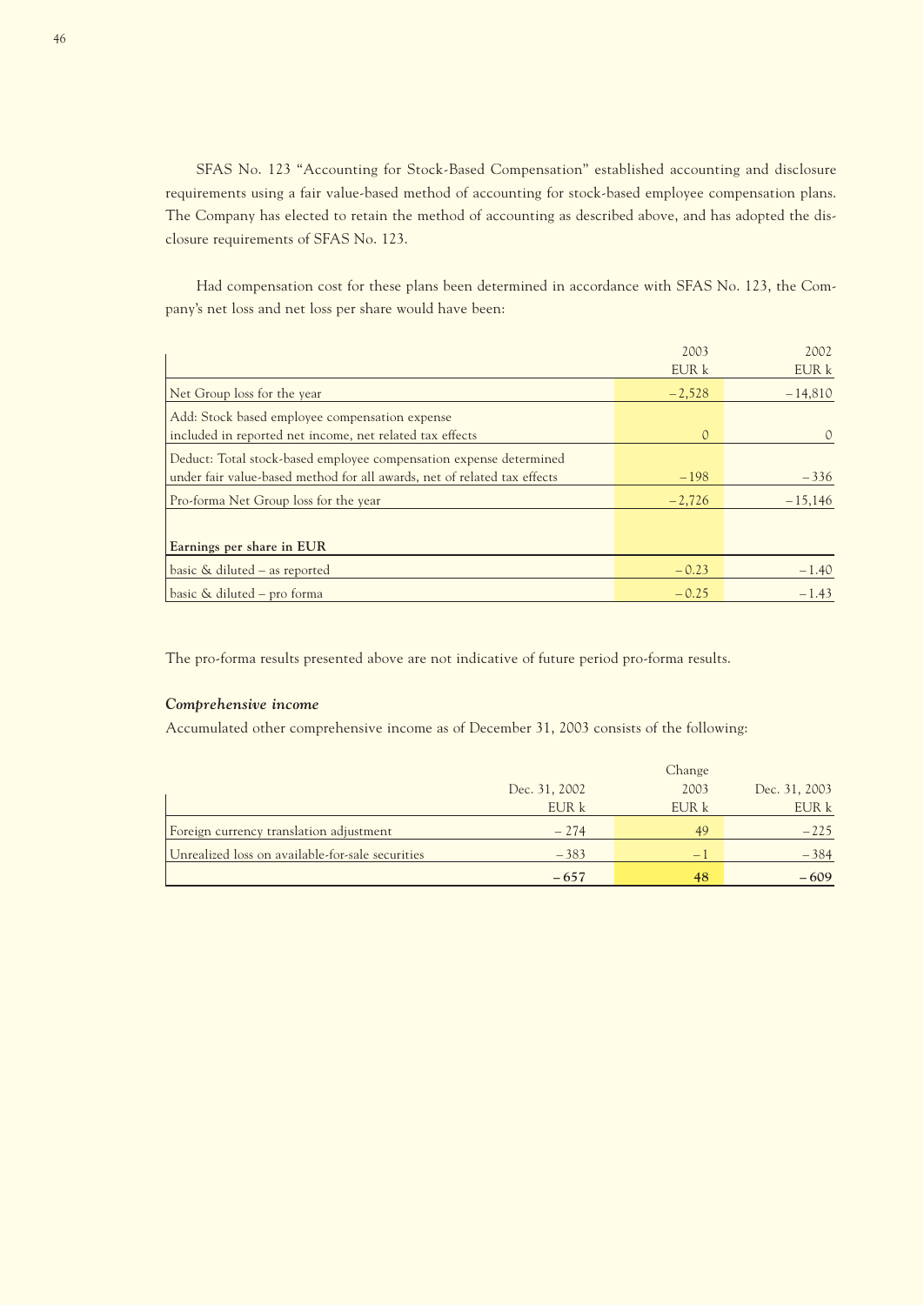#### *Recent accounting pronouncements*

The Financial Accounting Standards Board (FASB) issued Interpretation No. 46 (FIN 46), "Consolidation of Variable Interest Entities", in January 2003 and amended the Interpretation in December 2003. FIN 46 requires an investor with a majority of the variable interests (primary beneficiary) in a variable interest entity (VIE) to consolidate the entity and also requires majority and significant variable interest investors to provide certain disclosures. A VIE is an entity in which the voting equity investors do not have a controlling financial interest or the equity investment at risk is insufficient to finance the entity's activities without receiving additional subordinated financial support from the other parties. Development-stage entities that have sufficient equity invested to finance the activities they are currently engaged in and entities that are businesses, as defined in the Interpretation, are not considered VIEs. The provisions of FIN 46 were effective immediately for all arrangements entered into with new VIEs created after January 31, 2003, and the Company has elected to apply the remaining provisions of the Interpretation for the period ending December 27, 2003. The Company has completed a review of its investments in both non-marketable and marketable equity securities as well as other arrangements to determine whether PSI AG is the primary beneficiary of any VIEs. The review did not identify any VIEs that would require consolidation or any significant exposure to VIEs that would require disclosure.

### *Changes of principles of classification*

The classification of certain items in the consolidated financial statements of the Company has been changed compared to the previous year. The new classification was chosen to improve the presentation of certain items. The comparative previous year figures were changed accordingly. The following changes were made:

- The presentation of historical acquisition and production cost of certain assets (certain asset additions were shown net in 2002. The net amount was now allocated to the respective historical acquisition and production cost).
- The presentation of the composition of the capitalized cost and estimated earnings (elimination of effects from hardware sales from the 2002 figures).
- Presentation of temporary differences on which the computation of deferred taxes is based on (elimination of hardware sales from the 2002 figures and detailed reconciliation of temporary differences from consolidation entries).

# *Exemptive consolidated financial statements pursuant to Sec. 292a (1) and (2) HGB (German Commercial Code)*

The consolidated financial statements of PSI AG as of December 31, 2003 were prepared as **exempting consolidated financial statements in accordance with § 292a HGB in conformity with US GAAP** and on the basis of the German Accounting Standards No. 1 (DRS 1) from the German Standardization Committee (Deutscher Standardisierungsrat DRSC e.V.). The provisions of the German Commercial Code (HGB) and German Stock Corporation Law (AktG) differ from US GAAP in certain significant respects. The main differences that may be relevant to an evaluation of the net worth, financial position, and the results of the Company are described below: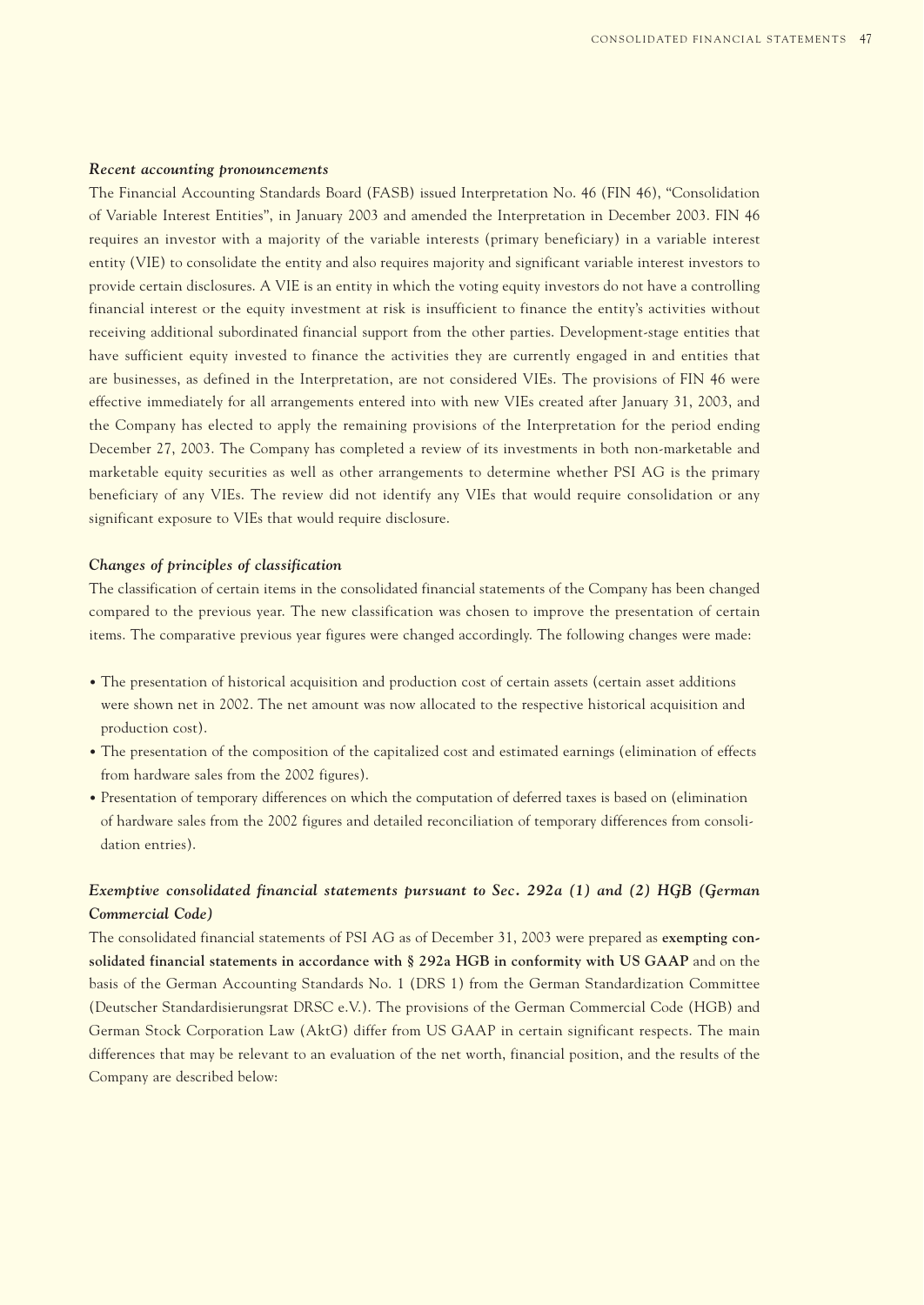According to HGB, all items in the balance sheet and statement of income must follow the form and classification set out in Secs. 266 and 275 HGB. US GAAP requires a different presentation by which the balance sheet items are classified in order of liquidity. Under US GAAP current portions of non-current receivables and liabilities are stated in separate balance sheet items. The portion due within twelve months is considered to be current.

Compared with German accounting principles, the application of US GAAP results in differences in the area of foreign currency valuation, deferred taxes, leases, revenue recognition, capitalization of software development costs, and the calculation of scheduled and extraordinary amortization of goodwill, and accounting for stock option plans.

# **3. Changes in the consolidated group**

### *Subsidiaries*

The following companies are included in the consolidated financial statements as subsidiaries. The information provided in this table is not in accordance with accounting principles generally accepted in the United States of America, but rather in accordance with accounting principles generally accepted in Germany ("HGB").

|                                                      |               | Equity*       | <b>Net</b> |
|------------------------------------------------------|---------------|---------------|------------|
|                                                      |               | as of         | income*    |
|                                                      | <b>Shares</b> | Dec. 31, 2003 | 2003       |
|                                                      | $\%$          | EUR k         | EUR k      |
| PSI-BT Business Technology for Industries AG,        |               |               |            |
| Düsseldorf ("PSI-BT")                                | 58.0          | 7,202         | 1,123      |
| PSI UBIS United Business Internet Solutions AG,      |               |               |            |
| Berlin ("UBIS")                                      | 100.0         | 730           | $-818$     |
| PSIPENTA Software Systems GmbH, Berlin               |               |               |            |
| ("PSIPENTA")                                         | 100.0         | $-3,035$      | $-3,035$   |
| PSI Transportation GmbH, Berlin                      |               |               |            |
| ("Transportation")                                   | 100.0         | 207           | $-591$     |
| NENTEC Netzwerktechnologie GmbH, Karlsruhe           |               |               |            |
| ("Nentec")                                           | 100.0         | 26            | $\circ$    |
| PK Software Engineering GmbH, Leonberg               |               |               |            |
| ("PK Soft")                                          | 100.0         | 454           | 4          |
| PSI Logistics GmbH, Berlin ("Logistics") – Group     | 100.0         | 273           | 278        |
| PSI AG Produkte und Systeme der Informations-        |               |               |            |
| technologie, Glattzentrum, Switzerland ("PSI/CH")    | 100.0         | 56            | 172        |
| Büsing & Buchwald Gesellschaft für Organisation      |               |               |            |
| und Datenverarbeitung mbH, Barsinghausen             | 100.0         | 917           | 281        |
| GSI - Gesellschaft für Steuerungs- und Informations- |               |               |            |
| systeme mbH, Berlin ("GSI")                          | 100.0         | 65            | 7          |
| front2back AG, Berlin                                | 100.0         | 11            | $-26$      |

\* Values according to statutory GAAP (HGB) prior to consolidation entries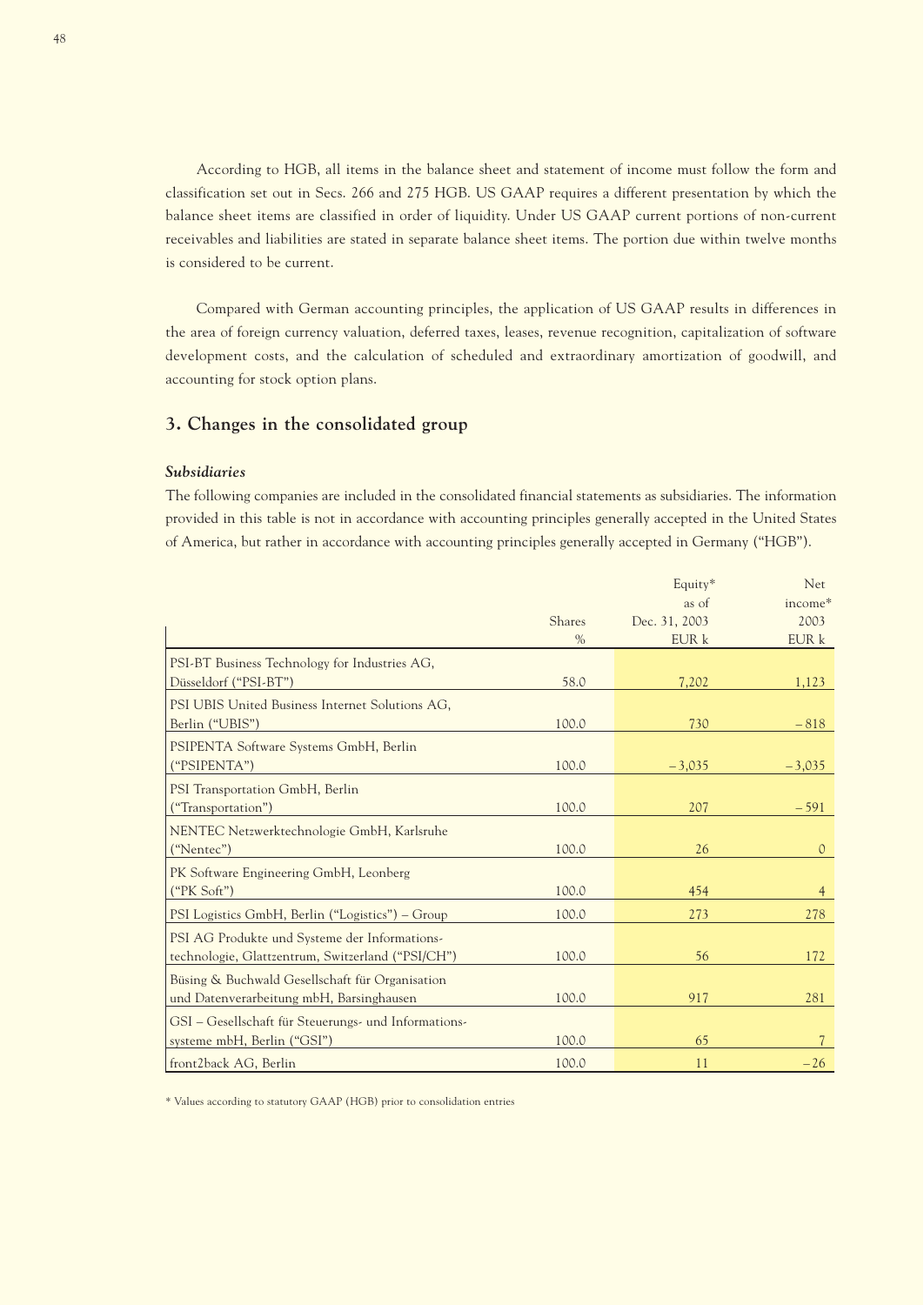### *Acquisitions and similar transactions*

### *a) Fiscal year 2003*

By virtue of a notarized agreement of March 25, 2003, PSI AG aquired 54 % of GSI – Gesellschaft für Steuerungs- und Informationssysteme mbH. The sales price was paid in cash at an amount of EUR 28k. After the acquisition PSI AG owns 100 % of the shares of GSI. GSI develops software solutions, being used within the product PSIpenta as well as in other Group software solutions.

At April 2003, PSI AG acquired 66 % of the shares of front2back AG. The sales price for the shares of front2back AG was paid in cash at an amount of EUR 33k. After the acquisition PSI AG owns 100 % of the shares of front2back AG. front2back AG offers software solutions for internet applications.

By virtue of a notarized agreement of June 19, 2003, PSI AG aquired 1.1% of PSI Logistics GmbH. The sales price was paid in cash at an amount of EUR 15.6k. After the acquisition PSI AG owns 100 % of the shares of Logistics. Logistics offers software solutions for the logistic business.

By virtue of a notarized agreement of December 18, 2003, PSI AG aquired 25 % of PK Software Engineering GmbH. The sales price was paid in 2004 in cash at an amount of EUR 300k. After the acquisition PSI AG owns 100 % of the shares of PK Software Engineering GmbH. PK Software Engineering GmbH offers software solutions for public authorities.

Acquisitions in 2003 were carried out to gain 100 % interests in the shares of companies that are integrated in the segments of PSI AG.

### *b) Fiscal year 2002*

At March 26, 2002, PSI AG sold 13,000 shares of front2back AG at a price of EUR 33k. Thus PSI's stake in front2back AG has reduced from 60 % to 34 %.

By virtue of a notarized purchase agreement of April 11, 2002, PSI AG acquired 100 % of the shares in Büsing & Buchwald Gesellschaft für Organisation und Datenverarbeitung mbH. The sales price was paid in cash at an amount of EUR 2,045k and the issuance of 200,000 shares. Additionally it was agreed, that future payments up to a maximum amount of EUR 1,300k will be due, when specific terms such as earnings and PSI's stock price development will be met in the years 2002 to 2004.

By virtue of a notarized agreement of August 27, 2002, PSI Infrastruktur Services GmbH – a 100 % subsidiary of PSI AG – was merged with Schindler Technik Aktiengesellschaft – an associated company of PSI AG. PSI AG was granted 23,968 shares of Schindler Technik Aktiengesellschaft, with dividend rights from January 1, 2002. Futhermore PSI was granted the right, to buy additional 23,488 shares of Schindler Technik Aktiengesellschaft at a purchase price of EUR 64k in a period of two years. In conjunction with the merger Schindler Technik Aktiengesellschaft increased its share capital by EUR 48k. Due to the merger and the issuance of shares PSI AG's stake in Schindler Technik Aktiengesellschaft increased to 34.7 %. The merger was registrated in the Commercial Register on October 31, 2002.

On December 2, 2002, the insolvency process on PSI Solutions GmbH – a 100 %-subsidiary of PSI AG – was initiated.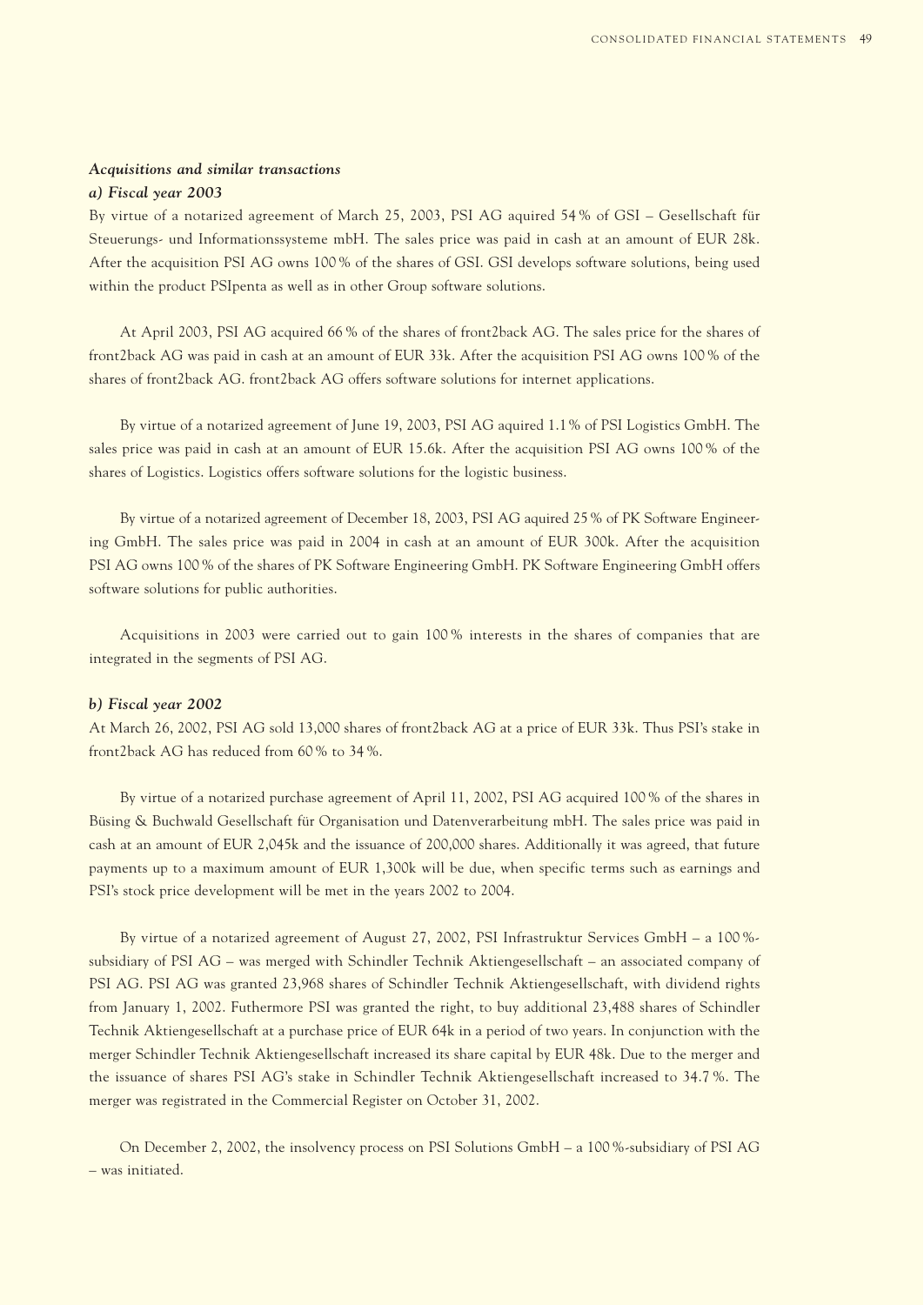### *c) Summary*

For acquisitions in fiscal year 2003, purchase prices totaling EUR 377k (prior year EUR 3,015k) were paid. The fair value of shares issued by PSI as consideration in 2002 was assessed based on market values as of the effective date of the related acquisition.

The following is a preliminary allocation of the purchase prices for the acquisitions to the fair value of the assets acquired and liabilities assumed:

|                               |               |          | Straight-line |
|-------------------------------|---------------|----------|---------------|
|                               | 2003          | 2002     | amortization/ |
|                               | EUR k         | EUR k    | useful life   |
| Intangible assets             |               |          |               |
| Customer list                 | $\mathcal{O}$ | 1,300    | 10 years      |
| Software and licenses         | 33            | 39       | $3-10$ years  |
| Property, plant and equipment | 20            | 235      | $3-4$ years   |
| Goodwill                      | 601           | 967      |               |
|                               |               |          |               |
| Short-term assets             |               |          |               |
| Order backlog                 | $\mathcal{O}$ | 1,216    |               |
| Receivables                   | 283           | 254      |               |
| Other assets                  | 149           | 392      |               |
| Cash and cash equivalents     | $\mathcal{O}$ | 1,227    |               |
| Total of assets acquired      | 1,086         | 5,630    |               |
|                               |               |          |               |
| Liabilities                   |               |          |               |
| Accruals                      | $-228$        | $-763$   |               |
| Advance payments              | $-24$         | $-1,366$ |               |
| Trade payables                | $-44$         | $-74$    |               |
| Other liabilities             | $-413$        | $-412$   |               |
| Total of liabilities acquired | $-709$        | $-2,615$ |               |
| Total of purchase prices paid | 377           | 3,015    |               |

The Goodwill presented above may not be recognized for tax purposes. Of the Goodwill acquired in 2003, EUR 300k and EUR 302k relate to the segments information management and production management, respectively. (Goodwill from acquisitions consummated in 2002 relates entirely to the segment net management.)

The allocation of purchase price is based on estimates of fair value and is subject to revision based upon finalization of management's assessment of the fair value of net assets acquired.

The results of operations of the acquired entities (GSI and front2back AG) have been included in the consolidated statement of operations since the related acquisition date.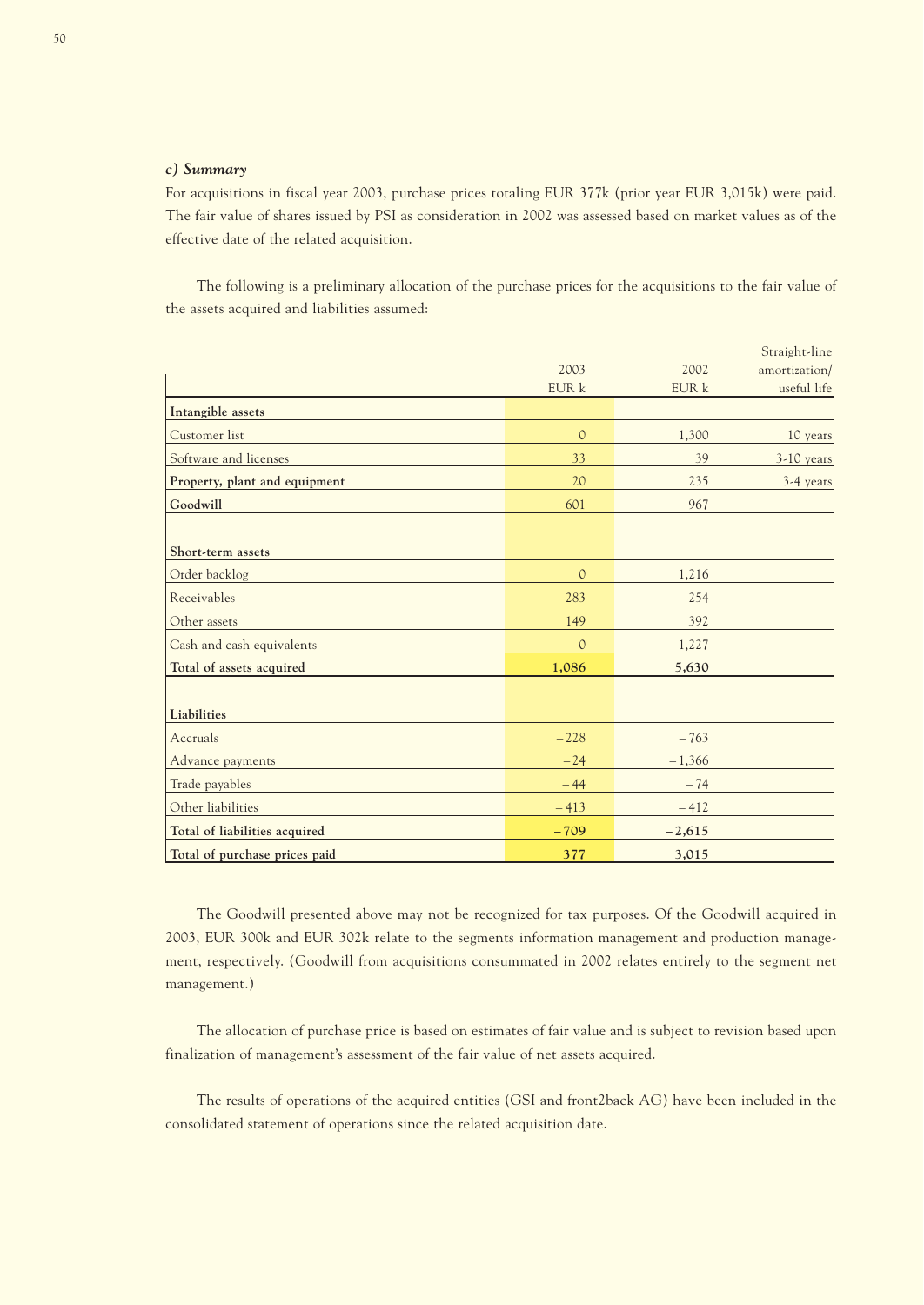As the net worth, financial position and results of operations of front2back AG and GSI are not material in comparison to the net worth, financial position and results of operations, there is no need to present any pro forma information (equally immaterial in the prior year).

### *Other transactions*

### *a) Fiscal year 2003*

Subsequent to the acquisition of front2back, PSI AG merged the business activities of front2back with PSI UBIS United Business Internet Solutions AG.

### *b) Fiscal year 2002*

By virtue of a notarial deed of August 16, 2002, PSI AG contributed the business shares held in PSIPENTA Automotive GmbH, worth a nominal EUR 10k (40 % of the subscribed capital of PSIPENTA Automotive GmbH), to PSIPENTA Software Systems GmbH at book value. The contribution amount was contributed to the capital reserve of PSIPENTA Software Systems GmbH.

Also by virtue of a notarial deed dated August 16, 2002, PSIPENTA Automotive GmbH was merged with PSIPENTA Software Systems GmbH. Previously, Softsystems Scheufele & Happe GmbH, a wholly owned subsidiary of PSIPENTA Automotive GmbH had been merged with PSIPENTA Automotive GmbH. The mergers had no accounting effects on the consolidated financial statements of PSI AG. The merger of PSIPENTA Automotive GmbH with PSIPENTA Software Systems GmbH was filed with the Commercial Register on November 13, 2002.

## **4. Costs and estimated earnings in excess of billings on uncompleted contracts**

Costs and estimated earnings in excess of billings on uncompleted contracts arise when revenues have been recorded but the amounts cannot be billed under the terms of the contracts. These amounts are realized according to various performance criteria, such as the achievement of specific milestones, the ratio of scheduled to actual project hours of certain employees, the completion of certain units or the completion of the contract. The balance sheet item contains directly allocable direct costs (labor cost and cost of services provided by third parties) as well as the appropriate portion of overheads.

Costs and estimated earnings on uncompleted contracts and related amounts from the application of the percentage of completion methodconsist of the following:

|                                         | Dec. 31, 2003 | Dec. 31, 2002* |
|-----------------------------------------|---------------|----------------|
|                                         | EUR k         | EUR k          |
| Costs incurred on uncompleted contracts | 48,337        | 29,754         |
| Estimated earnings                      | 9,450         | 15,257         |
|                                         | 57,787        | 45,011         |
| Less received down payments             | $-37,959$     | $-30,408$      |
|                                         | 19,828        | 14,603         |

\* See note 2 "summary of significant accounting and valuation principles"/ Changes of principles of classification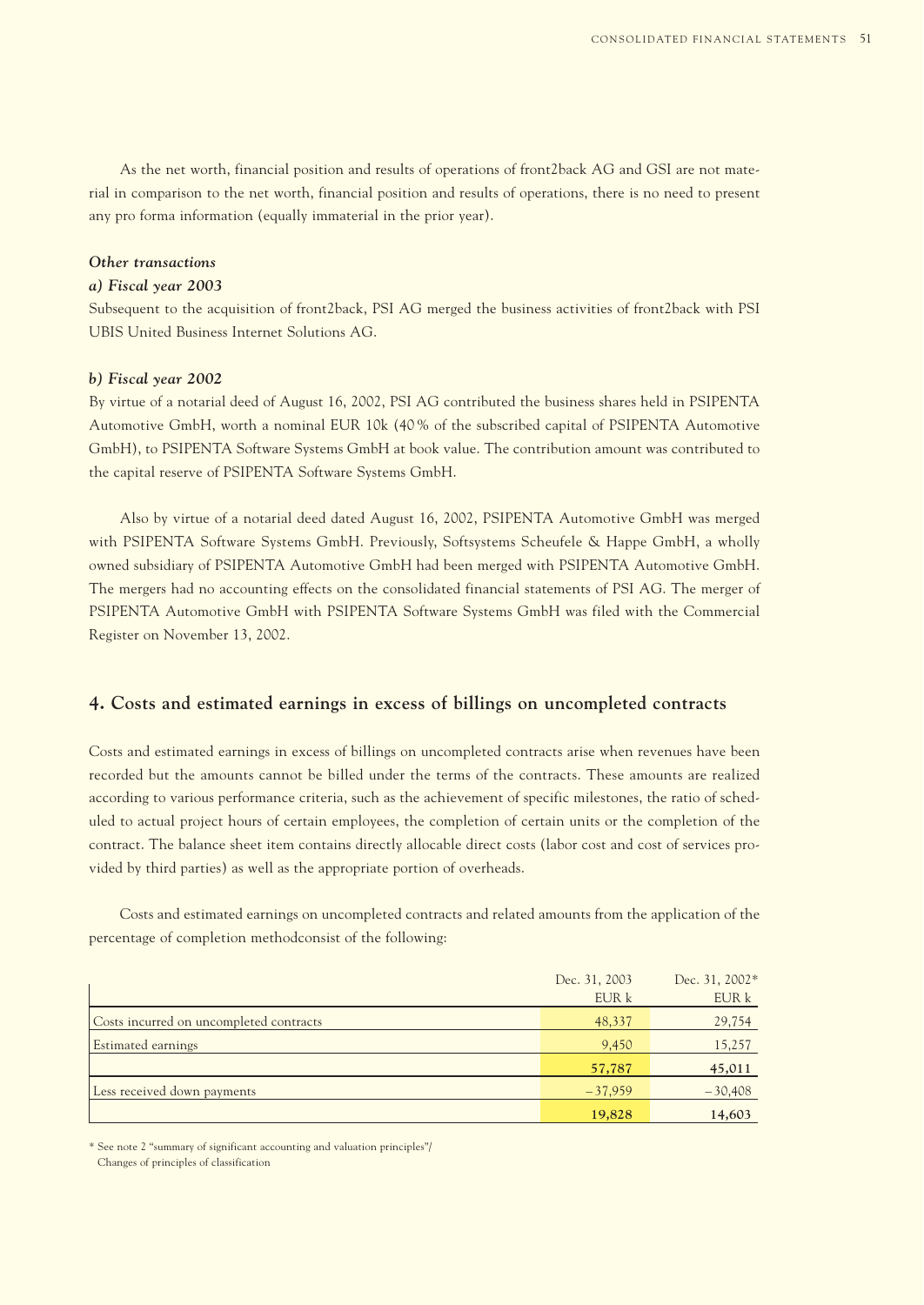Such amounts are included in the accompanying consolidated balance sheets under the following captions:

|                                                    | Dec. 31, 2003<br>EUR k | Dec. 31, 2002<br>EUR k |
|----------------------------------------------------|------------------------|------------------------|
|                                                    |                        |                        |
| Costs and estimated earnings in excess of billings |                        |                        |
| on uncompleted contracts                           | 31,640                 | 36,723                 |
| Billings in excess of costs and estimated earnings |                        |                        |
| on uncompleted contracts                           | $-11,812$              | $-22,120$              |
|                                                    | 19,828                 | 14,603                 |

# **5. Inventories**

|                                    | Dec. 31, 2003 | Dec. 31, 2002 |
|------------------------------------|---------------|---------------|
|                                    | EUR k         | EUR k         |
| Work in progress                   | 1,288         | 1,771         |
| Hardware and third-party licenses  | 1,429         | 1,891         |
| Advance payments to subcontractors | 70            | $\Omega$      |
|                                    | 2,787         | 3,662         |

# **6. Other receivables**

|                                      | Dec. 31, 2003 | Dec. 31, 2002 |
|--------------------------------------|---------------|---------------|
|                                      | EUR k         | EUR k         |
| Receivables due from tax authorities | 808           | 1,365         |
| Advance payments                     | 186           | 225           |
| Other                                | 1,412         | 1,778         |
|                                      | 2,406         | 3,368         |

# **7. Financial assets**

|                                               | Dec. 31, 2003 | Dec. 31, 2002 |
|-----------------------------------------------|---------------|---------------|
|                                               | EUR k         | EUR k         |
| Marketable securities                         | 4,122         | 3,875         |
| Associated companies consolidated "at equity" | 749           | 840           |
| Investments valued at cost                    | 980           | 1,300         |
|                                               | 5,851         | 6,015         |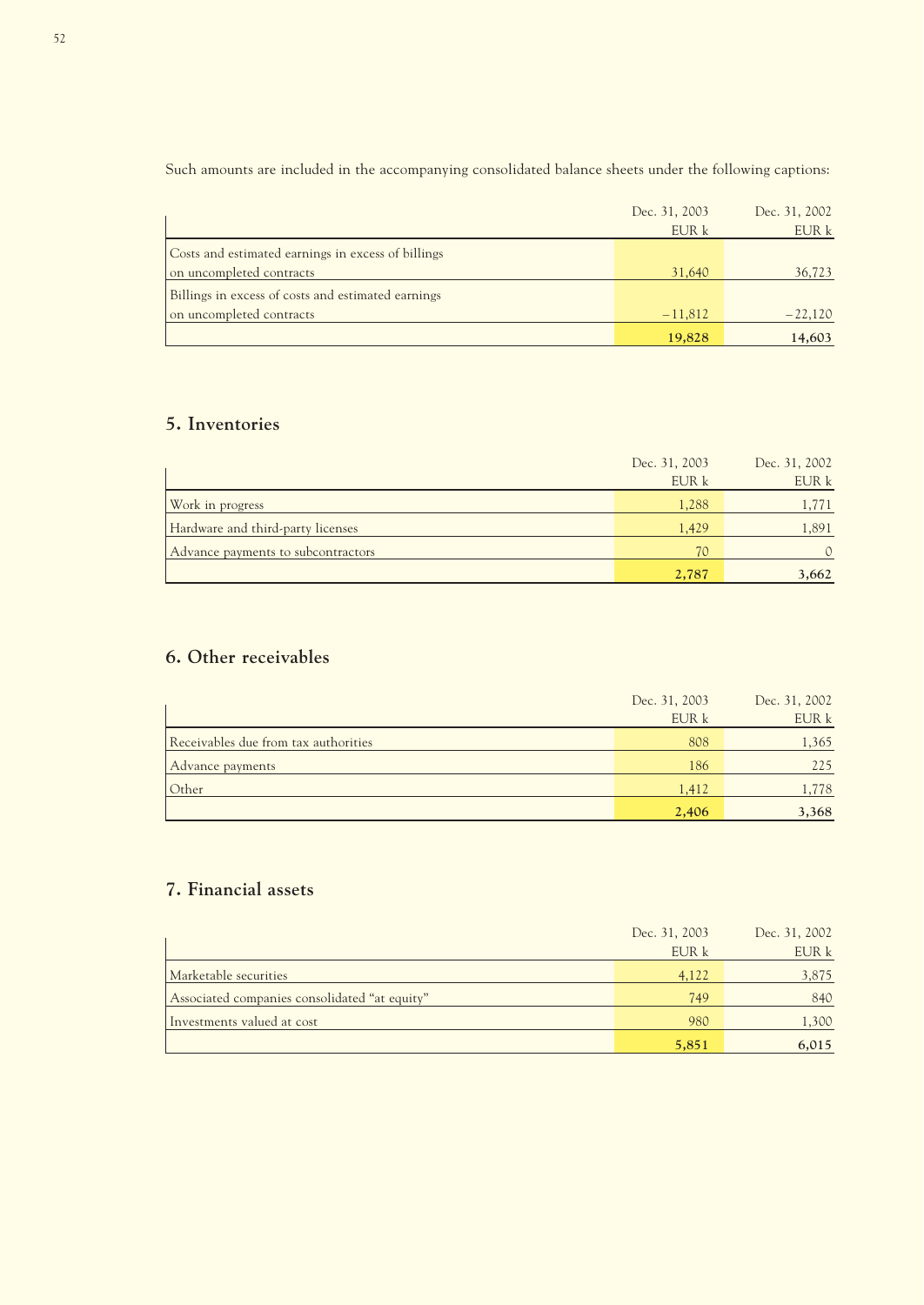The acquisition costs and current selling values of the securities stated at market value shown under financial assets break down as follows:

|                       | Dec. 31, 2003 | Dec. 31, 2002 |
|-----------------------|---------------|---------------|
|                       | EUR k         | EUR k         |
| Marketable securities |               |               |
| Acquisition cost      | 4,506         | 4,258         |
| Unrealized losses     | $-384$        | $-383$        |
| Fair value            | 4,122         | 3,875         |

The marketable securities mainly consist of shares of SZ-Cofonds (investment fund) which invests in German companies listed in the DAX 100 and other European debt securities. Investment income/loss from this investment fund (dividends paid, holding gains/losses) amounts to EUR 196k for 2003 and EUR – 272k for 2002 respectively.

Associated companies accounted for under the equity method comprise the book values of the following companies:

|                               | Share | Dec. 31, 2003 | Dec. 31, 2002 |
|-------------------------------|-------|---------------|---------------|
|                               | $\%$  | EUR k         | EUR k         |
| VA TECH CNI Control Networks  |       |               |               |
| & Information Management GmbH | 40.0  | 520           | 600           |
| Schindler Technik AG          | 34.7  | 229           | 229           |
| front2back AG*                | 34.0  | $\Omega$      | 11            |
|                               |       | 749           | 840           |

\* Outstanding GSI and front2back shares were acquired by PSI AG in 2003. GSI and front2back are accordingly reported as subsidiaries at year end. Refer to footnote 3 "Changes in the consolidation group"

The investments valued at cost compromise the net acquisition cost of Varial Software AG. PSI AG holds an interest of 9.1% in the company. The initial acquisition cost amount to EUR 1,300k. In fiscal year 2003 a valuation allowance of EUR 320k was recorded.

# **8. Property, plant and equipment and intangible assets**

The development of the property, plant and equipment and intangible assets is shown in the fixed assets movement schedule.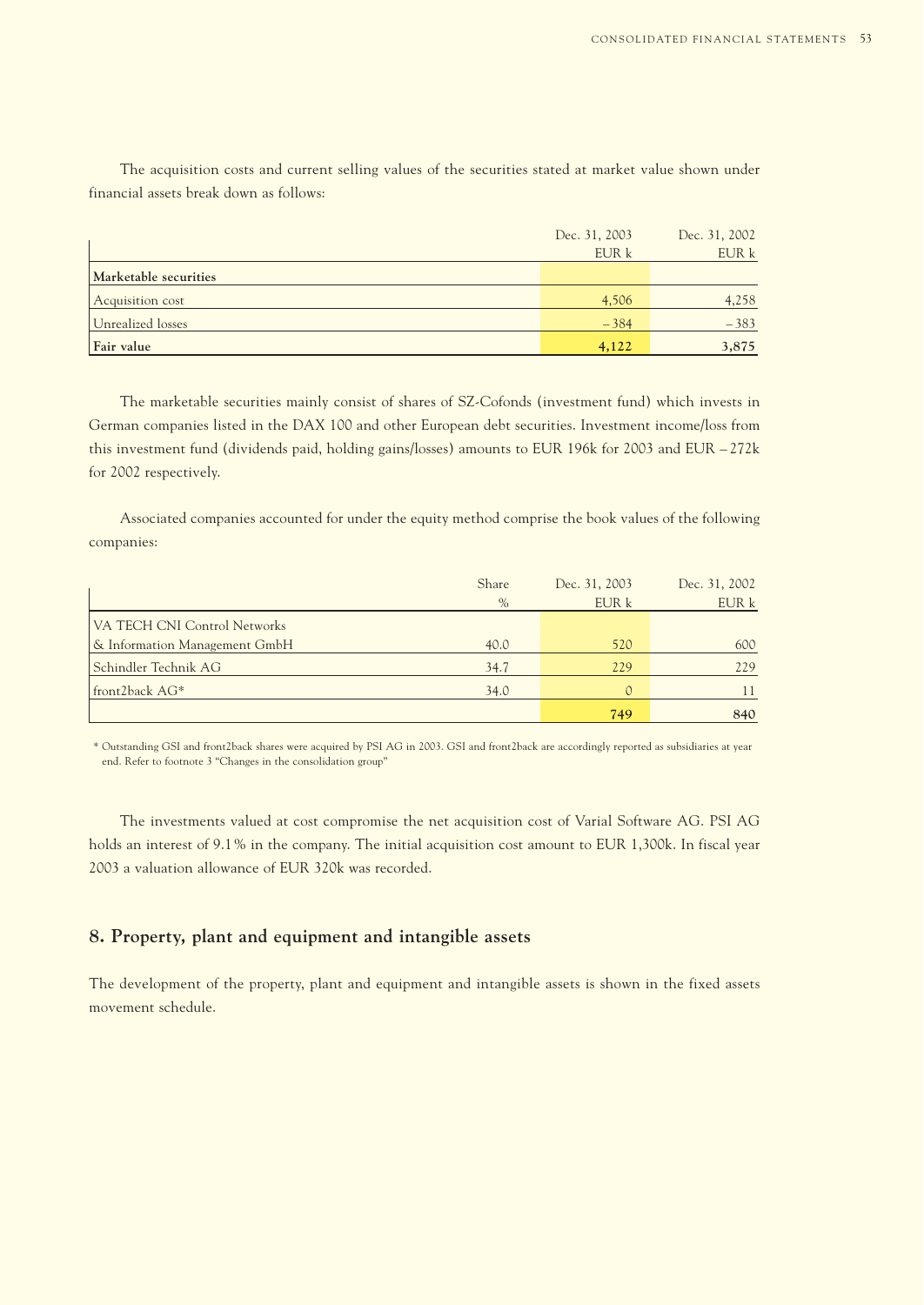# **9. Financial liabilities**

|                | Dec. 31, 2003 | Dec. 31, 2002 |
|----------------|---------------|---------------|
|                | EUR k         | EUR k         |
| <b>Current</b> | 5,360         | 3,540         |
| Non-current    | 393           | 522           |
|                | 5,753         | 4,062         |

PSI AG has taken out several bank loans with an original face value of EUR 470k (EUR 2,626k in 2002) in total to finance investments in property, plant and equipment and intangible assets. Additionally, several Group companies use bank overdrafts for short-term financing. The loans carry an interest rate of 5.2 % per annum (2002: 5.3 % per annum) and overdrafts carry an average interest rate of 8 % per annum (2002: 8.25 % per annum). Financial liabilities are repaid monthly. The Company intends to refinance its short-term financial liabilities continuously.

The following table shows the planned repayment of non-current financial liabilities and current overdraft facilities:

|      | Repayment |
|------|-----------|
| Year | EUR k     |
| 2004 | 5,360     |
| 2005 | 393       |
|      | 5,753     |

Interest expenses amounted to EUR 637k (2002: EUR 401k).

The current cash position of PSI Group as of December 31, 2003 amounts to KEUR 16,970 (2002: KEUR 21,532). As of balance sheet date the following credit lines are available to PSI Group:

|                        |            | Mixed guarantees |
|------------------------|------------|------------------|
|                        | Guarantees | and credit lines |
|                        | EUR k      | EUR k            |
| <b>Credit lines</b>    | 49,829     | 9,375            |
| Usage of credit lines  | $-35,117$  | $-4,039$         |
| Remaining credit lines | 14,712     | 5,336            |

Guarantees are available at interest rates ranging from 1% per annum to 2.25 % per annum and credit lines at an interest rates ranging from 7.75 % per annum to 9.75 % per annum The above credit lines do not expire.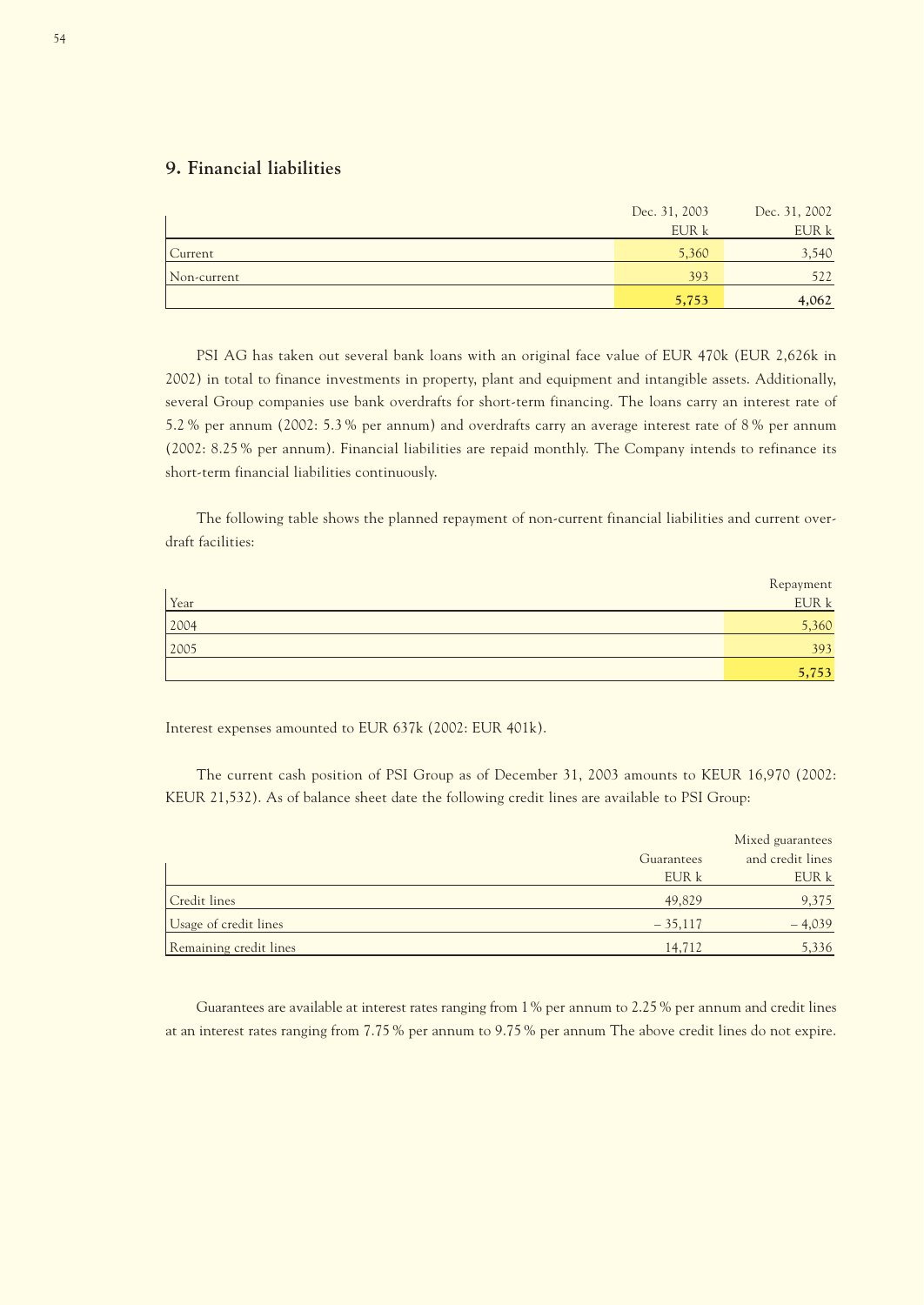# **10. Other current liabilities and other accruals**

Other current liabilities and accrued expenses break down as follows:

|                                       | Dec. 31, 2003 | Dec. 31, 2002 |
|---------------------------------------|---------------|---------------|
|                                       | EUR k         | EUR k         |
| Accrued project related costs         | 7,284         | 5,548         |
| Accruals for personnel costs          | 5,070         | 5,770         |
| Liabilities due to tax authorities    | 2,943         | 3,543         |
| Liabilities for social security costs | 1,415         | 1,472         |
| Other                                 | 3,765         | 4,772         |
|                                       | 20,477        | 21,105        |

The Company has an early retirement program offered to individual employees. Related costs from these contracts are included in personnel related accruals.

# **11. Pension accruals**

The Company has made pension pledges (unfunded plan) to various employees. These payments are based on the length of service and agreements in the employment contracts. In line with common German practice, the pension plan is not secured by a pension fund. The pension accruals are calculated on the basis of an independent actuarial opinion. The valuation of pension obligations is based on the projected unit credit method in SFAS No. 87 "Employers' Accounting for Pensions".

Net pension expenses are composed as follows:

|                              | 2003   | 2002     |
|------------------------------|--------|----------|
|                              | EUR k  | EUR k    |
| Service cost                 | 703    | 655      |
| Interest cost                | 1,271  | 1,229    |
| Actuarial loss               | 143    | 135      |
| Effects of curtailment       | $-585$ | $\Omega$ |
| Expenses for the period, net | 1,532  | 2,019    |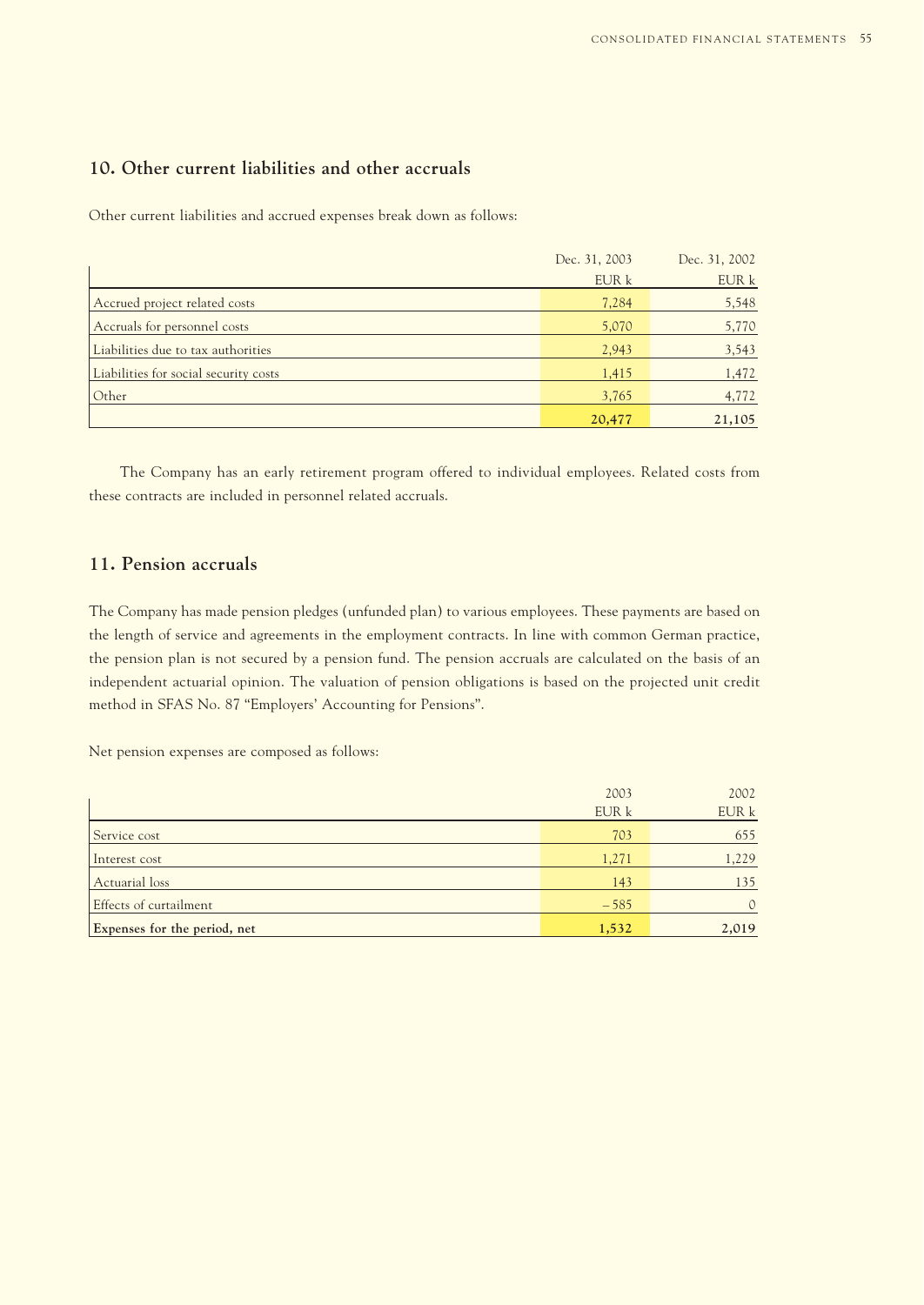The following tables set forth changes in the benefit obligation:

|                               | Dec. 31, 2003 | Dec. 31, 2002 |
|-------------------------------|---------------|---------------|
|                               | EUR k         | EUR k         |
| Benefit obligation, beginning | 20,525        | 18,944        |
| Service cost                  | 703           | 655           |
| Interest cost                 | 1,271         | 1,229         |
| Actuarial loss                | 143           | 135           |
| Effects of curtailment        | $-585$        | $\circ$       |
| Benefits paid                 | $-286$        | $-266$        |
| Amortization of differences   | $-37$         | $-40$         |
| Transfers/acquisitions        | $\mathcal{O}$ | $-132$        |
| Benefit obligation, ending    | 21,734        | 20,525        |

The calculations prepared by an actuary relating to the pension accruals disclose a value of EUR 23,017k for the Projected Benefit Obligation (PBO) for the fiscal year ending on December 31, 2003 (prior year: EUR 23,193k). The difference between the PBO and the benefit obligation results from unrecognized actuarial losses.

To calculate the pension obligations in the fiscal year and the prior year, a discount of 6.5 % and longterm salary increase rates of 1.5 % were assumed.

## **12. Stockholders' equity**

### *Common stock*

The common stock entered in the commercial register, which has been fully paid in, stands at EUR 28,192,947.20 (2002: EUR 28,153,955.11). The capital stock is divided into 11,012,870 (2002: 11,012,870) no-par shares.

At the annual general meeting of the Company on June 12, 2003 the Management Board was authorized to acquire up to approximately 10 % (EUR 2,800,000) of common stock. This authorization expires on December 11, 2004. In 2003, the Company acquired 17,919 shares in several installments for a total purchase price of EUR 73k (2002: 0k). The Company accounts for treasury stock using the cost method and is shown as a reduction of equity.

### *Capital increases*

### *a) Fiscal year 2003*

At the annual general meeting of the Company on June 12, 2003 the shareholders of PSI AG authorized the conversion of EUR 38,992 from other reserves into common stock and reassessed the imputed value of the shares to EUR 2.56 (formerly: EUR 2.55646). The capital increase was filed with the commercial register on September 24, 2003.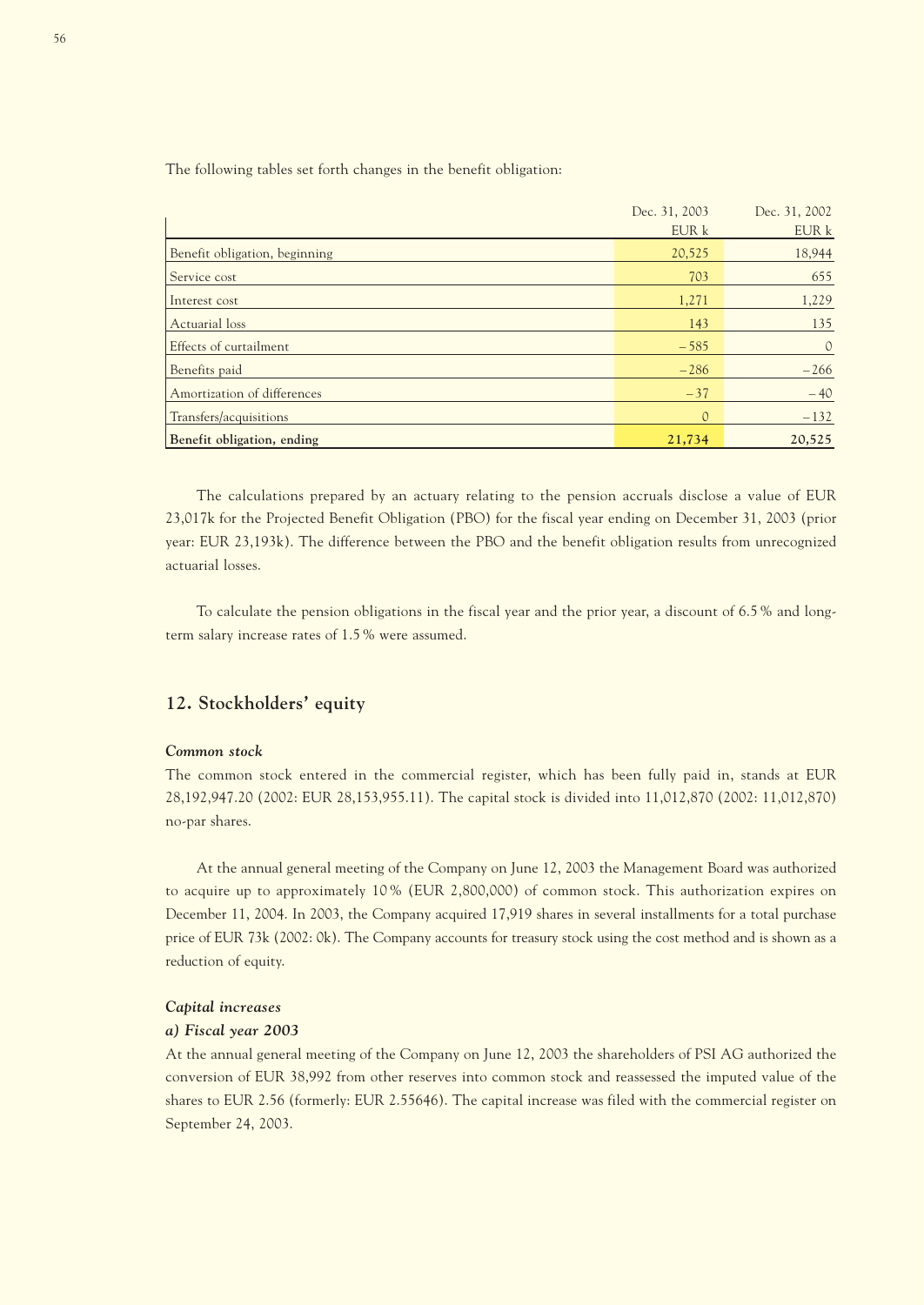### *b) Fiscal year 2002*

By virtue of a notarized purchase agreement of July 11, 2001, 40 % of the shares in PSIPENTA Automotive GmbH, Gelsenkirchen, were acquired by through the issuance of 161,710 no-par shares with an imputed value of EUR 2.56. That increase in capital (EUR 413,405.05) was filed with the commercial register on January 21, 2002.

By share purchase agreement dated June 8, 2001, 21.6 % of the shares in PSI Aktiengesellschaft Produkte und Systeme der Informationstechnologie, Schwerzenbach, Switzerland, were acquired by issue of 19,000 no-par shares with an imputed value of EUR 2.56. The seller of the shares has assigned the right to issue of shares in Gontard & MetallBank AG i.L. for cash payment. The administrator of Gontard & Metall-Bank i.L. has declared to PSI AG that he waives assumption of the shares for cash payment of an amount equivalent to the current price of the shares. Following this, PSI AG paid an amount of EUR 28,500 to the administrator.

By share purchase agreement certified by public notary dated September 11, 2001, 25 % of the shares in UBIS United Business Internet Solutions AG, Berlin, were acquired by issue of 525,000 no-par shares with an imputed value of EUR 2.56. That increase in capital (EUR 1,342,141.19) was filed with the commercial register on June 20, 2002.

By virtue of a purchase agreement of April 11, 2002, 100 % of the shares in Büsing & Buchwald Gesellschaft für Organisation und Datenverarbeitung mbH were acquired by issuing 200,000 no-par shares with an imputed EUR 2.56 share in capital stock and by payment of EUR 2,045k in cash. That increase in capital (EUR 511,291.88) was filed with the commercial register on November 27, 2002.

### *Authorized and contingent capital*

Authorized and contingent capital amount as following:

|                             | Dec. 31, 2003 | Dec. 31, 2002 |
|-----------------------------|---------------|---------------|
|                             | <b>EUR</b>    | <b>EUR</b>    |
| Authorized capital (AC)     |               |               |
| AC I (until June 7, 2006)   | 2,585,000.00  | 2,585,000.00  |
| AC II (until June 7, 2006)  | 4,823,911.07  | 4,823,911.07  |
| AC III (until May 25, 2005) | 1,231,114.15  | 1,231,114.15  |
|                             | 8,640,025.22  | 8,640,025.22  |
|                             |               |               |
| Contingent capital (CC)     |               |               |
| CC II (May 25, 2005)        | 1,280,000.00  | 1,278,229.70  |
|                             | 1,280,000.00  | 1,278,229.70  |
|                             | 9,920,025.22  | 9,918,254.92  |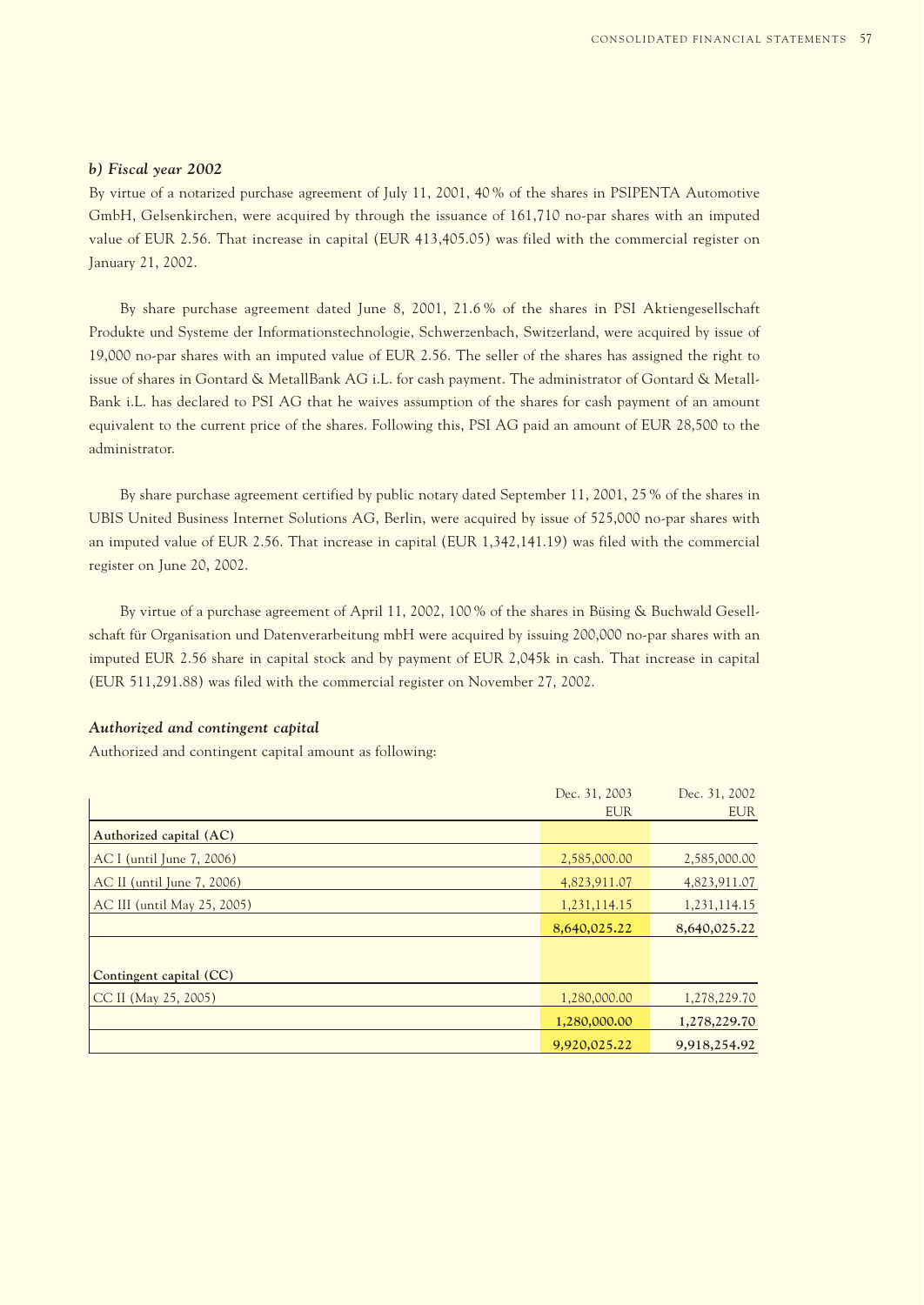The amount of contingent capital has been changed in the course of the above-mentioned capital increase.

### *Changes in capital and other reserves*

The Management Board of PSI AG proposed to offset accumulated losses against capital reserves at an amount of EUR 40.867k in accordance with sec. 150 of the German corporate law.

### **13. Stock-based compensation**

As part of a stock option program, the Company has issued stock options to its employees. The objective of this program is to attract and retain personnel and promote the success of the Company by providing employees the opportunity to acquire common stock.

The Company is authorized to issue 500,000 option rights for the subscription of PSI AG shares to employees of PSI AG and its affiliated companies until May 25, 2005.

Under the 2000/2003 stock option plan (the "2000/2003 plan") the Company has issued 86,400 option rights for the subscription of 86,400 PSI shares to employees of PSI AG. The option rights entitle the bearer to purchase shares in the Company at a price of EUR 24.13 and to vest such shares for the first time after approximately two and a half years. No further conditions have been set up for exercising the option rights.

Under the 2001/2003 stock option plan (the "2001/2003 plan") the Company has issued 121,400 option rights for the subscription of 121,400 PSI shares to employees of PSI AG. The option rights entitle the bearer to purchase shares in the Company at a price of EUR 17.79 and to vest such shares for the first time after approximately two years. No further conditions have been set up for exercising the option rights.

Under the 2002/2004 stock option plan (the "2002/2004 plan") the Company has issued 116,300 option rights for the subscription of 116,300 PSI shares to employees of PSI AG. The option rights entitle the bearer to purchase shares in the Company at a price of EUR 3.65 and to vest such shares for the first time after approximately two years. No further conditions have been set up for exercising the option rights.

The options had no positive intrinsic value at the grant date.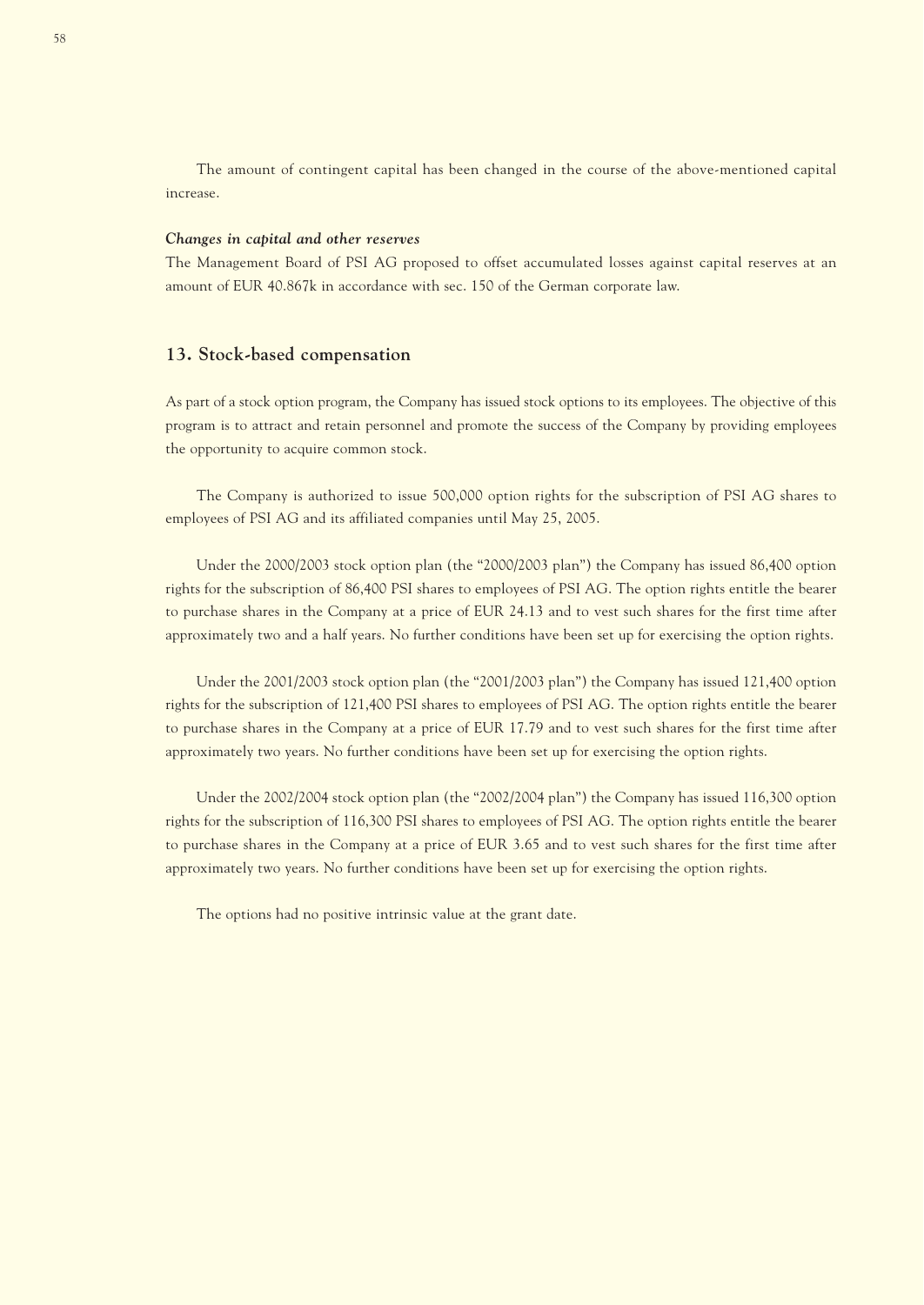|                                         | 2000/2003     | 2001/2003     | 2002/2004     |
|-----------------------------------------|---------------|---------------|---------------|
|                                         | plan          | plan          | plan          |
|                                         | share options | share options | share options |
| Options outstanding as of Dec. 31, 2001 | 83,450        | 117,800       | $\mathbf{0}$  |
| Granted                                 | 0             | $\mathcal{O}$ | 116,300       |
| Exercised                               | $\mathcal{O}$ | 0             | $\theta$      |
| Forfeited                               | $-10,400$     | $-8,500$      | $-6,800$      |
|                                         |               |               |               |
| Options outstanding as of Dec. 31, 2002 | 73,050        | 109,300       | 109,500       |
| Granted                                 | $\mathcal{O}$ | $\mathcal{O}$ | 0             |
| Exercised                               | $\mathcal{O}$ | $\Omega$      | 0             |
| Forfeited                               | $-73,050$     | $-109,300$    | $-1,200$      |
|                                         |               |               |               |
| Options outstanding as of Dec. 31, 2003 | $\mathbf{0}$  | $\mathbf{0}$  | 108,300       |

The status of the Company's stock option plans is summarized as follows:

Options outstanding as of Dec. 31, 2003 have an average remaining life of five months. The number of exercisable shares is 0.

According to the calculation contained in SFAS No. 123, the fair value of options granted under the 2000/2003 plan was approximately EUR 3.92 per share. The fair value of each option granted is estimated on the date of grant using the Black-Scholes option pricing model with the following assumptions used: risk free interest rate at 5.29 % per annum, expected life of 32 months, expected dividend yield of zero percent and expected volatility of 15 %.

According to the calculation contained in SFAS No. 123, the fair value of options granted under the 2001/2003 plan was approximately EUR 3.07 per share. The fair value of each option granted is estimated on the date of grant using the Black-Scholes option pricing model with the following assumptions used: risk free interest rate at 4.72 % per annum, expected life of 24 months, expected dividend yield of zero percent and expected volatility of 15 %.

According to the calculation contained in SFAS No. 123, the fair value of options granted under the 2002/2004 plan was approximately EUR 0.85 per share. The fair value of each option granted is estimated on the date of grant using the Black-Scholes option pricing model with the following assumptions used: risk free interest rate at 4.46 % per annum, expected life of 24 months, expected dividend yield of zero percent and expected volatility of 20 %.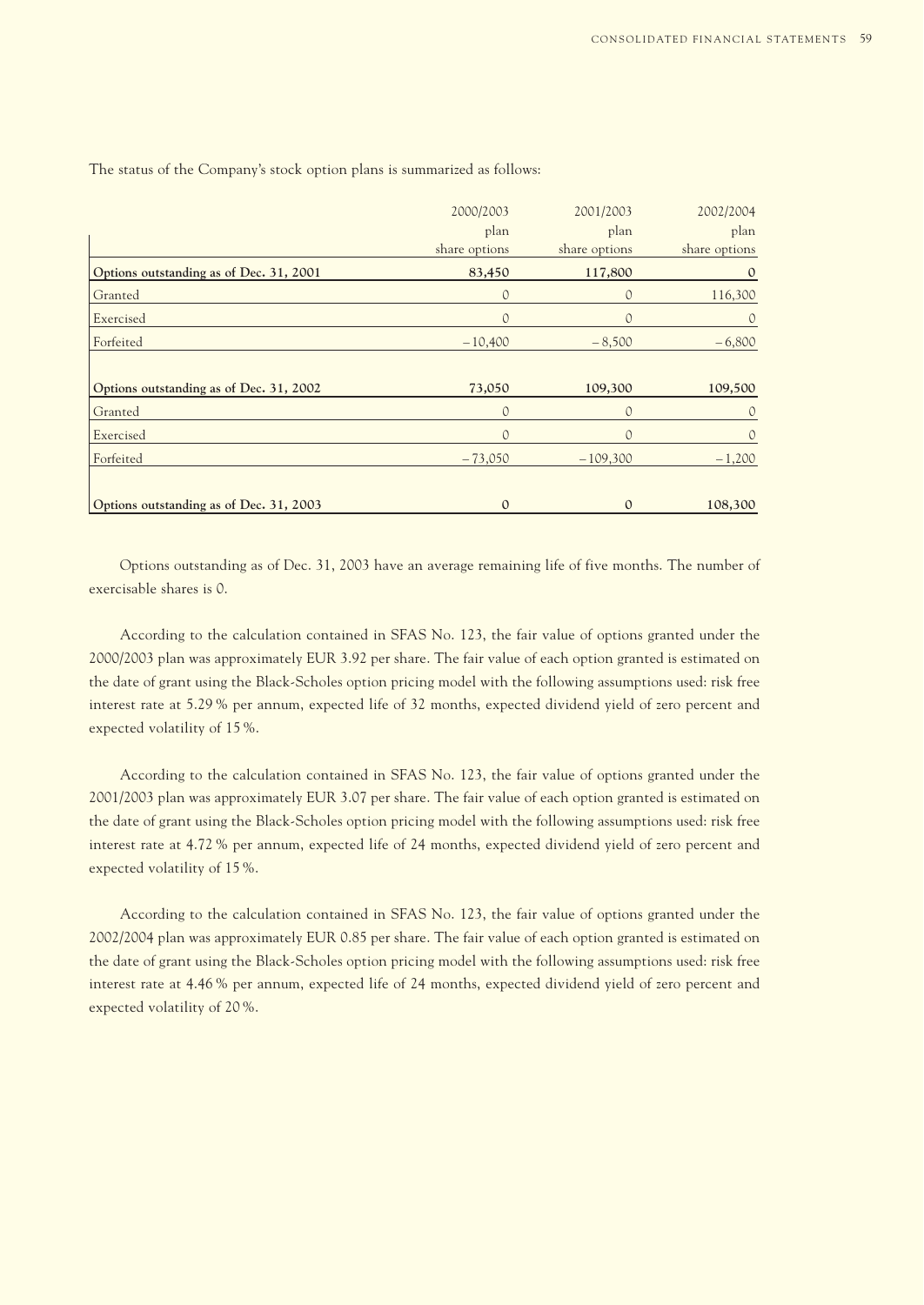# **14. Obligations from rent and lease agreements and other financial commitments and contingent liabilities**

### *Rental and lease agreements*

Office equipment, data processing systems and other equipment have been rented on the basis of operating lease agreements. In 2003 leasing charges of EUR 116k (2002: EUR 142k) was incurred for office equipment and of EUR 799k (2002: EUR 300k) for the rented data processing systems and other equipment.

In fiscal year 1996 PSI AG entered into a rent agreement for an office building in Berlin. The rent agreement expires on March 31, 2012. Furthermore, PSIPENTA entered into a rent agreement for a further office building in Berlin in fiscal year 1999.

The rent agreements mentioned above as well as further rent and lease agreements give rise to the following rent and lease payments:

|                     | Rental payments | Lease payments | Total |
|---------------------|-----------------|----------------|-------|
|                     | EUR k           | EUR k          | EUR k |
| 2004                | 4,648           | 702            | 5,350 |
| 2005                | 3,893           | 536            | 4,429 |
| 2006                | 3,164           | 356            | 3,520 |
| 2007                | 2,764           | 25             | 2,789 |
| 2008                | 2,345           | 13             | 2,358 |
| 2009 and thereafter | 6,838           | 0              | 6,838 |

### *Bank securities*

Various insurance companies and banks has assumed bank securities for EUR 35,117k (2002: EUR 38,260k) for PSI.

### *Subordination and Comfort Letter*

PSI AG declared subordination for certain receivables due from subsidiaries in the amount of EUR 4,926k. In addition, comfort letters were issued for subsidiaries (partly with finite lives).

### *Existing legal disputes*

PSI AG is involved in a legal disputes which bears risks that have a potential negative impact on earnings of EUR 3.6 million, but no cash effect. No provision was recognized because a decision in favour of PSI AG is expected.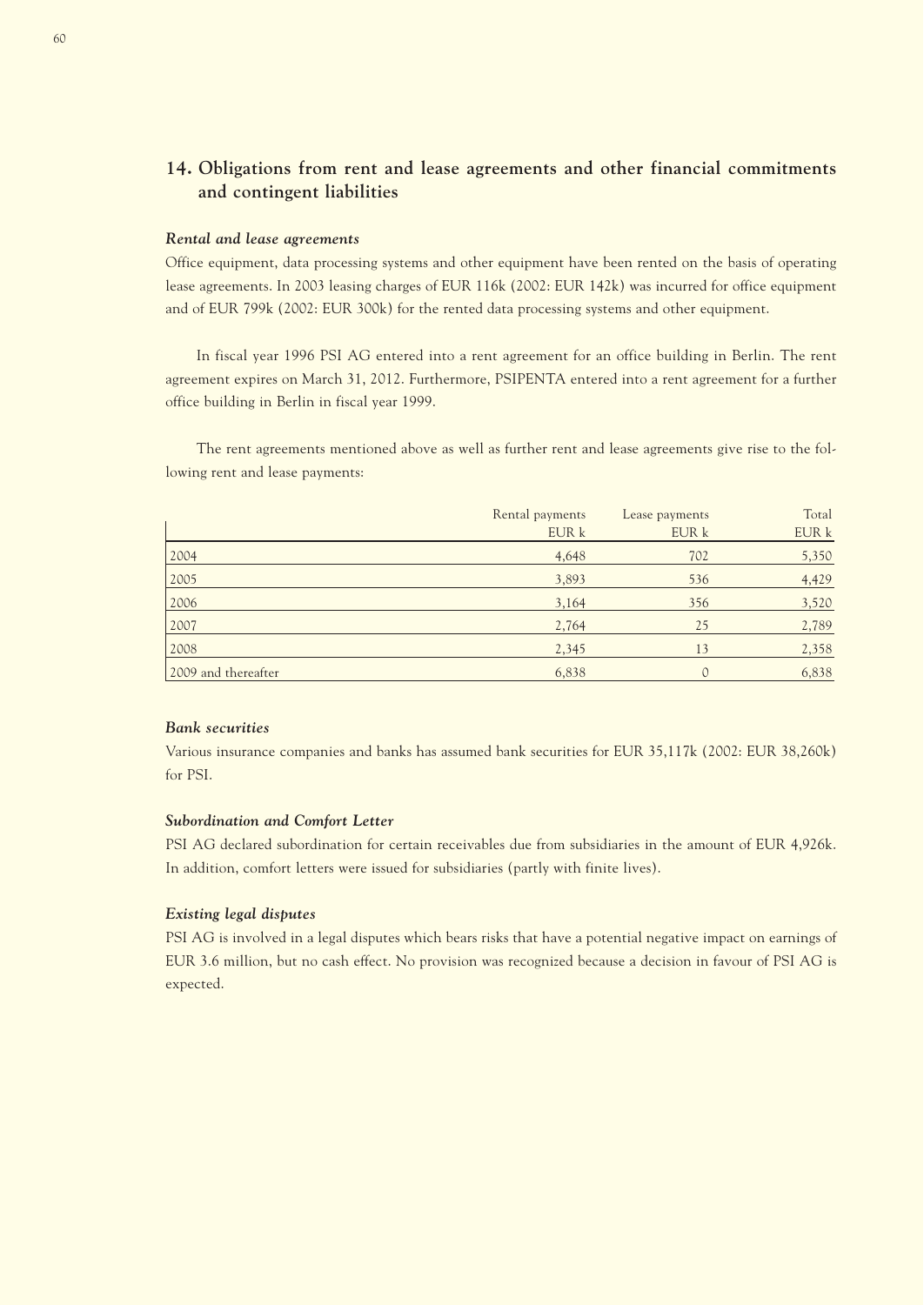## *Tax field audit*

In fiscal year 2002, a tax field audit was finished for several companies of the PSI Group for fiscal years 1996 through 2000. The results of the tax field audit – apart from issues that are currently still pending in terms of principle before the fiscal courts (approx. volume EUR 300k) – have been considered in the consolidated financial statements.

# **15. Income taxes**

|                            | 2003     | 2002   |
|----------------------------|----------|--------|
|                            | EUR k    | EUR k  |
| Current income tax expense | $-1,040$ | $-102$ |
| Deferred tax income        | 417      | 4,175  |
|                            | $-623$   | 4,073  |

A reconciliation of income taxes determined using the combined statutory rate of 40.2 % (2002: 38.9 %) is as follows:

|                                            | Dec. 31, 2003 | Dec. 31, 2002 |
|--------------------------------------------|---------------|---------------|
|                                            | EUR k         | EUR k         |
| Loss before income taxes                   | $-1,548$      | $-18,965$     |
| Expected benefit for income taxes          | 622           | 7.376         |
| Utilization of tax loss carryforward       | 1,905         | 551           |
| Impairment of goodwill                     | $\mathcal{O}$ | $-2,098$      |
| Valuation allowance on deferred tax assets | $-3,129$      | $-601$        |
| Other items                                | $-21$         | $-1,155$      |
|                                            | $-623$        | 4,073         |

Valuation allowances on deferred tax assets were considered if it is not more likely than not that the related tax loss carryforwards will be used in the future.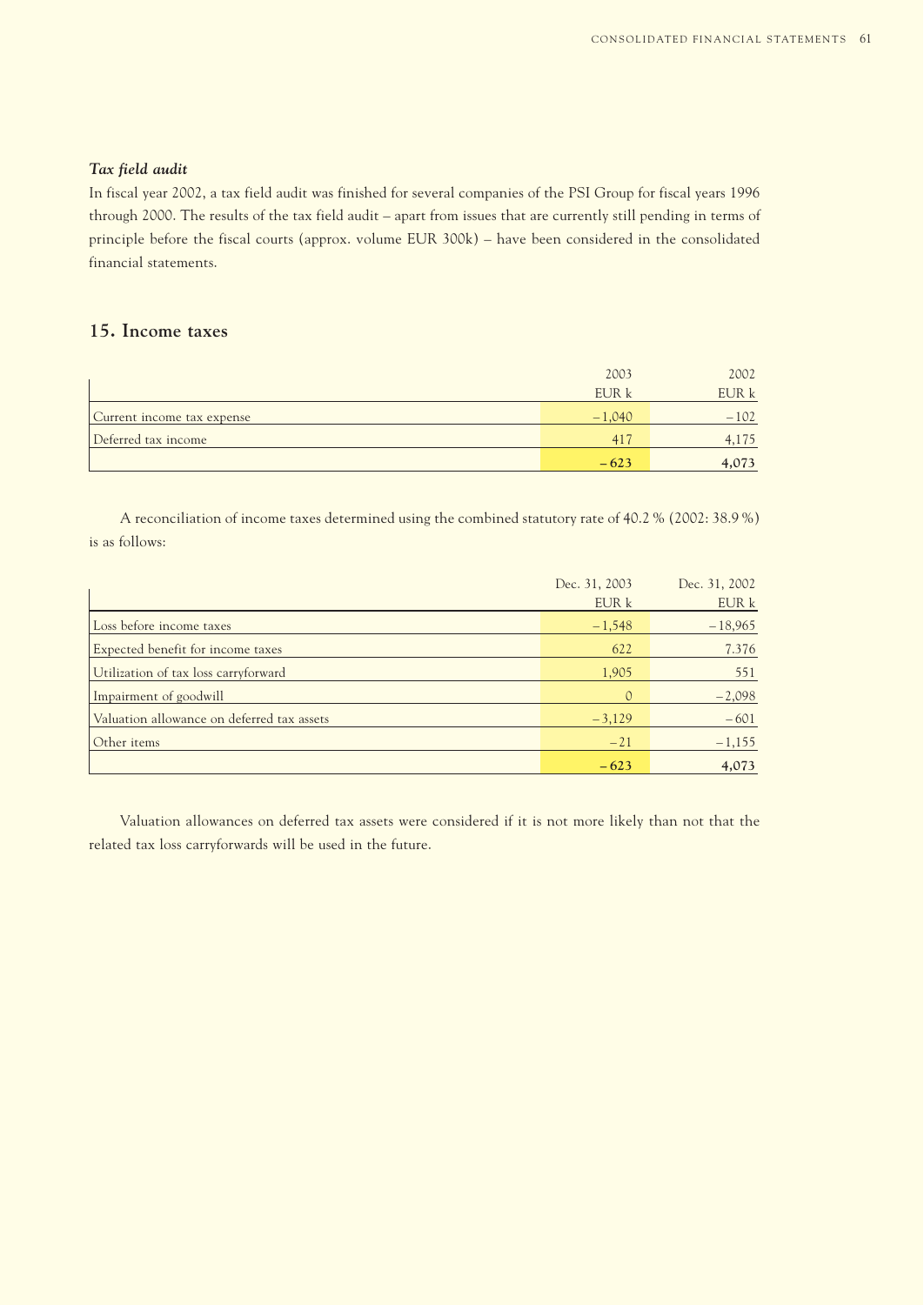Deferred tax assets and liabilities are summarized as follows:

|                                                           | Dec. 31, 2003 | Dec. 31, 2002 |
|-----------------------------------------------------------|---------------|---------------|
|                                                           | EUR k         | EUR k         |
| Short-term portion of tax liabilities (net):              |               |               |
| Deferred tax assets resulting from tax loss carryforwards | 31,948        | 31,999        |
| Valuation allowance for deferred tax assets               |               |               |
| resulting from tax loss carryforwards                     | $-27,643$     | $-26,284$     |
| Deferred tax assets (net)                                 | 4,305         | 5,715         |
| Deferred tax liabilities resulting from the application   |               |               |
| of the percentage-of-completion method                    | $-3,799$      | $-5,935$      |
| Others                                                    | $-185$        | $-207$        |
|                                                           | 321           | $-427$        |
|                                                           |               |               |
| Long-term portion of tax liabilities (net):               |               |               |
| Capitalized software development costs                    | $-975$        | $-714$        |
| Pension accruals                                          | 367           | 39            |
| Deferred tax liabilities resulting                        |               |               |
| from goodwill amortization (tax deductable)               | $-416$        | $-41$         |
| Deferred tax liabilities resulting from early             |               |               |
| retirement contracts with employees                       | $-236$        | $\Omega$      |
| Others                                                    | 260           | 209           |
|                                                           | $-1,000$      | $-507$        |
| Net deferred tax liabilities (net)                        | $-679$        | $-934$        |

The deferred tax liabilities (net) include additions resulting from the first time inclusion of subsidiaries in the consolidated financial statements of PSI Group at the amount of EUR 162k (net liabilities).

The deferred tax asset (before valuation allowances) resulting from tax loss carryforwards (unlimited) developed as follows:

|                                                     | Dec. 31, 2003<br>EUR k | Dec. 31, 2002<br>EUR k |
|-----------------------------------------------------|------------------------|------------------------|
| Tax loss carryforwards (beginning of period)        | 31,999                 | 29,072                 |
| Tax losses current period                           | 1,779                  | 3,478                  |
| Utilization of tax loss carryforwards               | $-1,905$               | $-551$                 |
| Changes in the PSI Group structure                  | 174                    |                        |
| Changes due to tax field audit and tax rate changes | $-99$                  |                        |
|                                                     | 31,948                 | 31,999                 |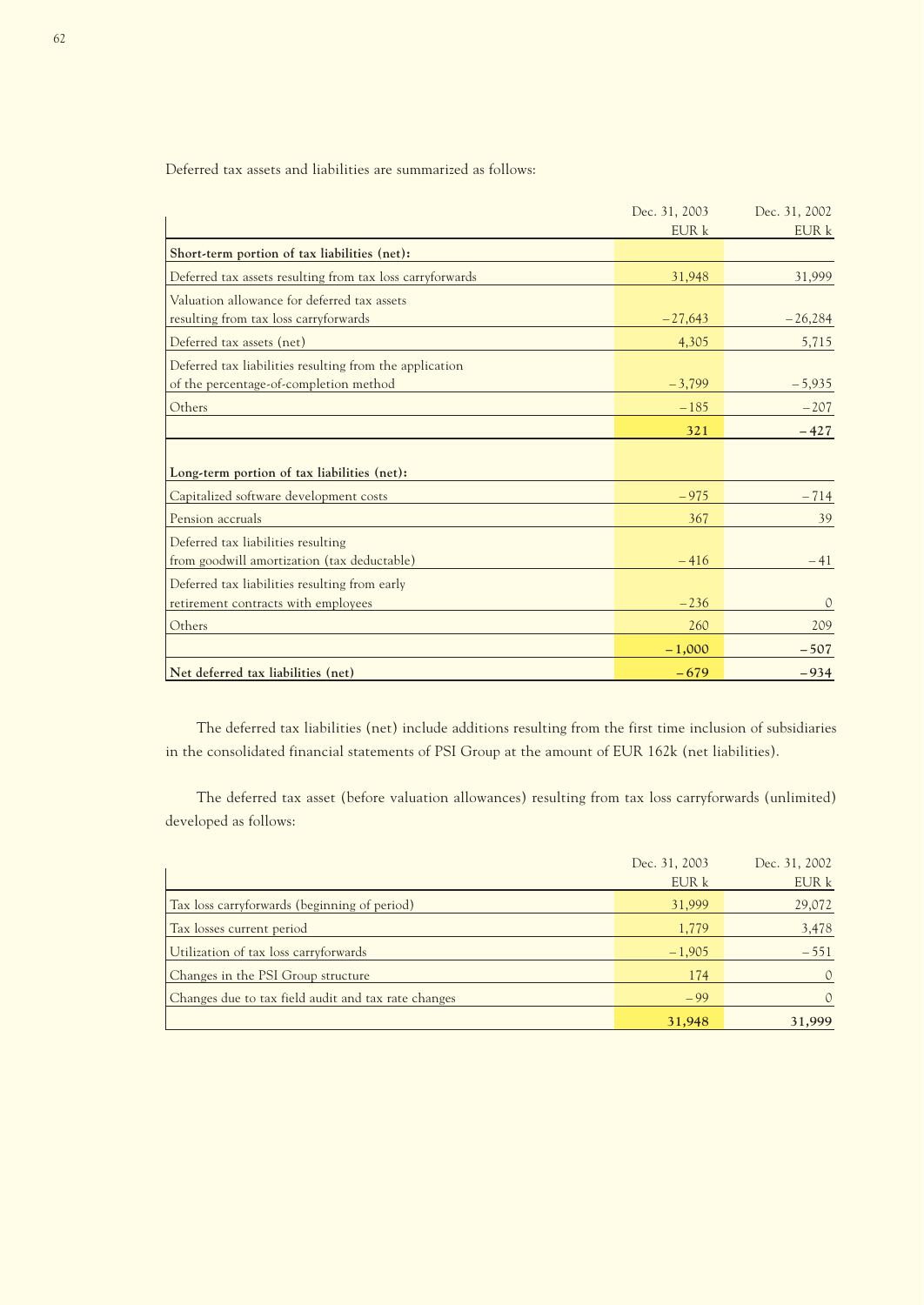## **16. Segment reporting**

Segment reporting for network management, production management and information management was done on the basis of the statements of income for the Group companies included in comprehensive consolidation. The income statements were adjusted to eliminate intra-group effects.

The "network management" segment mainly comprises the business activities of the Energy, Gas/Oil/Water and Telecommunications divisions (of PSI AG), Büsing & Buchwald GmbH, PSI Transportation GmbH and Nentec GmbH, which mainly involve the creation, introduction, service and maintenance of customer-specific software in the energy, oil, gas, water, telecommunications and public transport spheres. In the fiscal year, there were no sales in which a single customer achieved a sales volume of more than 10 % of total sales for the segment.

The "production management" segment mainly comprises the business activities of PSI-BT AG, with solutions for the steel and chemicals industries, PSI Logistics GmbH, with products and solutions for warehouse logistics, and PSIPENTA with products, and increasingly also solutions, for the manufacturing industry. PSI AG/Switzerland and PSI AG/UK exclusively sell the portfolio of PSI AG in these regions. In Austria and the Netherlands, the product portfolio of PSIPENTA GmbH is sold. In 2003, a new division of PSI AG was founded (PSI Manufacturing). The new division is in a start-up phase. The division and the acquired affiliate GSI have been added to the segment production. In 2003, there were no sales to a single customer of more than 10 % of total sales for the segment.

The "information management" segment mainly comprises the business activities of the public management division (of PSI AG), of PK Software Engineering GmbH and of PSI UBIS AG. The information management division mainly sells software solutions to public authorities. In 2003, there were no sales to a single customer of more than 10 % of total sales for the segment.

For segment reporting, please refer to page 38.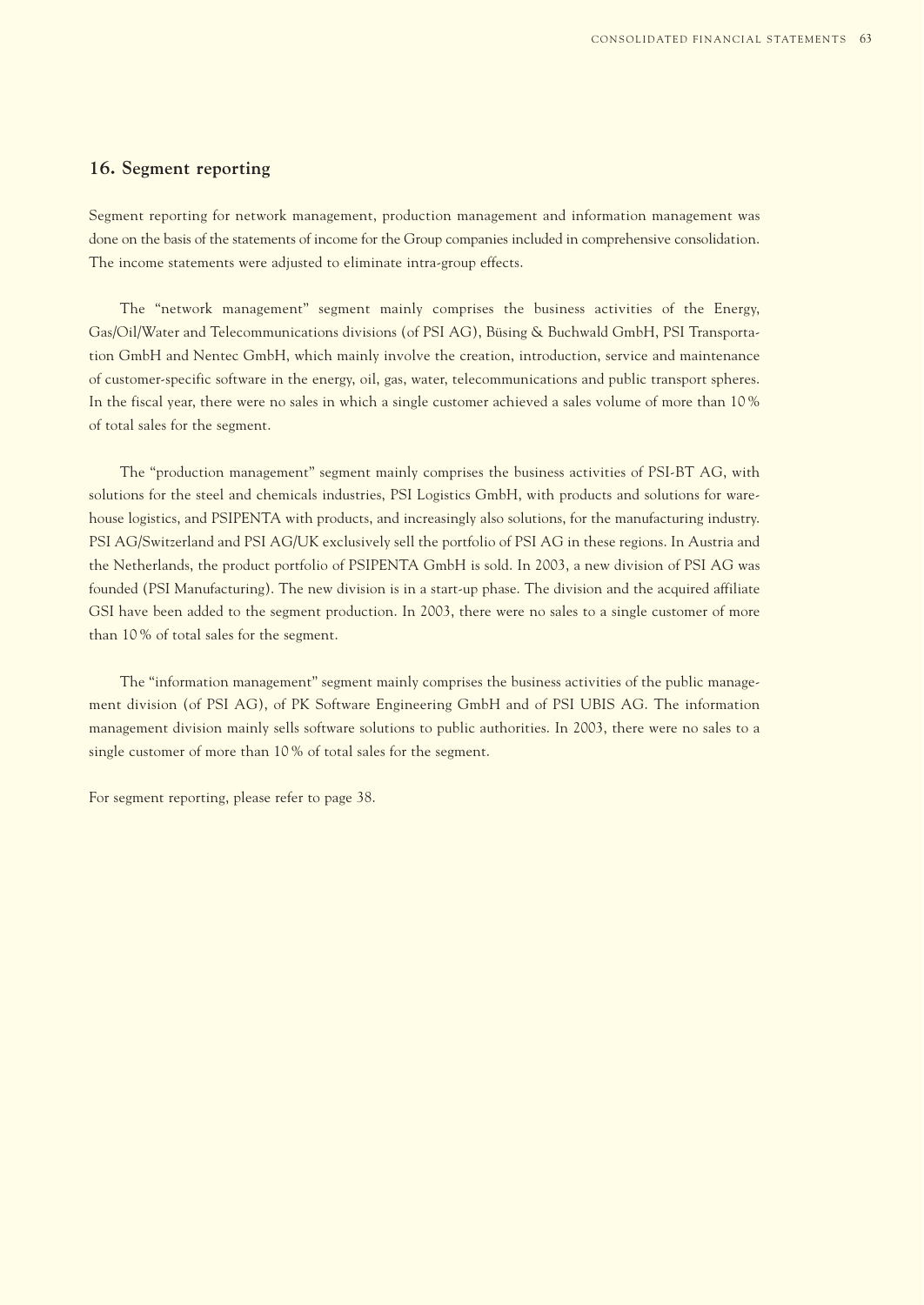### *Segment reporting – sales by geographically defined area*

The following table provides geographical information in respect of sales (sales to domestic customers and sales to international customers):

|                     |         | Germany |        | Other countries |         | Total   |
|---------------------|---------|---------|--------|-----------------|---------|---------|
|                     | 2003    | 2002    | 2003   | 2002            | 2003    | 2002    |
|                     | EUR k   | EUR k   | EUR k  | EUR k           | EUR k   | EUR k   |
| Software production |         |         |        |                 |         |         |
| and maintenance     | 101,514 | 101,904 | 15,673 | 20,785          | 117,187 | 122,689 |
| Licenses            | 4,204   | 5,457   | 1,088  | 1,961           | 5,292   | 7,418   |
| Hardware            | 13,024  | 19,708  | 2,149  | 900             | 15,173  | 20,608  |
|                     | 118,742 | 127,069 | 18,910 | 23,646          | 137,652 | 150,715 |

# **17. Reorganization and restructuring expense**

In fiscal year 2003, various reorganization and restructuring measures were carried out. These measures, which are intended to reduce operative expenses and sales costs in following years significantly, led to expenses in the amount of EUR 2,413k (prior year: EUR 8,730k). The reorganization and restructuring measures mainly applied to the production and information management segments and to the corporate departments whose costs are allocated to all segments.

## **18. Corporate Governance**

PSI AG has declared its compliance with the recommendations of the German Corporate Governance Code pursuant to Sec. 161 AktG and Sec. 15 EGAktG. Shareholders can access this declaration of compliance at all times.

## **19. Major shareholders**

In fiscal year 2003, a consortium, in which various employees of PSI AG combined their shares for the purpose of voting in common, issued an updated report pursuant to Sec. 21 WpHG, stating that the consortium holds 7.1% of the voting rights in PSI AG. An investment company informed about holding 5.14 % of the voting rights in the Company in accordance with Sec. 21 WpHG. There were no other reports pursuant to Sec. 21 WpHG or Sec. 20 AktG.

## **20. Subsequent events**

In February 2004, PSI UBIS United Business Internet Solutions AG, Berlin, has been transformed to PSI Information Management GmbH. The Segment Public Management will be integrated in PSI Information Management GmbH. All shares in the company are held by PSI AG.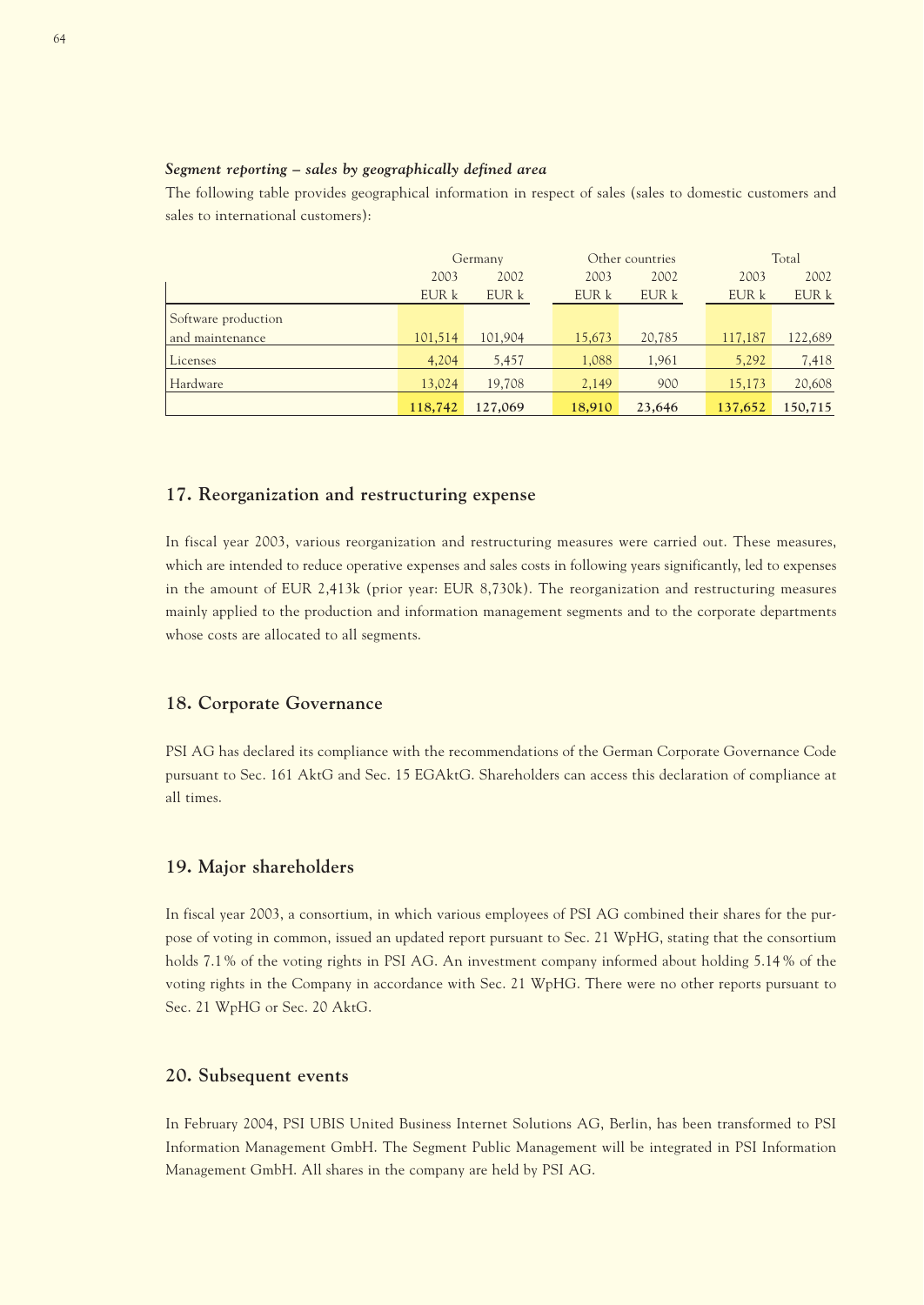# **21. Cash Flow Statement**

The short-term financial liabilities for the purpose of project financing are shown in the cash flow statement under short-term operational financial liabilities.

# **22. Supplementary declarations pursuant to HGB**

The following information comprises supplementary declarations that are a mandatory part of the explanatory notes pursuant to HGB:

### *Remuneration of the management board and supervisory board*

In fiscal year 2003, the management board of PSI AG received remuneration of EUR 387k (2002: EUR 1,240k). For former members of the management board pensions reserves amounting to EUR 808k has been considered. The supervisory board received remuneration amounting to EUR 73k (2002: EUR 115k).

The following persons were members of the **management board** in 2003:

### *Members of the management board*

| Name               | Profession                   | City          | Member since              |
|--------------------|------------------------------|---------------|---------------------------|
| Armin Stein        | Graduate Businessman/ Berlin |               |                           |
|                    | Graduate engineer (FH)       |               | $\lambda$ lanuary 1, 2001 |
| Dr Harald Schrimpf | Graduate engineer            | <b>Berlin</b> | July 8, 2002              |

The following persons were members of the **supervisory board** in 2003:

### *Members of the supervisory board*

| Name/period of the office                                           | Profession                     | City          | Membership in other<br>supervisory boards of<br>listed companies                           |
|---------------------------------------------------------------------|--------------------------------|---------------|--------------------------------------------------------------------------------------------|
| Christian Brunke (Chairman)<br>Since June 7, 2002                   | Business economics<br>graduate | Berlin        |                                                                                            |
| Wolfgang Dedner (Deputy chairman)<br>Since June 7, 2002             | Graduate engineer              | Berlin        |                                                                                            |
| Klaus Linke<br>Since June 7, 2002                                   | Graduate engineer              | Werne         |                                                                                            |
| Karsten Trippel<br>Since June 7, 2002                               | Businessman                    | Großbottwar   | Berlina AG für<br>Anlagewerte Ost-West<br>Beteiligungs- und Grund-<br>stücksverwaltungs AG |
| Dirk Noß (Employee representative)<br>Since June 12, 2003           | Graduate engineer              | Aschaffenburg |                                                                                            |
| Barbara Simon (Employee representative)<br>Since June 12, 2003      | Graduate engineer              | Berlin        |                                                                                            |
| Wolfgang Fischer (Employee representative)<br>Until June 12, 2003   | Graduate engineer<br>(FH)      | Aschaffenburg |                                                                                            |
| Siegfried Hartmann (Employee representative)<br>Until June 12, 2003 | Graduate engineer              | Aschaffenburg |                                                                                            |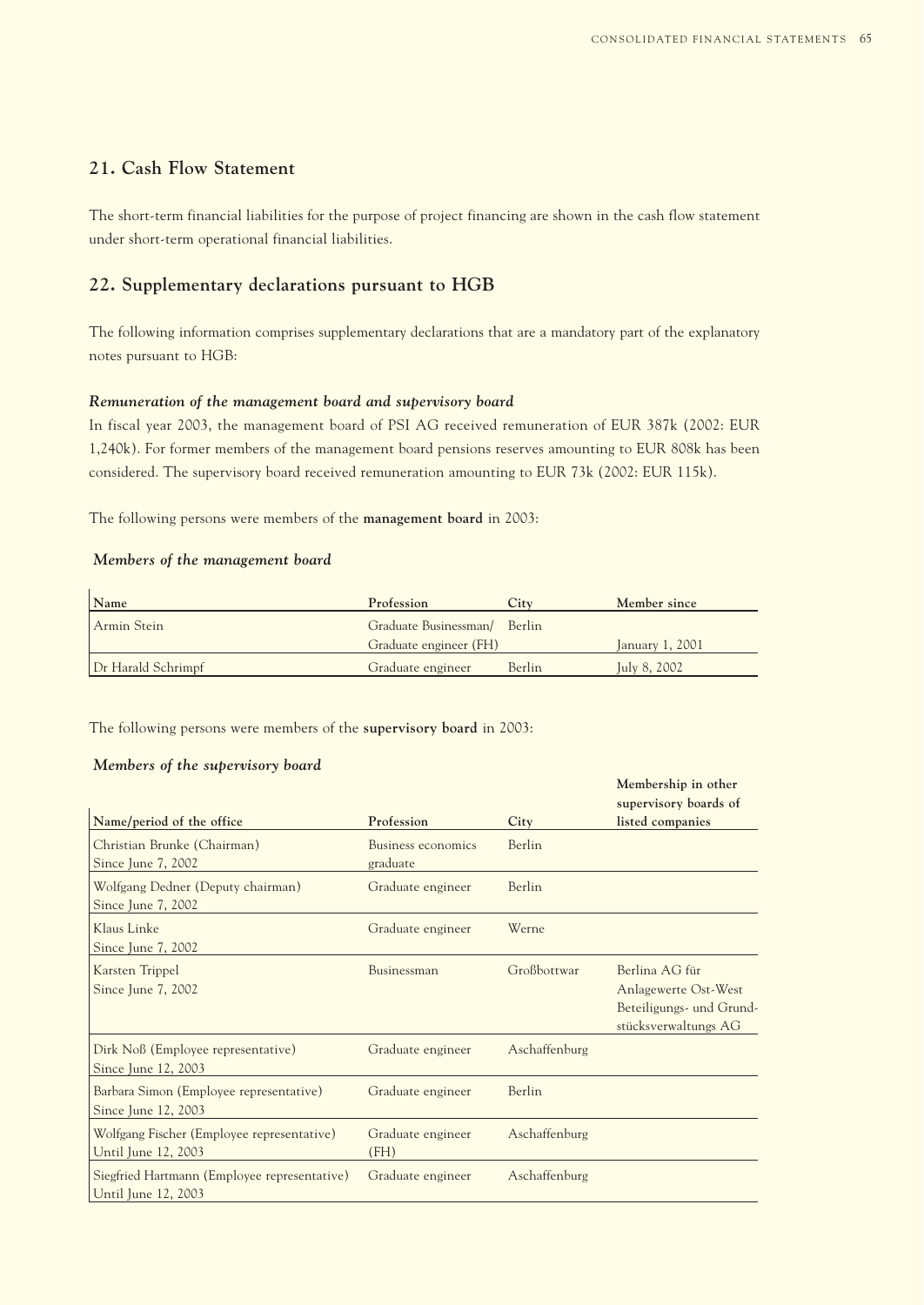### *Number of employees*

During the year ended December 31, 2003, the PSI Group employed an average of 1,221 people (2002: 1,338).

### *Material and personnel expenses*

|                                    | 2003   | 2002   |
|------------------------------------|--------|--------|
|                                    | EUR k  | EUR k  |
| Cost of materials                  |        |        |
| Purchased merchandise and services | 27,469 | 40,412 |
|                                    | 27,469 | 40,412 |
| Personnel expenses                 |        |        |
| Wages and salaries                 | 70,567 | 80,319 |
| Social security and pensions       | 12,336 | 12,626 |
|                                    | 82,903 | 92,945 |

# *Proposal for the appropriation of earnings*

The management board proposes to retain the statutory profit for the year ended December 31, 2003 and to settle the accumulated losses in the amount of EUR 40.867k via a transfer from the capital reserves account.

|                                             | <b>EUR</b>       |
|---------------------------------------------|------------------|
| Accumulated loss                            | $-44,562,459.64$ |
| Group net loss of the year                  | 3,696,069.15     |
| Subtotal                                    | $-40,866,390.49$ |
| Reduction of the additional paid-in capital | 40,866,390.49    |
| Accumulated statutory loss                  | 0.00             |

Berlin, February 25, 2004

Dr Harald Schrimpf Armin Stein Board of Directors Board of Directors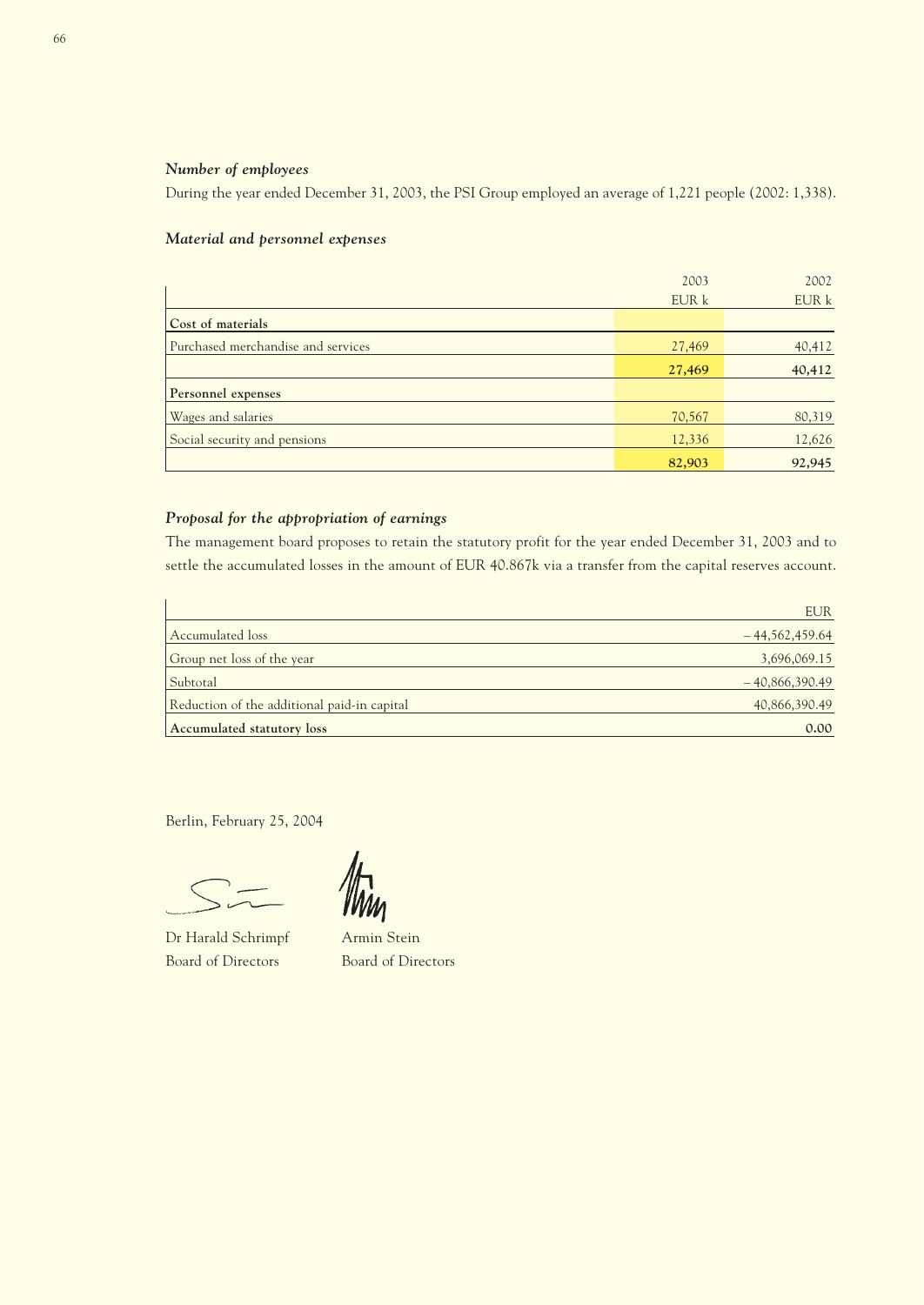# Auditor's Report for the exempting consolidated financial statements in accordance with § 292a HGB

We have audited the consolidated financial statements of PSI Aktiengesellschaft für Produkte und Systeme der Informationstechnologie, Berlin, from January 1, 2003 to December 31, 2003, including the consolidated balance sheet and the related consolidated statement of income, cash flows, changes in shareholders' equity and notes for the year then ended. The legal representatives of the Company are responsible for the preparation and content of the consolidated financial statements. Our responsibility is to express an opinion, based on our audit, whether these consolidated financial statements have been prepared in accordance with United States generally accepted accounting principles (US GAAP).

We conducted our audit in accordance with the German Auditing Rules and in compliance with the general accepted standards of auditing prescribed by the German Institute of Certified Public Accountants (Institut der Wirtschaftsprüfer). Those standards require that we plan and perform the audit to obtain reasonable assurance about whether the consolidated financial statements are free of material misstatements. In establishing the audit procedures we considered our knowledge about the Group's business operations, its economic and legal environment, and expectations of possible errors. An audit includes examining the effectiveness of the internal accounting control system, on a test basis, evidence supporting the amounts and disclosures in the consolidated financial statements. The audit also includes assessing the accounting principles used and significant estimates made by the legal representatives, as well as evaluating the overall presentation of the consolidated financial statements. We believe that our audit provides a reasonable basis for our opinion.

In our opinion, the consolidated financial statements present a true and fair view of the Group's net assets, financial position and results of operations in accordance with United States generally accepted accounting principles.

Our audit which also includes the management report for the fiscal period from January 1, 2003 to December 31, 2003 which is the responsibility of the Company's management has not given rise to any reservations. In our opinion the management report and the additional disclosures in the consolidated financial statements conveys a suitable presentation of the situation of the PSI Group taken as a whole and presents the risks to its future developments adequately. Additionally, we confirm that the consolidated financial statements and the Group's management report for the fiscal period from January 1, 2003 to December 31, 2003 meet the requirements for an exemption to prepare consolidated financial statements and the Group's management report in accordance with the rules and regulations of the German Commercial Code.

Ernst & Young AG • Wirtschaftsprüfungsgesellschaft

Selter (Wirtschaftsprüfer) Glöckner (Wirtschaftsprüfer)

Berlin, February 27, 2004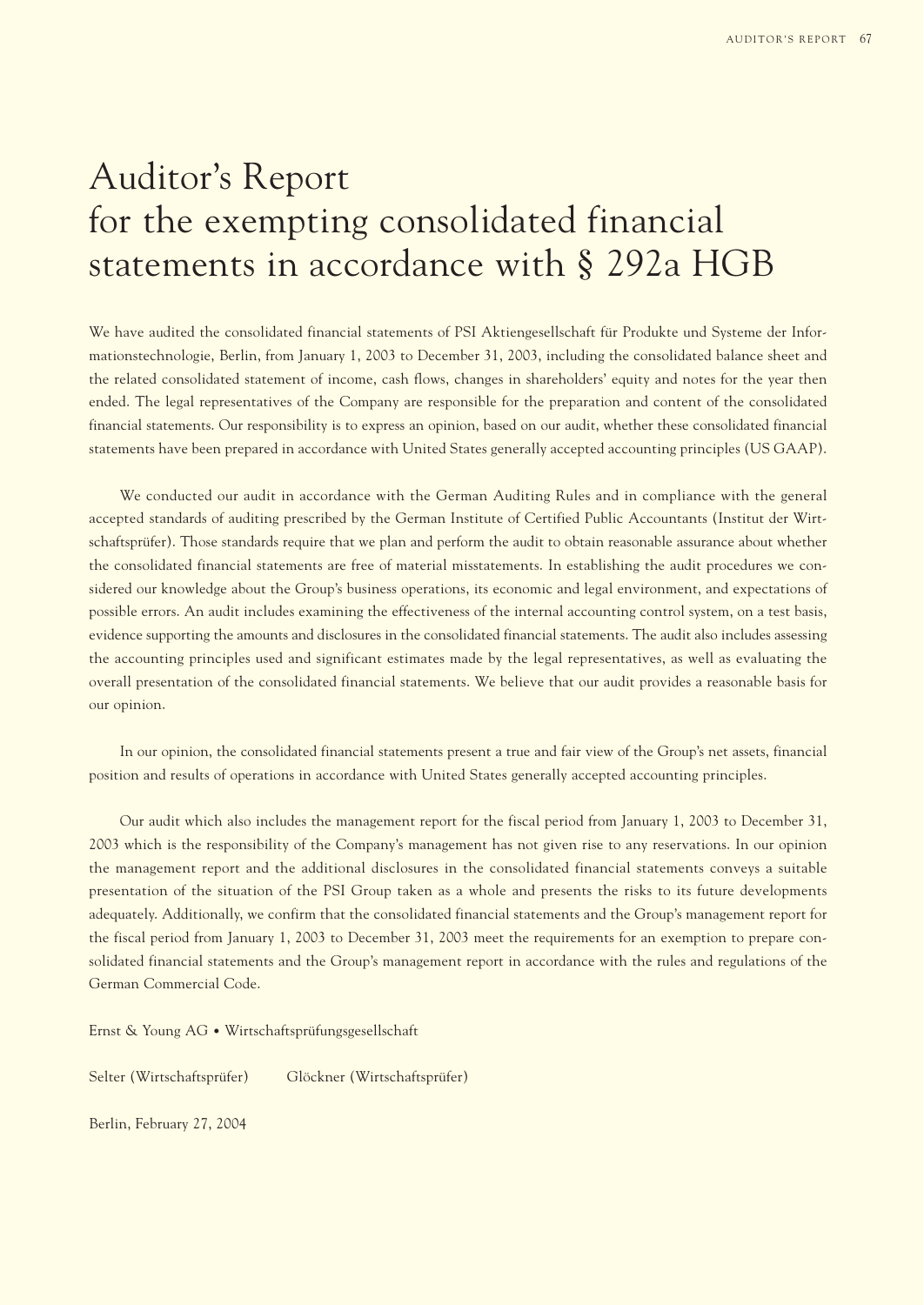# PSI: high-tech stocks with a solid core business and excellent prospects

| <b>Investor Relations: Financial Calendar 2004</b> |                  |
|----------------------------------------------------|------------------|
| Annual Results                                     | 03-17-2004       |
| <b>DVFA Analyst Conference</b>                     | 03-17-2004       |
| Publication Q1 Report                              | 05-04-2004       |
| Annual General Meeting                             | 05-27-2004       |
| Publication Q2 Report                              | 08-03-2004       |
| Publication Q3 Report                              | 11-02-2004       |
| <b>PSI</b> Stocks                                  |                  |
| Market Segment:                                    | Prime Standard   |
| SE symbol:                                         | PSA <sub>2</sub> |
| German Securities Code (WKN):                      | 696822           |
| ISIN:                                              | DE0006968225     |
|                                                    |                  |

We will be happy to include you in our distribution list for stockholder information. Please contact us should you require a copy of the AG Report.

For the latest IR information, please visit our website at **www.psiag.com/ir**

## **Your Investor Relations contact person:**



### **Karsten Pierschke**

Phone: +49/30/28 01-27 27 Fax: +49/30/28 01-10 00 Email: kpierschke@psi.de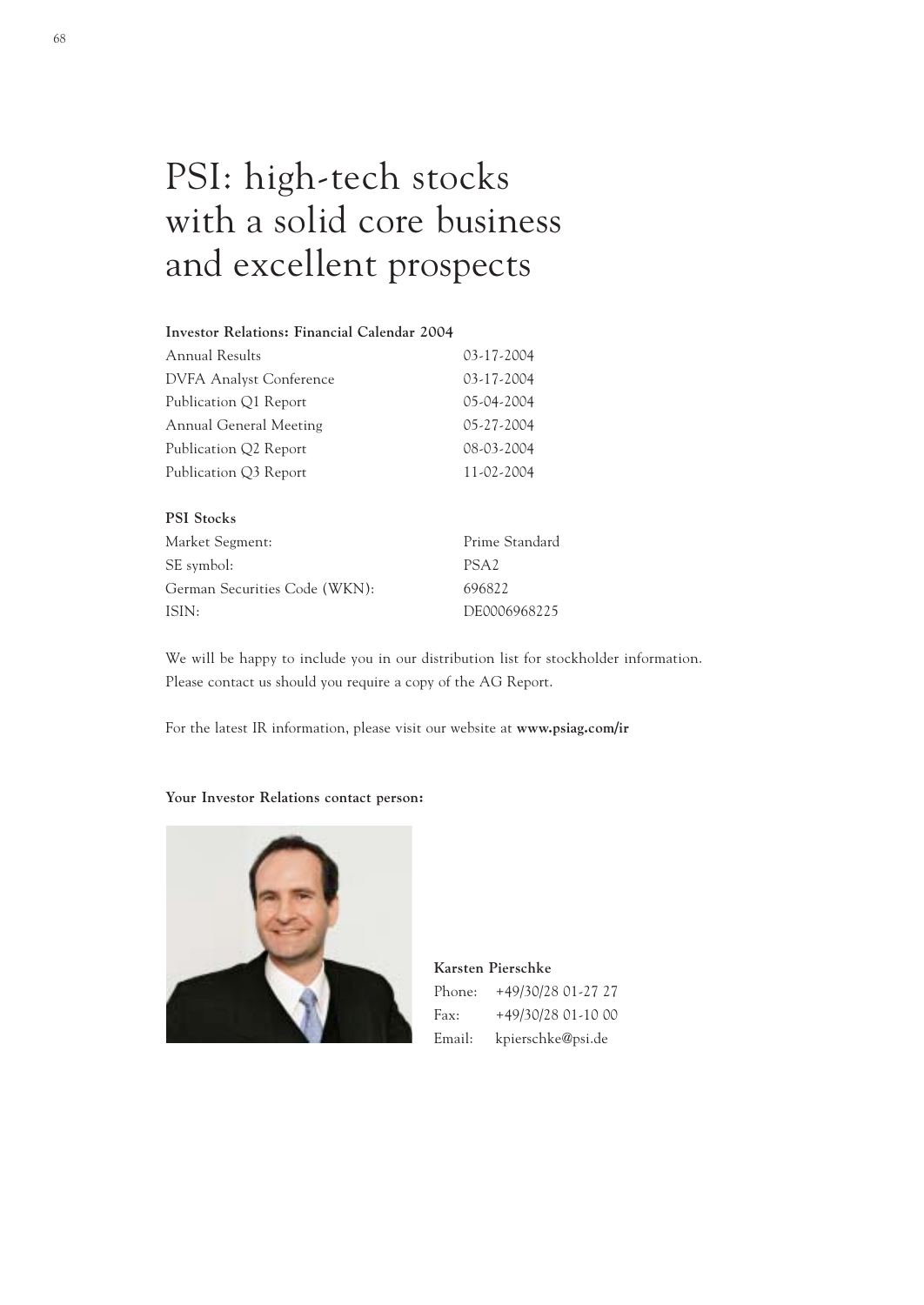

## Publication details

## **Publisher**

PSI Aktiengesellschaft für Produkte und Systeme der Informationstechnologie, Berlin

## **Design**

HGB Hamburger Geschäftsberichte GmbH & Co. KG

## **Images**

Jan-Peter Böning Thomas Bruns envia Mitteldeutsche Energie AG Thomas Rabsch Jürgen Sandersfeld ThyssenKrupp Nirosta GmbH Getty Images